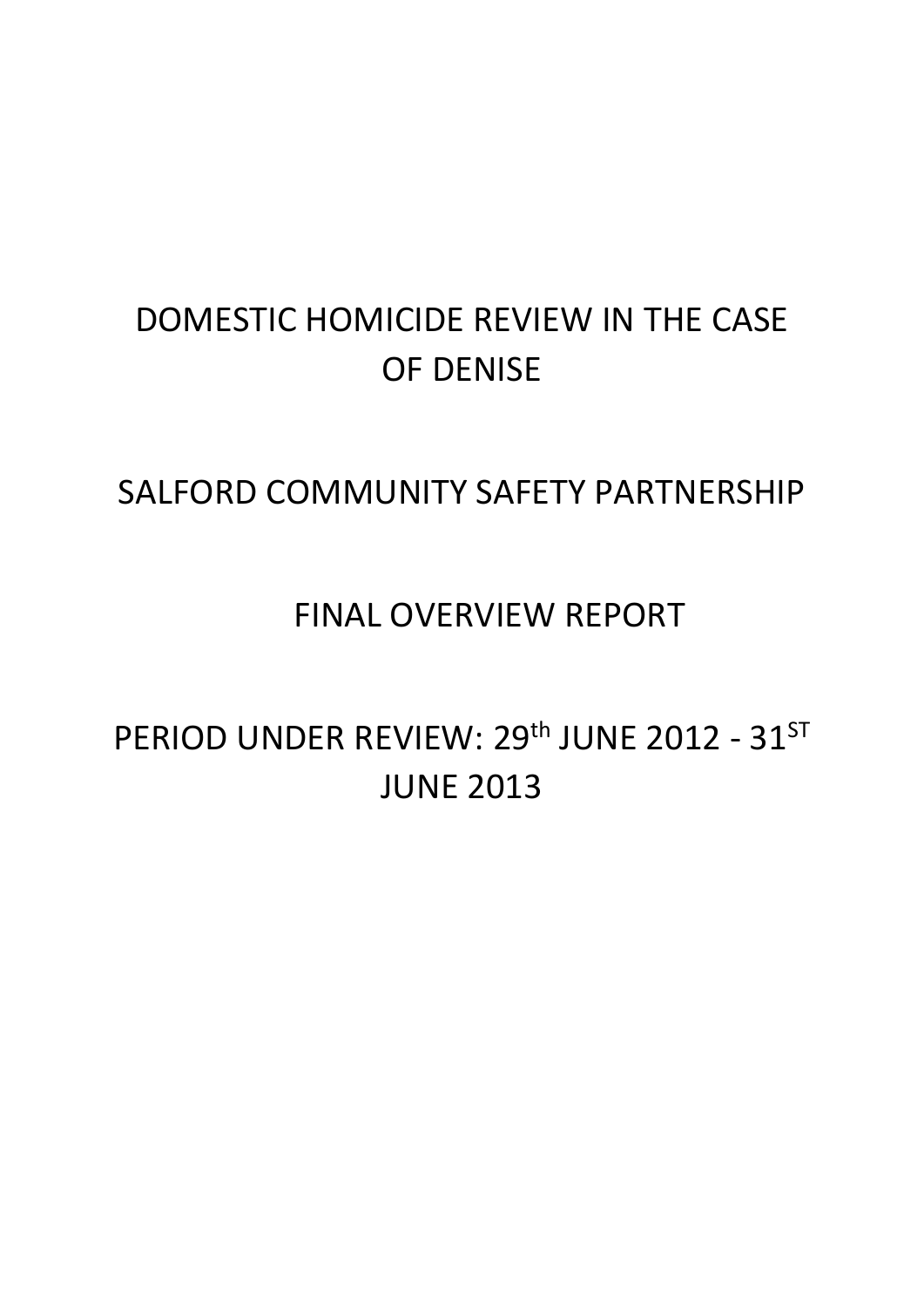| <b>CONTENTS</b>                         |                                                                           | PAGE           |  |
|-----------------------------------------|---------------------------------------------------------------------------|----------------|--|
| 1                                       | <b>INTRODUCTION</b>                                                       | $3 - 12$       |  |
| $\overline{2}$                          | <b>CONDUCT OF THE REVIEW</b>                                              | 13-16          |  |
| 3                                       | <b>KEY LINES OF ENQUIRY</b>                                               | $17 - 22$      |  |
| 4                                       | <b>AGENCY INVOLVEMENT AND ANALYSIS</b><br><b>Views of Denise's Family</b> | 23-44<br>45-46 |  |
| 5                                       | <b>CONCLUSIONS AND LESSONS LEARNT</b>                                     | 47-49          |  |
| 6                                       | <b>MULTI-AGENCY RECOMMENDATIONS</b>                                       | 50-51          |  |
| Appendix 1 – Single-Agency Action Plans |                                                                           |                |  |
| Appendix 2 - Partnership Action Plan    |                                                                           |                |  |
| Appendix 3 – Home Office letter         |                                                                           |                |  |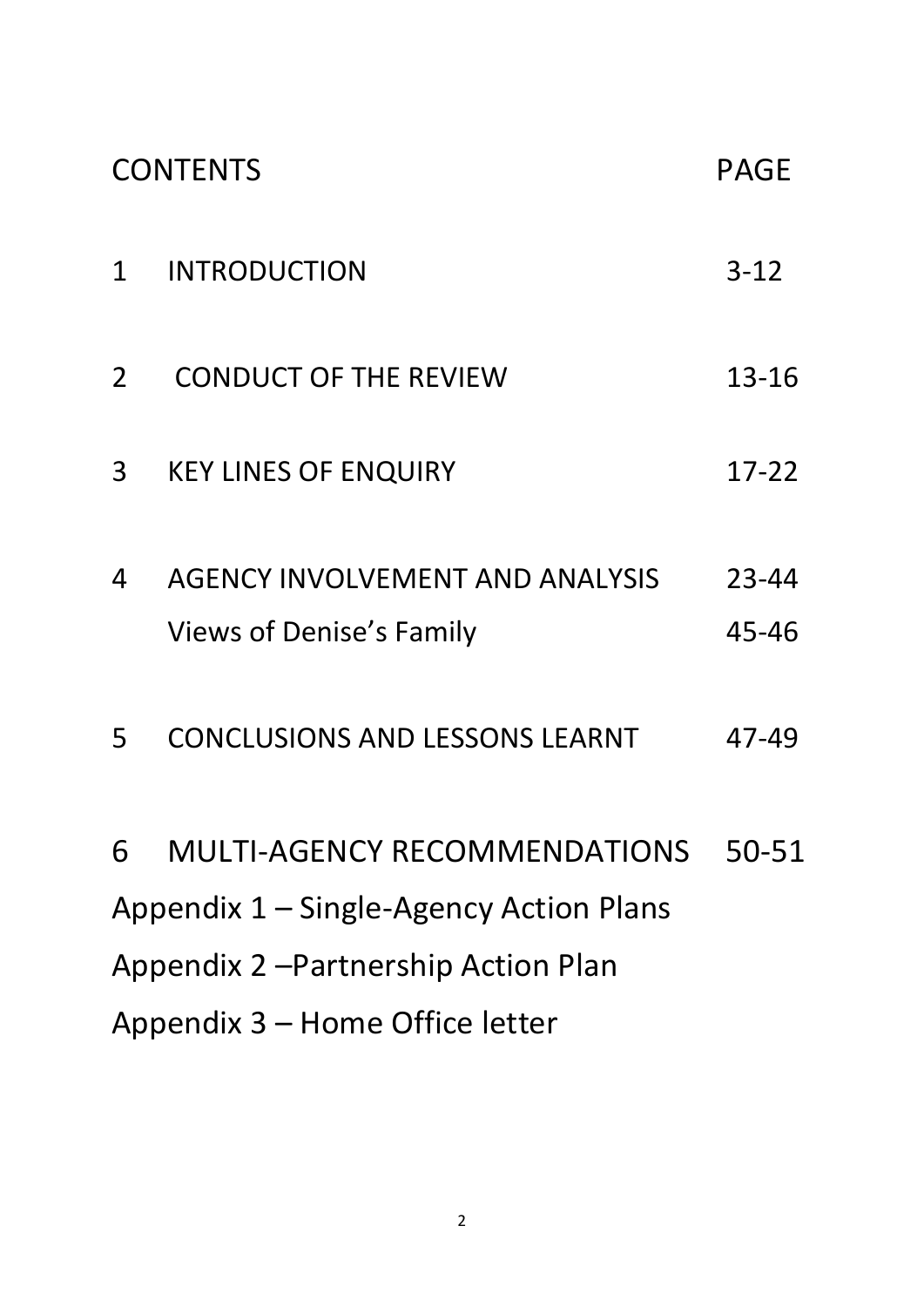# **SECTION 1 – INTRODUCTION**

The subject, key people and key locations referred to in this report are set out below. All people and places have been anonymised.

The DHR Panel offers condolences to the family on the tragic death of Denise and thanks for their contributions to this review.

| Pseudonym             | to the<br>Relationship<br><b>Subject</b>                                                                                    | time<br>Address at<br>Οf<br>incident |
|-----------------------|-----------------------------------------------------------------------------------------------------------------------------|--------------------------------------|
| Denise                | Subject                                                                                                                     | <b>Address 1</b>                     |
| Child A               | Oldest Child of Denise   Address 2<br>(age 7 at the time of the<br>incident leading<br>to<br>Denise's death)                |                                      |
| Child B               | Youngest Child of Denise   Address 2<br>(age 3 years 10 months at<br>the time of the incident<br>leading to Denise's death) |                                      |
| Roland                | Perpetrator                                                                                                                 | Various                              |
| Denise F              | <b>Friend of Denise</b>                                                                                                     | N/A                                  |
| <b>Child A Father</b> | Father of Child A                                                                                                           | Address 2                            |
| Denise S              | Sister of Denise                                                                                                            | N/A                                  |
| Denise BIL            | <b>Brother in Law of Denise</b>                                                                                             | N/A                                  |
| Child C               | Child of Roland                                                                                                             | Address 3                            |
| <b>Roland PP</b>      | Previous Partner of<br>Roland and mother<br>οf<br>Child C                                                                   | Address 3                            |

#### **1.1 Key People**

#### **1.2 Key Locations**

| Address 1 | Home of Denise – Address of Incident                                            |
|-----------|---------------------------------------------------------------------------------|
| Address 2 | Home of Child A's Father, where both<br>Child A and Child B resided temporarily |
| Address 3 | Home of Roland's previous partner                                               |
| Address 4 | Home of Roland's mother                                                         |
| Address 5 | Public House owned by Denise's Father                                           |

#### **1.3 Incident leading to the Domestic Homicide Review**

On 29<sup>th</sup> June 2013, police received a call from Denise's brother in law. Having been unable to contact Denise by phone for several hours, he had called at Address 1 but could not get a response.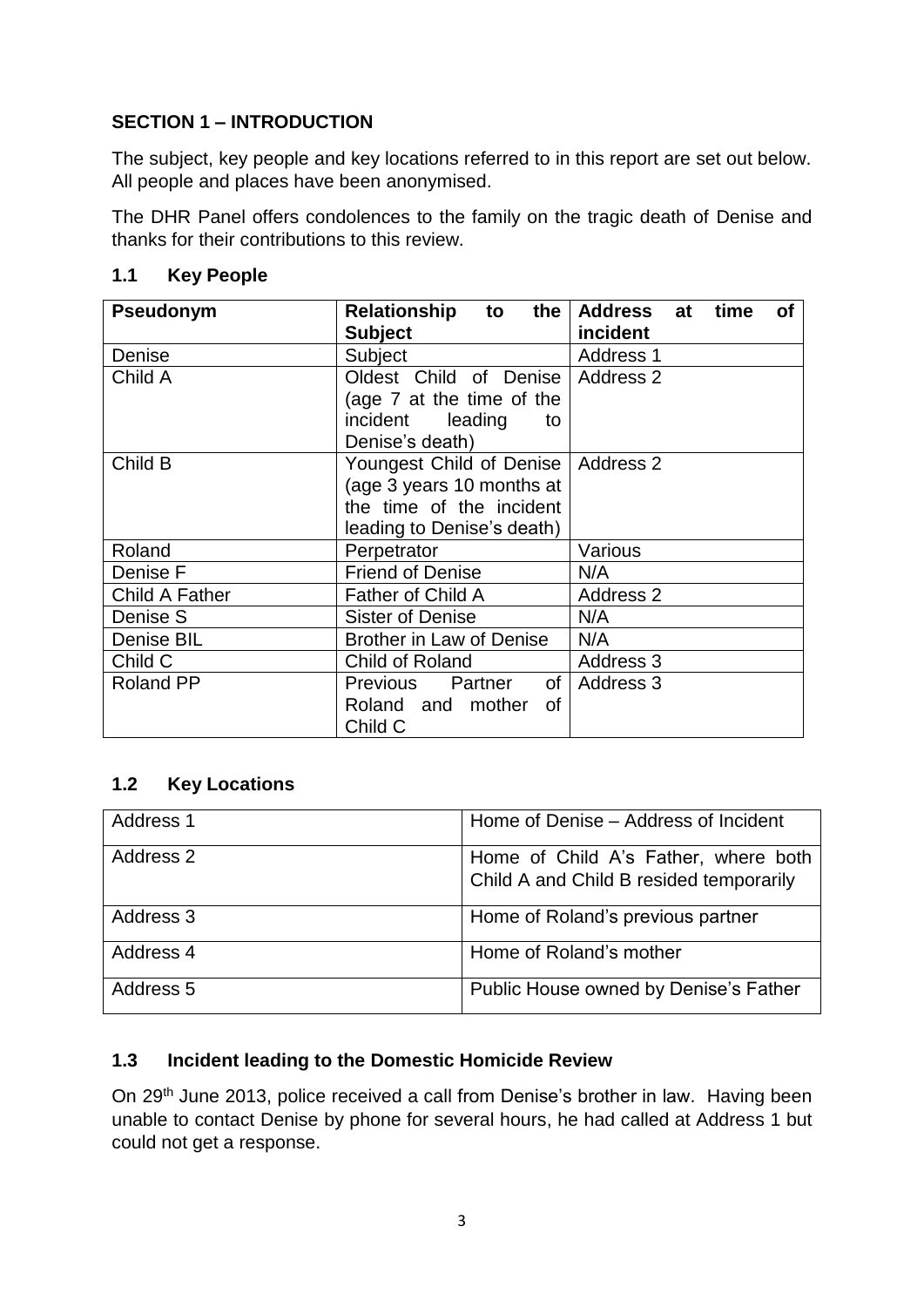He was joined at Address 1 by Denise's sister who had keys to the house. On entering the house, he could not see Denise. He went upstairs where he found Denise in her bed covered in blood. She had severe trauma to her face and ligature marks around her neck. He called the police who attended at Address 1 where Denise was pronounced deceased at the scene.

#### **1.4 Decision to Conduct a Domestic Homicide Review**

This Domestic Homicide Review was conducted under guidance contained in Section 9 (3) of the Domestic Violence, Crime and Victims Act (2004).

The Salford Community Safety Partnership (CSP) was notified by Greater Manchester Police (GMP) of Denise's death. GMP informed the CSP that the circumstances of Denise's death were likely to meet the criteria for the conduct of a Domestic Homicide Review (DHR) and an initial scoping meeting was held.

Following notification to the Home Office, confirmation was received that the case met the DHR criteria and Salford Community Safety Partnership was instructed to undertake a DHR.

Salford CSP appointed an Independent Chair and Independent Author, neither of whom had any previous involvement with the case. A DHR Panel was convened that consisted of senior representatives from relevant local agencies. Further information on the DHR Panel is provided at Section 2.2 of this report.

## **1.5 Denise - Brief Overview**

Denise was murdered by Roland on 29<sup>th</sup> June 2013. She was 25 years of age.

Denise's family described her as a young woman who was sociable, outgoing and great fun. She worked from time to time at the public house managed by her father and socialised there. It is understood that this is where she met Roland.

There is no indication that Denise knew or had had any relationship with Roland prior to this. Denise began a relationship with Roland in November 2012. Denise and Roland did not reside at the same address at any point during the period under review or at any other time.

Denise came from a close family who saw each other often, and who were in touch with each other by phone or text on a daily basis. Within a short time of starting the relationship with Roland, Denise introduced him to members of her family, although he was not perceived by them to be someone that Denise had a serious or permanent relationship with. Denise brought him to a couple of family gatherings when she first started seeing him. One of Denise's family members observed him to be a 'loner' and someone who did not want to interact or socialise.

It is not known whether Denise was fully aware of Roland's background as a violent offender, or whether she felt he posed any risk to her prior to the first alleged assault he made upon her in April 2013. At that time, their relationship was not known to any agency, although Roland was known to police and probation services as a serious violent offender who had perpetrated domestic abuse in a previous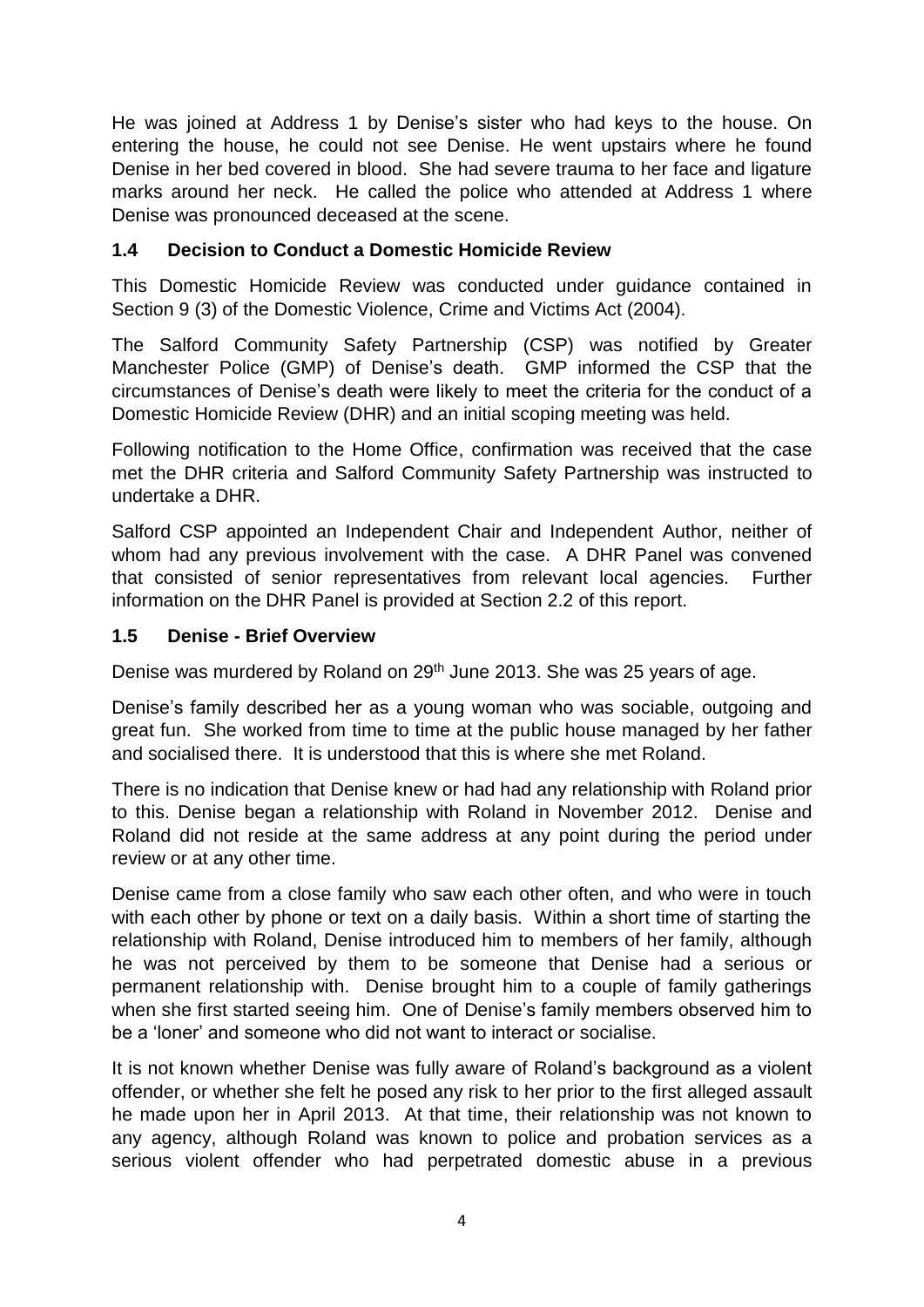relationship. The relationship between Denise and Roland became known to police following an alleged rape reported by Denise's friend, Denise F, on 29<sup>th</sup> April 2013.

It was noticed by family members that, as Denise spent more time with Roland, she became less confident and more withdrawn. Her family advised her that she should break up with Roland; they were suspicious of him and didn't like him, although at that time there was no disclosure by Denise of any physical or emotional abuse. Denise continued to see Roland throughout the winter of 2012/13. He did not form any close links with Denise's family and does not appear to have had significant contact with Denise's children.

Denise had been a victim of domestic abuse in her relationship with Child B's father, who was serving a custodial sentence in connection with violent offences. Denise had recently moved into a rented house, Address 1, with her two young children, Child A and Child B.

It may be that Denise's self-awareness in relation to domestic abuse victimisation was impacted by her earlier relationships, as she appeared to believe that she could mediate Roland's violent behaviour, or remove herself from his violence, apparently not fully appreciating the coercive and controlling nature of Roland. It is not possible to say with certainty that Denise minimised the potential for escalating violence in her relationship with Roland, although her behaviour and responses were indicative of a woman who was being coercively controlled by an abusive partner.

The first report received by police in relation to Roland abusing Denise was made by her friend on 29th April 2013. The friend said that she had been told by Denise that Roland had strangled her until she became unconscious and lost control of her bladder and then raped her. Denise had said she would not report this to the police as she was afraid of what Roland would do to her if he found out.

Following this first assault, about which Denise refused to make a formal statement, Denise gave assurances to agencies, and to her family, that she would split up with Roland and that she would not see him again.

A further violent assault upon Denise took place on 18<sup>th</sup> May 2013, when Roland assaulted Denise in the street after he had been drinking heavily. He head-butted Denise, dragged her away from a main road and said that he would kill her.

Denise reported to police that Roland was harassing and making threats to her on several occasions during May and June 2013. At this time, she moved out of her home temporarily as she was in fear of him, staying with family, who kept in close contact with her. Safety equipment was fitted to Address 1 to enable Denise to return there should she so wish. Denise's children were safeguarded by staying with Child A's father at his address.

During the period under review neither Child A nor Child B were subject to child protection arrangements.

It is not known whether Denise had any face-to-face contact with Roland after these assaults, until the night before her murder when she and Roland spent time at a friend's house, and then went by taxi together to Address 1.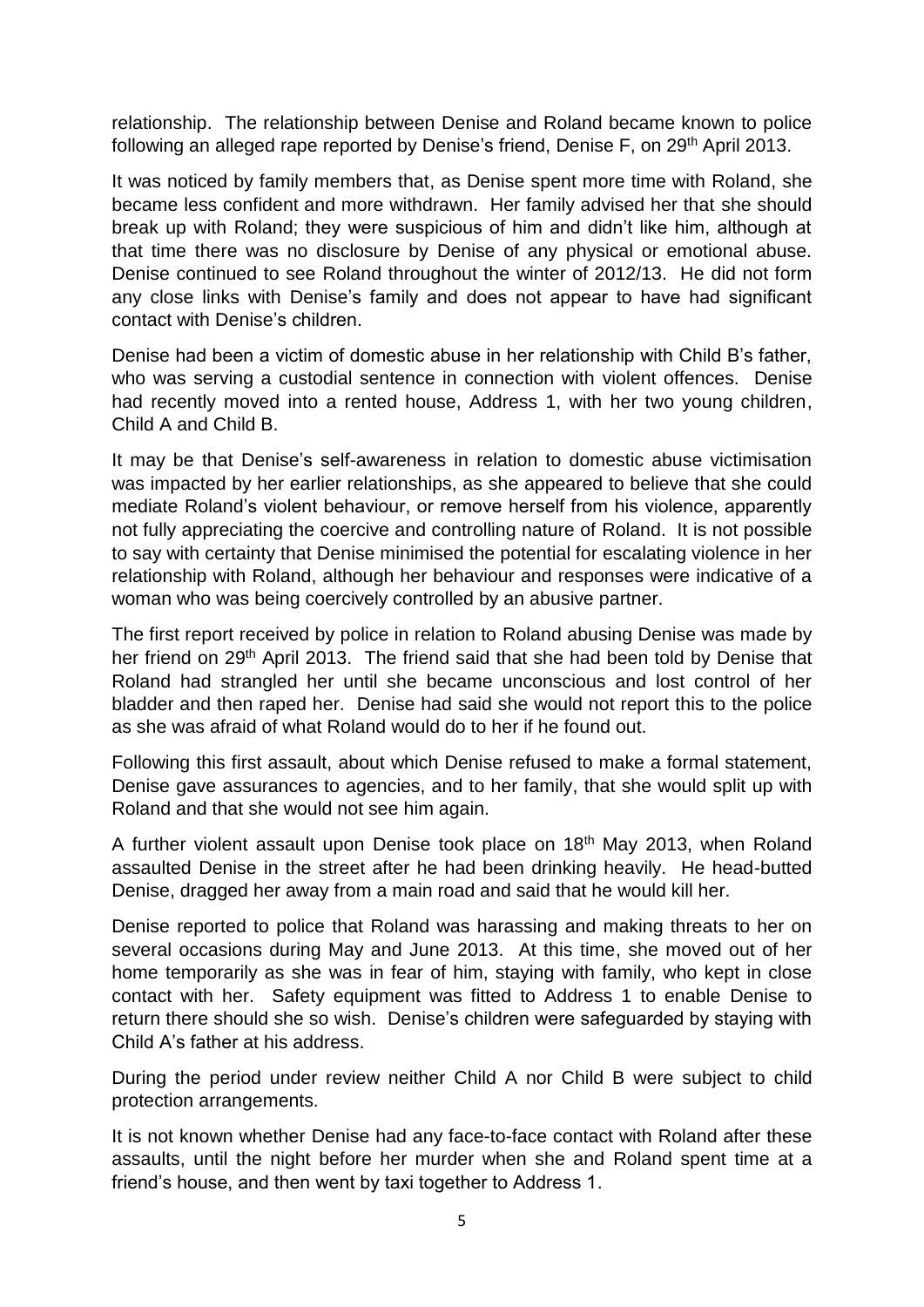A friend of Denise's confirmed to police that Denise and Roland spent the evening of Friday 28<sup>th</sup> June 2013 at her house, both having arrived together in a taxi around 9.00pm. They both left together in a taxi shortly after 02.00 on Saturday 29<sup>th</sup> June 2013 to return to Address 1. The police traced a taxi driver who recalls taking them both to Address 1 and dropping them off there**.**

Denise's brother in law said in a statement made to the murder investigation team that he arrived at Address 1 shortly after 5.30pm on Saturday 29<sup>th</sup> June and found the front door locked. There was no response to his knocking. Denise's sister met him at the house and they let themselves in with a spare key held by Denise's sister. They found Denise in her bed with multiple injuries and called the police.

A police officer arrived at Address 1 shortly before 6.00pm on 29<sup>th</sup> June and described the scene. There was evidence of blood smearing and disturbance in several rooms inside the house but no evidence of a forced entry. Denise was pronounced deceased at Address 1 on 29th June 2013.

#### **1.6 Roland - Brief Overview**

Roland lived at various addresses during the period under review. He has two children from a previous relationship. He has a history as a perpetrator of domestic abuse.

Roland was a known violent offender with a significant history of offending. He was previously known to the police and to Greater Manchester Probation Trust (GMPT). His contact with GMPT was outside of the timeframe of this Review, however, the Review Panel received a very detailed report of previous contacts with Roland and brief details of this have been included in this report, as they provide context for the events that took place in the review period.

Roland first came into contact with police in December 2001 when he was 16 years of age, in relation to a violent assault. Between December 2001 and May 2005, Roland committed a further eleven offences relating to serious assaults, criminal damage and witness intimidation.

In May 2005, he was sentenced to 54 months in a young offenders' institution. Following his release in 2008, Roland continued to offend and was arrested for offences of assault, criminal damage and harassment.

He had a history of domestic abuse towards a previous partner, including a warning under the Harassment Act in July 2009. It is unclear whether this information was shared with agencies and also whether police considered sharing information with Denise under the Domestic Violence Disclosure Scheme (Clare's Law). During the course of this review, this aspect was under investigation by the Independent Police Complaints Commission (IPCC). This report is not yet available from IPCC.

In the early part of 2012, Roland presented on two occasions to hospital medical services with injuries. It was noted that these injuries were likely to have been associated with alcohol intoxication.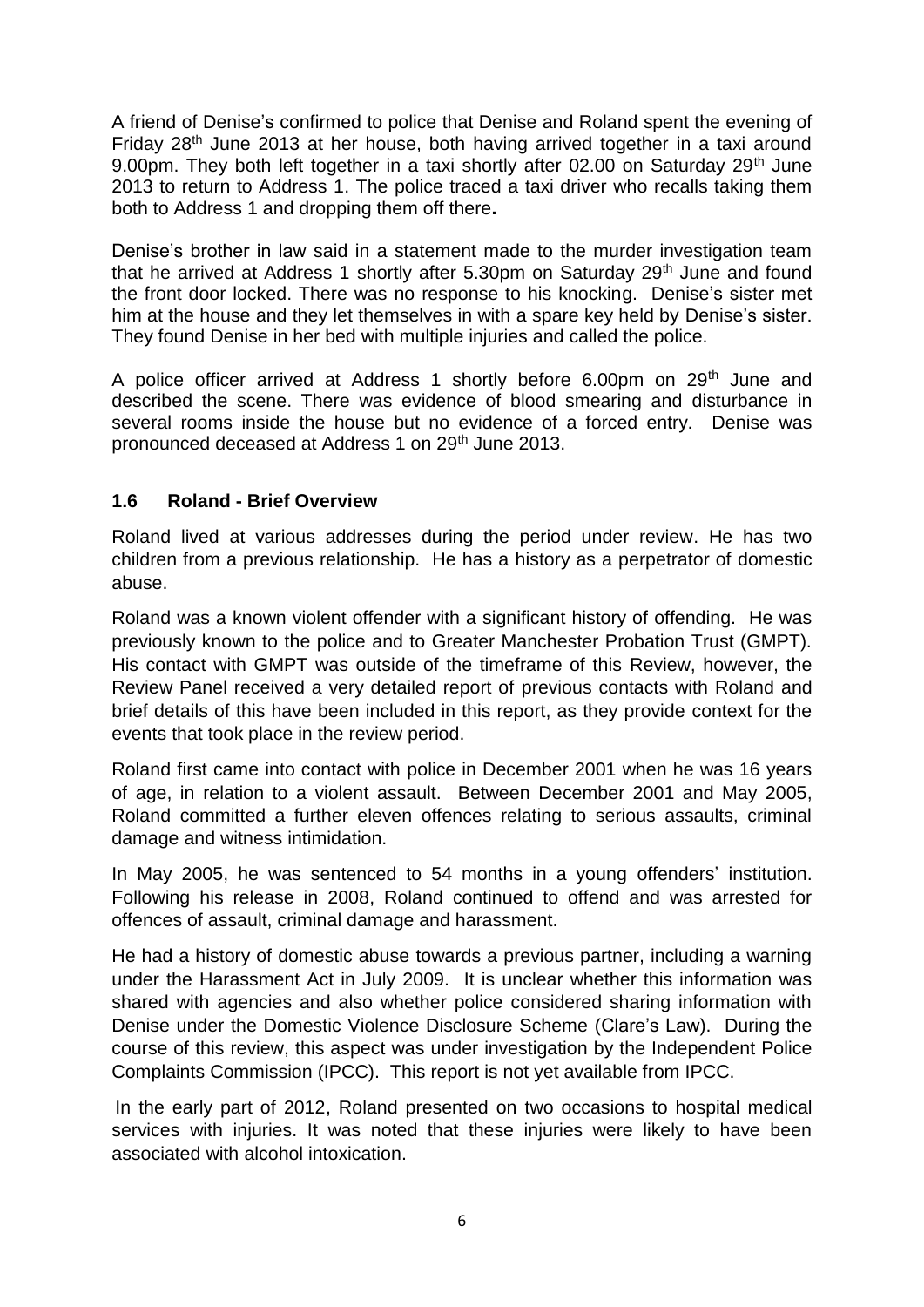In 2013, Roland was referred by his GP to mental health services. He was assessed as not having a mental illness and was referred to alcohol treatment services, where he was assessed as being a dependent drinker requiring structured interventions. He did not engage with the alcohol treatment service.

# **1.7 Time Period under Review**

The time period for this Review was set by the Panel as 29<sup>th</sup> June 2012 (six months before the start of the relationship between Denise and Roland) to 31<sup>st</sup> June 2013. The Panel has included relevant information outside of the time period under review to provide additional context and understanding.

# **1.8 Parallel Processes**

# **1.8.1 Investigation by the Independent Police Complaints Commission**

The case was referred for investigation to the Independent Police Complaints Commission (IPCC).

The terms of reference for the IPCC investigation were:

- 1. To investigate whether:
	- (a) The GMP response to the allegations made by Denise against Roland was appropriate;
	- (b) The GMP enquiries to locate and arrest Roland were appropriate and sufficient;
	- (c) GMP made appropriate and adequate effort to safeguard Denise and her children from the risk presented by Roland.
- 2. To assist in fulfilling the state's investigative obligation arising under the European Convention of Human Rights (ECHR) by ensuring as far as possible that the investigation is independent, effective, open and prompt, and that the full facts are brought to light and any lessons are learned.
- 3. To identify whether any subject of the investigation may have committed a criminal offence and, if appropriate, make early contact with the Director of Public Prosecutions (DPP). On receipt of the final report, the Commissioner shall determine whether the report shall be sent to the DPP.
- 4. To identify whether any subject of the investigation, in the investigator's opinion, has a case to answer for misconduct or gross misconduct, or no case to answer.
- 5. To consider the facts of this case as well as the recommendations of previous relevant IPCC investigations of GMP's handing of domestic violence cases, and report on whether these events identify further organisational learning including:
	- Whether previous recommendations have been acted upon;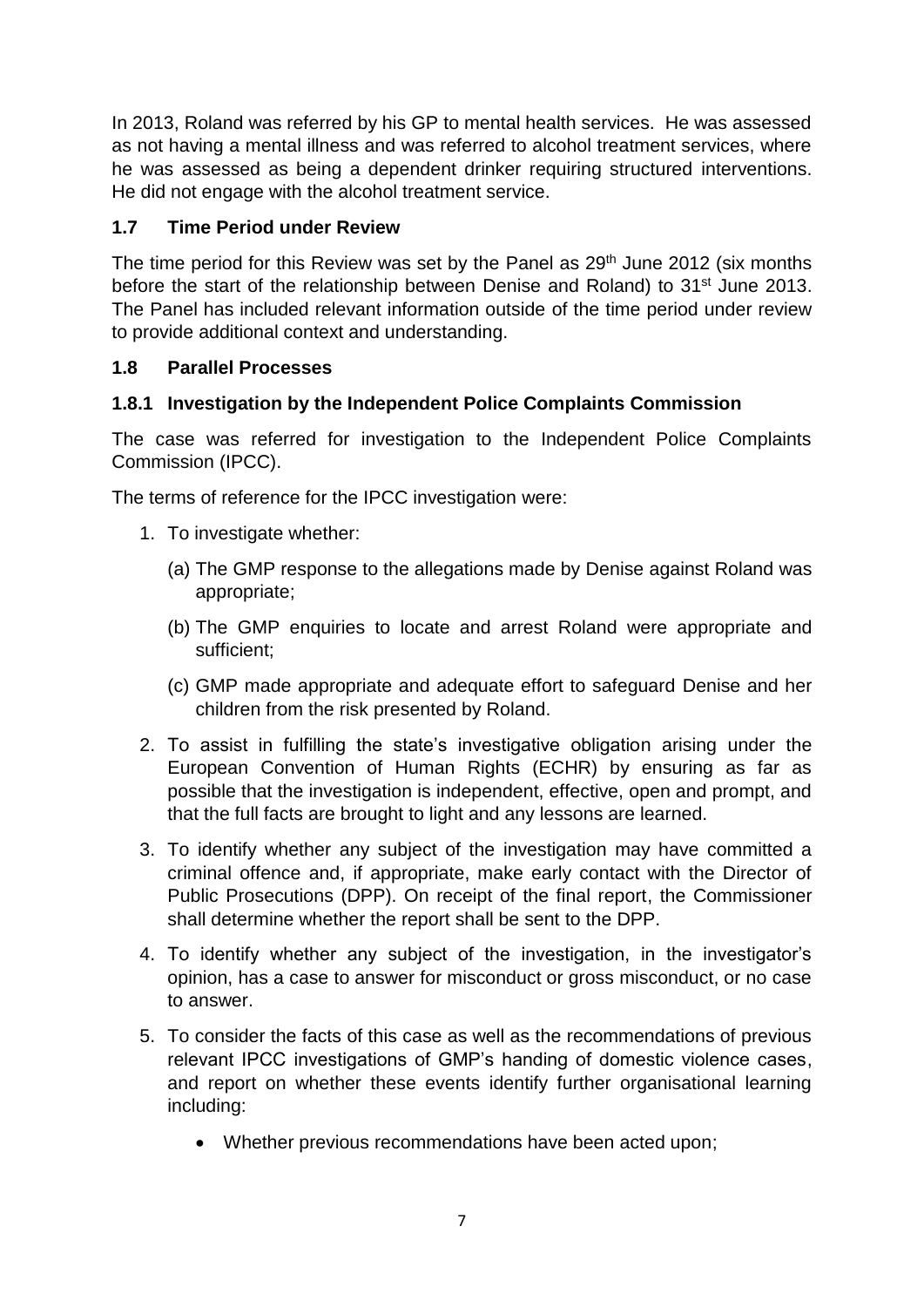- Whether any change in policy or practice would help to prevent a recurrence of the event, incident or conducted investigated;
- Whether the incident highlights any good practice that should be shared.

Following a request by the IPCC for primacy in respect of interviewing officers involved in direct or indirect contact with Denise during the period leading to her death, the author of the first Independent Management Report (IMR) was unable to hold discussions with any officers involved in the case prior to the submission of the first draft of this IMR report.

The IPCC has now concluded its investigations however a report is not yet available.

#### **1.8.2 Her Majesty's Inspectorate of Constabulary (HMIC) Report into Domestic Abuse**

An HMIC report published in April 2014 following a national review of UK police force responses to domestic abuse. The report makes numerous recommendations, some of which are highlighted in this report. (*Everyone's business: Improving the police response to domestic abuse. (Ref: ISBN-978-1-78246-381-8 [www.hmic.gov.uk\)](http://www.hmic.gov.uk/)*

The HMIC report has impacted significantly on GMP and has already prompted changes to police responses to domestic abuse across the force. More specifically, the divisional senior leadership team in Salford has also implemented changes at a local level as a direct consequence of the death of Denise.

#### **1.9 Criminal Proceedings**

Roland appeared for trial on  $20<sup>th</sup>$  January 2014 and entered a plea of guilty to the murder of Denise. On 21<sup>st</sup> January, Roland was sentenced to life imprisonment for the assault and murder of Denise to serve a minimum term of 27 years. The allegation of rape is to lie on file.

The DHR Panel stood down from 18<sup>th</sup> December to 1<sup>st</sup> February 2014 due to the criminal proceedings.

#### **1.10 Coronial Matters**

No inquest has been held at the request of Denise's family.

#### **1.11 Diversity Issues**

There are no diversity issues to take into consideration in the case.

#### **1.12 Delays to Submission of the DHR Overview Report**

In November 2013, the CSP contacted the Home Office to advise that the review would be stood down until the completion of the criminal proceedings. This was to enable the criminal proceedings to go ahead without prejudice, and to enable material witnesses who may wish to contribute to the DHR to remain unimpeded by this process.

Following sentencing of Roland on 21<sup>st</sup> January 2014, the DHR Panel resumed on 1st February 2014.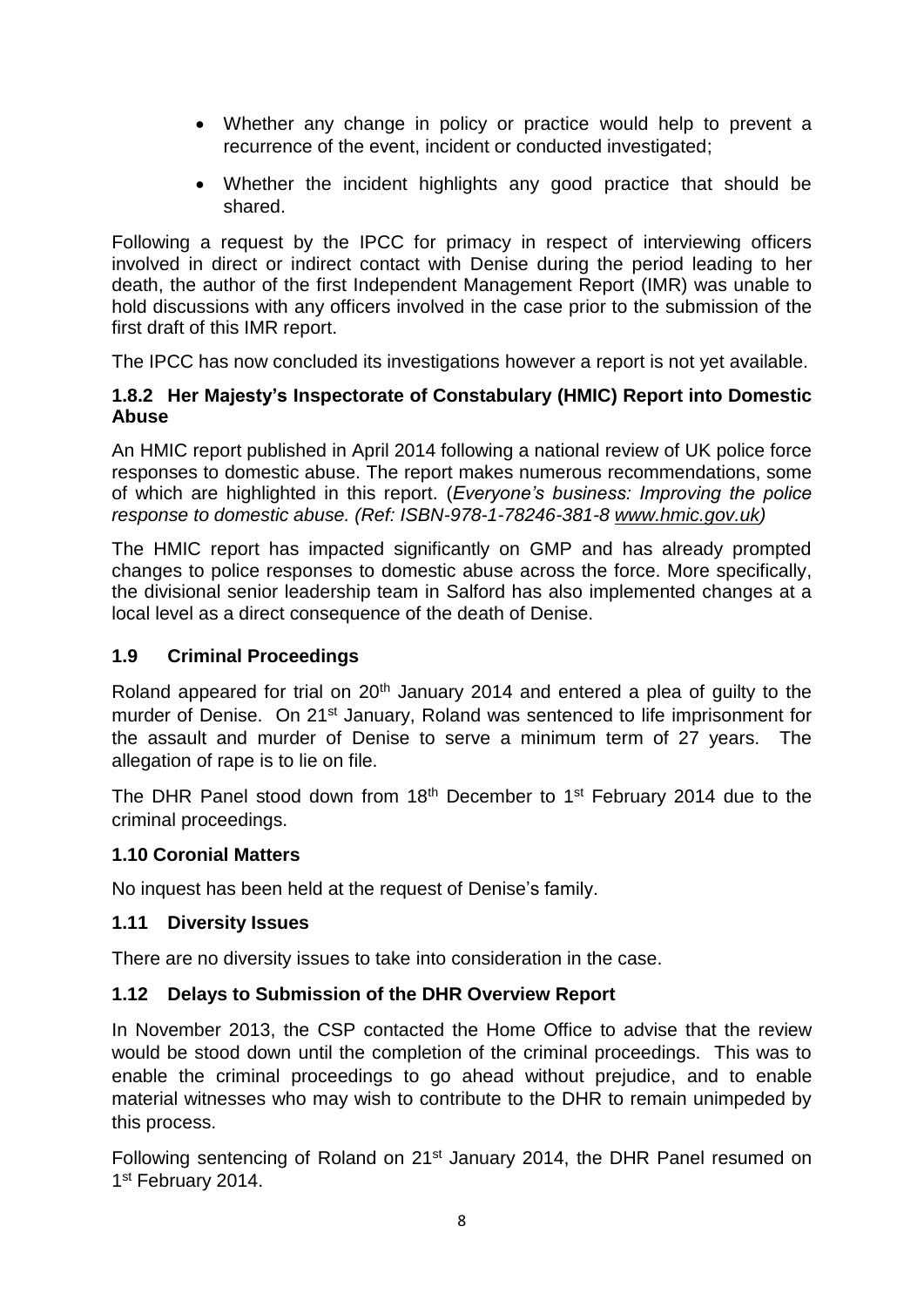The Review continued to gather information and formulate an action plan, however, the final report continued to be delayed due to the ongoing IPCC investigations and lack of access to a more detailed police report. A separate action plan shows which actions have been undertaken due to the length of delay.

In August 2014, a draft report was presented to the CSP. The joint Chairs requested that a further IMR be completed by GMP, despite the ongoing IPCC investigation. The independent author met with all Panel representatives to ensure they had overseen actions from their agency.

Home Office approval for the publication of the report was received in April 2016. A letter including their comments is attached to this report.

#### **1.13 Brief Overview of Key Events**

## **1.13.1 Events in April 2013**

Roland's medical records show that, during this period, he was consulting his GP regarding episodes of paranoia. He was referred to psychology services and to Drug and Alcohol Services, where he received a triage assessment in which he was assessed as a dependent drinker who required structured interventions. However, Roland did not avail himself of this service and his alcohol misuse remained untreated.

The relationship between Denise and Roland first came to the attention of police when, on 29<sup>th</sup> April 2013, a close friend of Denise contacted the police to report that Denise had been raped by Roland the previous night. The friend was frightened and worried for Denise's safety and reported this alleged incident to the police.

The police log for 9<sup>th</sup> May, ten days after the incident was reported, shows this incident was recorded with an action to follow up.

#### **1.13.2 Events in May 2013**

On 9<sup>th</sup> May 2013, the police log indicates that an officer contacted Denise asking if she wanted to discuss the alleged attack. The officer asked Denise if she wanted to pursue the matter and she was asked whether she would complete a <sup>1</sup>DASH risk assessment (a standard risk assessment tool used by GMP and other agencies), but she declined to do so.

The officer dealing with the report informed Denise of the contact details of the Salford Independent Domestic Abuse Advocacy Service (SIDAAS) and provided information about the Rape Crisis Service, although Denise declined a referral to this service. The officer made a referral to Children's Services in line with procedure.

The officer placed a Domestic Violence (DV) marker on Denise's address and made an appointment for Denise to attend the police station on 8th May (**the log of this action appears to have been written after the event, according to the police report)**. Denise did not attend this appointment. The officer then recorded that

**<sup>.</sup>**  $1$  A tool used to assess levels of risk of domestic abuse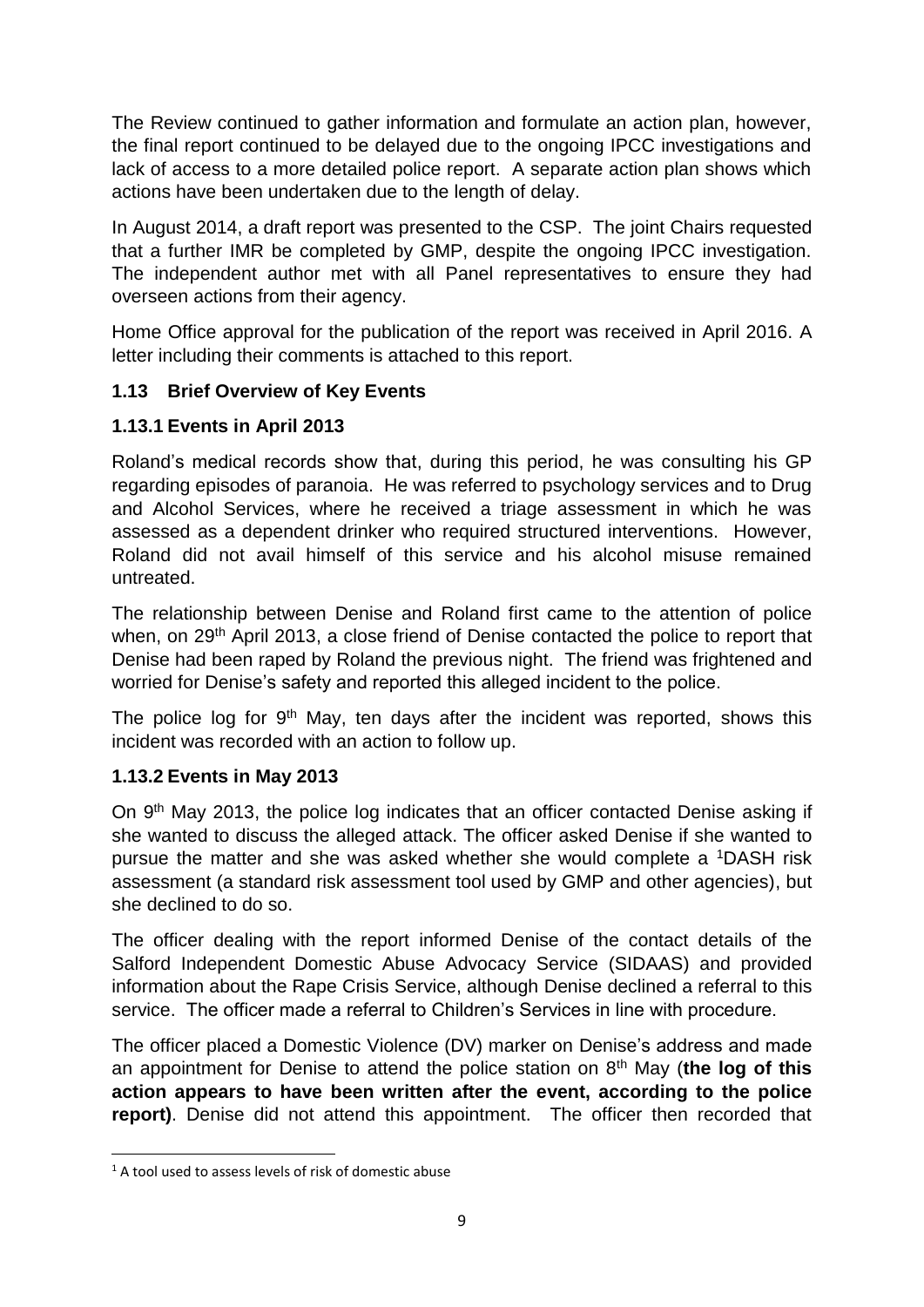contact would be made again with Denise on 22nd May 2013 on the officer's return from leave.

On 18th May, police received a further report from Denise's friend regarding a violent assault made by Roland upon Denise. This assault was alleged to have taken place in the street on the previous evening whilst Denise was walking home from a night out. It was alleged that Roland made threats to kill Denise during the assault.

Following this report, police contacted Denise and invited her to provide a witness statement. She agreed to this; however she declined to disclose any details in relation to the previous allegation of rape made on her behalf by her friend.

The report of assault was graded as high-risk due to Roland's previous violent behaviour towards Denise, and the indication that the relationship appeared to have continued following the rape allegation. The specialist officer assigned to the investigation was directed to refer the matter to a Multi-Agency Risk Assessment Conference (MARAC) and offer support and safeguarding to Denise, ensuring that the appropriate Domestic Violence alert markers were placed on the relevant addresses.

On 19th May, police and Children's Social Care (CSC) undertook a joint visit to Address 2 where both Child A and Child B were staying with Child A's father. Both children were due to be returned to Denise that same evening. Police and CSC considered that Denise's home address was not a place of safety and that Denise was at risk of failing to protect her children<sup>2</sup>. Arrangements were therefore made for Child A and Child B to stay at Address 2 with Child A's father as a short-term safety measure.

That same day, police attempted to arrest Roland whilst he was dropping Child C at the home of Roland PP. Roland arrived at the address in a taxi, where a police officer was waiting to arrest him. When he became aware of the police presence, he made off, leaving Child C in the taxi. Roland evaded police arrest and remained at large.

On 20<sup>th</sup> May, Denise attended the local Police Station and was subject to an achieving best evidence (ABE) interview providing victim/witness testimony regarding the alleged rape and assaults. Denise consented to the case being heard at MARAC and was informed that the case was to be heard on 11<sup>th</sup> June. She also consented to referrals to the Sanctuary Scheme and Fire Service for safety planning.

Denise reported to police that, at that time, she was not staying at her home address but that she was living between her sister's and her father's homes. On the same day, the Sanctuary Scheme conducted a security assessment of Denise's property and returned the following day and the day after to fit a range of security equipment. That same day, CSC and police discussed the safety of the children. The social

**<sup>.</sup>**  $<sup>2</sup>$  Denise's family reported that this appeared to Denise as a threat to remove the children.</sup>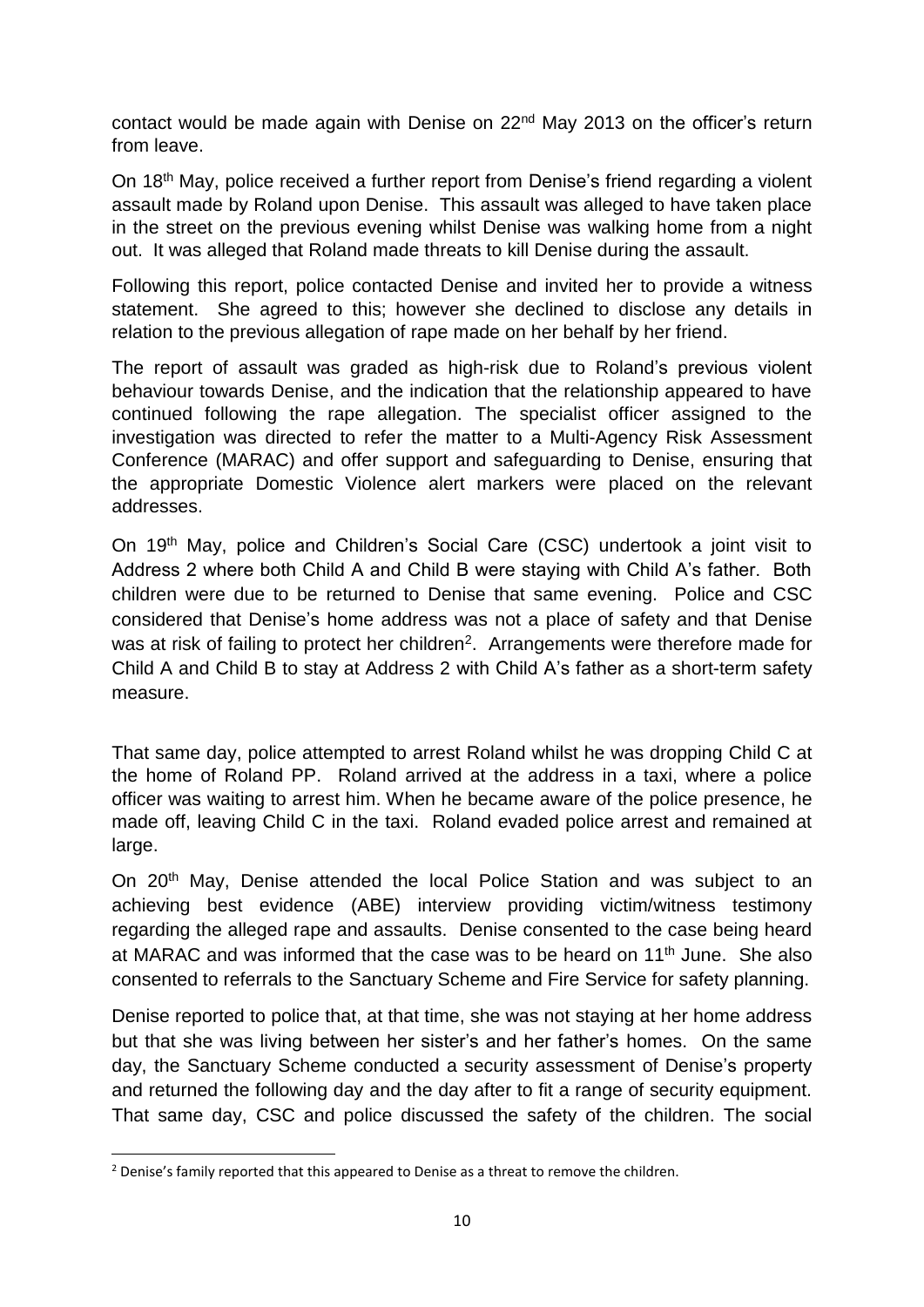worker telephoned Denise to arrange a visit for  $21<sup>st</sup>$  May; this visit took place as arranged.

During the course of the next two weeks, Denise reported to police on several occasions that Roland was continuing to harass her by phone, text and letter. Police were actively seeking Roland in order to arrest him. Roland evaded arrest during this period.

On 22<sup>nd</sup> May, police spoke to Denise to let her know that Roland had not yet been arrested. Denise told police that he had texted her the previous day asking 'why she had made lies up' about him but that she did not respond to him. Denise said she was going to return to Address 1 that evening with her children as she now felt more secure.

On 27th May 2013, Denise contacted police to say that Roland was continuing to harass her by text and by phone. He asked her what she had told the police and who she was with. The responding officers completed a DASH risk assessment. The Public Protection Investigation Unit (PPIU) at Salford created a PPI Log in respect of the incident, and the risk was set at 'medium'.

Roland remained on the 'Priority Arrest Board' as a suspect whom police wanted to arrest. It was noted by police that Roland was persistently harassing Denise.

On 28th May, CSC conducted a further home visit with Denise under Section 17 of the Children Act at which Denise signed a written agreement in relation to safeguarding Child A and Child B. This written agreement stipulated that Denise should not allow the children to have any contact with Roland.

On 29th May, and following management supervision, the social worker conducted a third home visit.

#### **1.13.3 Events in June 2013**

On 3rd June, CSC completed the Initial Assessment on Child A and Child B with an outcome of no further action, as Denise had had no contact with Roland and had no wish to resume a relationship with him. On  $10<sup>th</sup>$  June, the social worker telephoned Denise, however she received no reply and left a message. The case was closed on  $10^{th}$  June.

As planned, a MARAC meeting was held on  $11<sup>th</sup>$  June which was attended by multiagency professionals. The Chair of the MARAC meeting said that police were actively seeking to arrest Roland due to the risk he posed to Denise. Professionals participating in the MARAC were informed of the continuing risk to Denise.

Following the MARAC meeting, police contacted Denise by telephone and established that she was safe and well. She said she was still supportive of the investigation and that she was willing to attend court. Denise also told police that Roland had harassed her by text on  $8<sup>th</sup>$  June. She said that she also believed he had attended Address 1 one night during the previous week at around 01.30 a.m.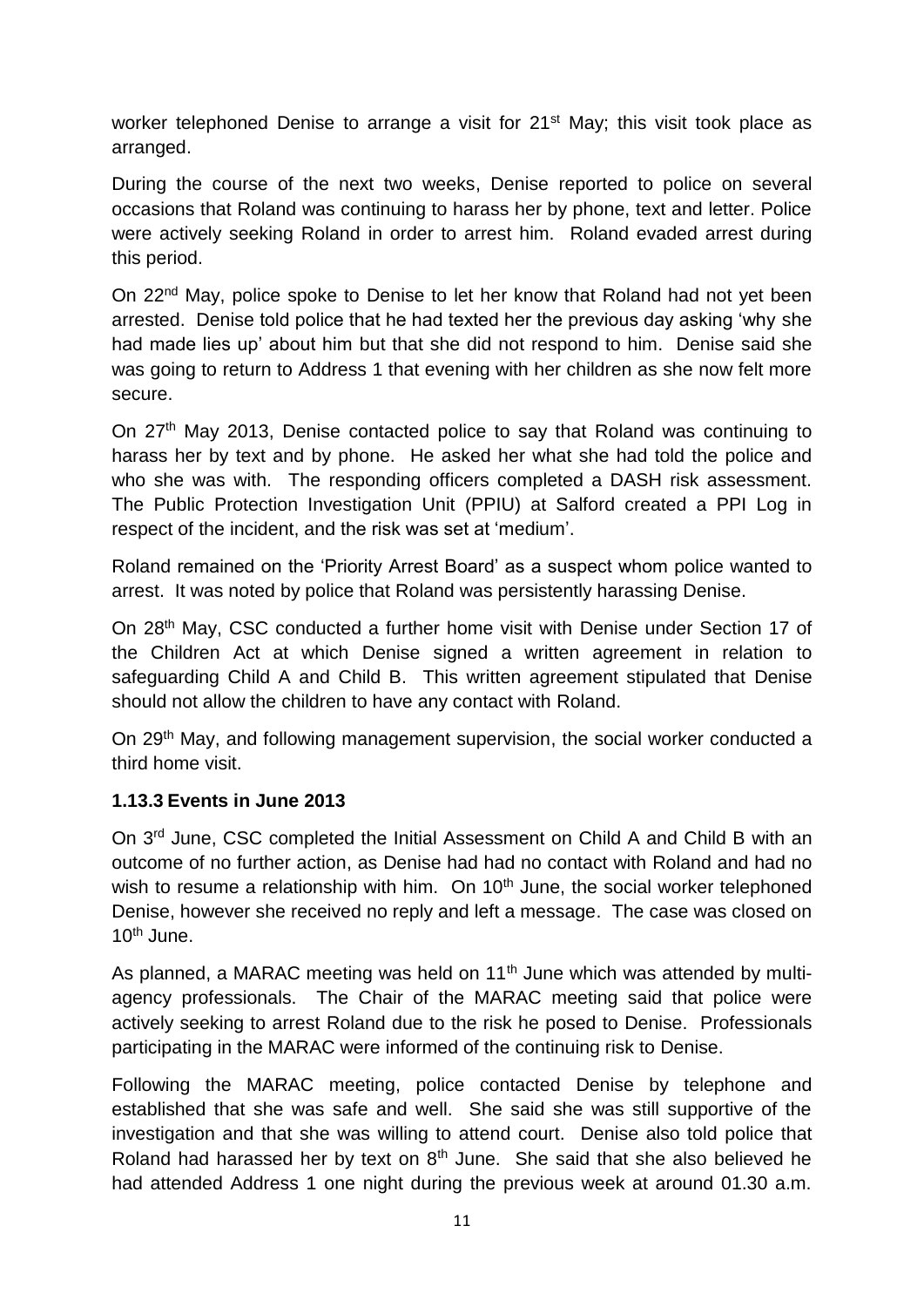and kicked the door. Her brother, who was staying with her at the time, saw Roland from the window. This incident was not reported to the police at the time.

Between 11<sup>th</sup> June and 19<sup>th</sup> June, police had four proactive contacts with Denise. On 15th June, police called at Address 1 to talk to Denise. She answered the door to them but would not allow access to the property. Denise later rang police to say that she wanted to withdraw her statement in relation to the assault committed by Roland on 17<sup>th</sup> May.

Denise was informed that police would continue to investigate the allegations and that she would be contacted again. Denise was asked whether she needed support and whether she was being intimidated by Roland into withdrawing her statement. She said that she did not require support.

On 17<sup>th</sup> June, an enhanced risk assessment was completed and the risk assessed at 'medium'. On the same day, police recorded that Roland was still being traced and that safeguarding was in place for Denise.

On 19th June, police spoke to Denise for a second time, and she advised that she still wished to withdraw her statement.

On 25<sup>th</sup> June, police received a contact from Roland's solicitor saying that he was prepared to be interviewed in relation to the allegations made by Denise. Police did not act on this immediately as they wished to discuss this with Denise. On 26<sup>th</sup> June, police contacted Denise who remained adamant that she wished to withdraw her statement.

Police did not interview Roland with his solicitor as the officer responsible felt that he could not be certain about the quality of the information received from Denise's friend and from Denise herself, as Denise had said she wished to withdraw her statement.

On 29<sup>th</sup> June, Denise's brother in law called police officers to Address 1. Denise was found deceased in her bed with numerous injuries.

A murder investigation was launched and a public appeal made for information leading to the arrest of Roland. Roland could not be located and police undertook an extensive search. Subsequently Roland was arrested and charged with assault and the murder of Denise.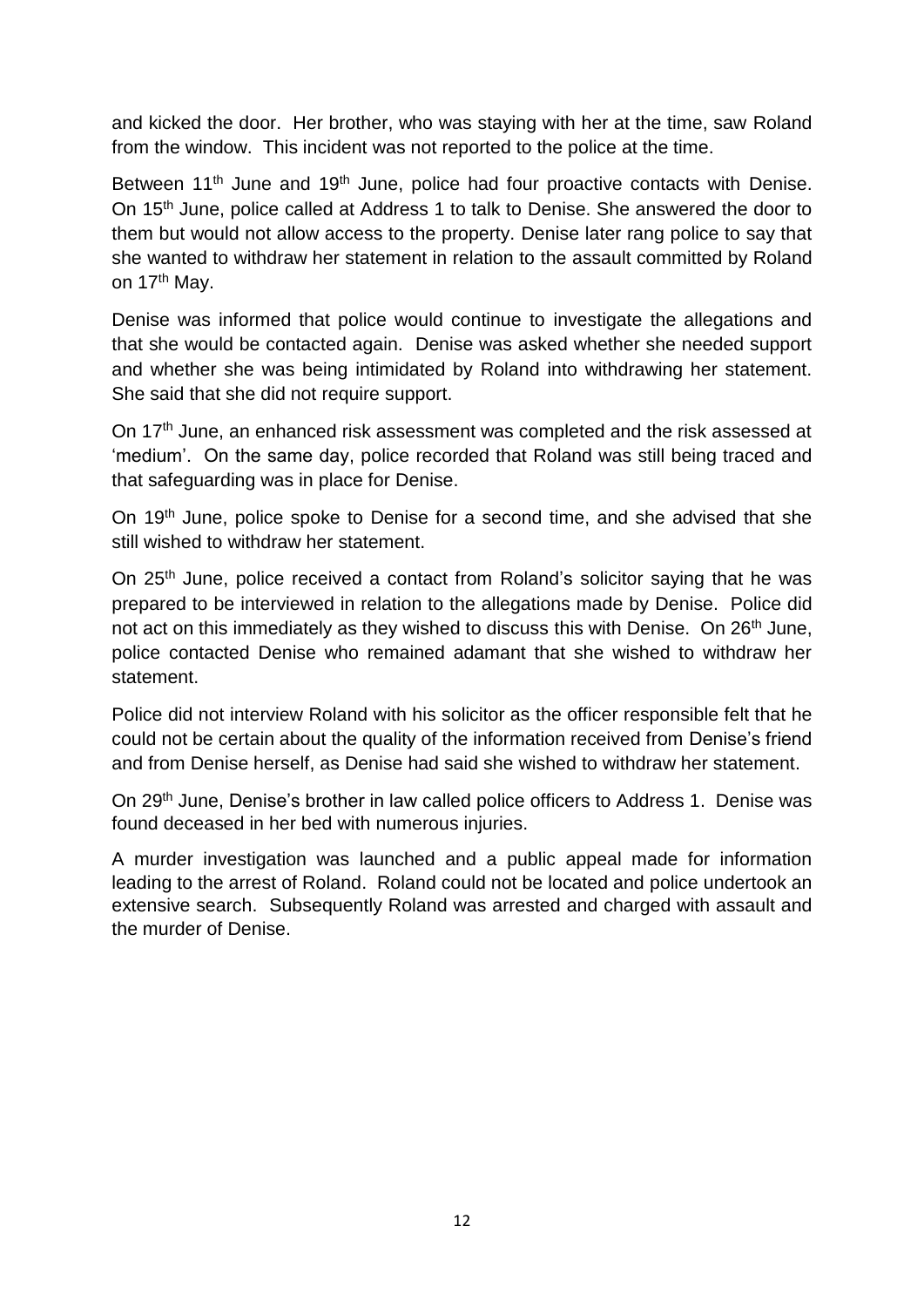# **SECTION 2 – CONDUCT OF THE REVIEW**

#### **2.1 Conduct of Domestic Homicide Reviews (DHR) – Home Office Guidance**

The guidance states: '*Domestic Homicide Reviews are not inquiries into how the victim died or into who is culpable; that is a matter for Coroners and criminal courts, respectively, to determine as appropriate'.*

The purpose of a DHR is to:

- Establish what lessons are to be learned from the domestic homicide regarding the way in which local professionals and organisations work individually and together to safeguard victims;
- Identify clearly what those lessons are both within and between agencies, how and within what timescales they will be acted on, and what is expected to change as a result;
- Apply these lessons to service responses including changes to policies and procedures as appropriate;
- Prevent domestic violence homicide and improve service responses for all domestic violence victims and their children through improved intra- and interagency working.

The definition of domestic violence used in this report is in line with the Home Office definition (revised in September 2012) as follows:

*"Any incident or pattern of incidents of controlling, coercive or threatening behaviour, violence or abuse between those aged 16 or over who are or have been intimate partners or family members regardless of gender or sexuality. This can encompass, but is not limited to, the following types of abuse:* 

- *psychological*
- *physical*
- *sexual*
- *financial*
- *emotional*

*"Controlling behaviour is: a range of acts designed to make a person subordinate*  and/or dependent by isolating them from sources of support, exploiting their *resources and capacities for personal gain, depriving them of the means needed for independence, resistance and escape and regulating their everyday behaviour.*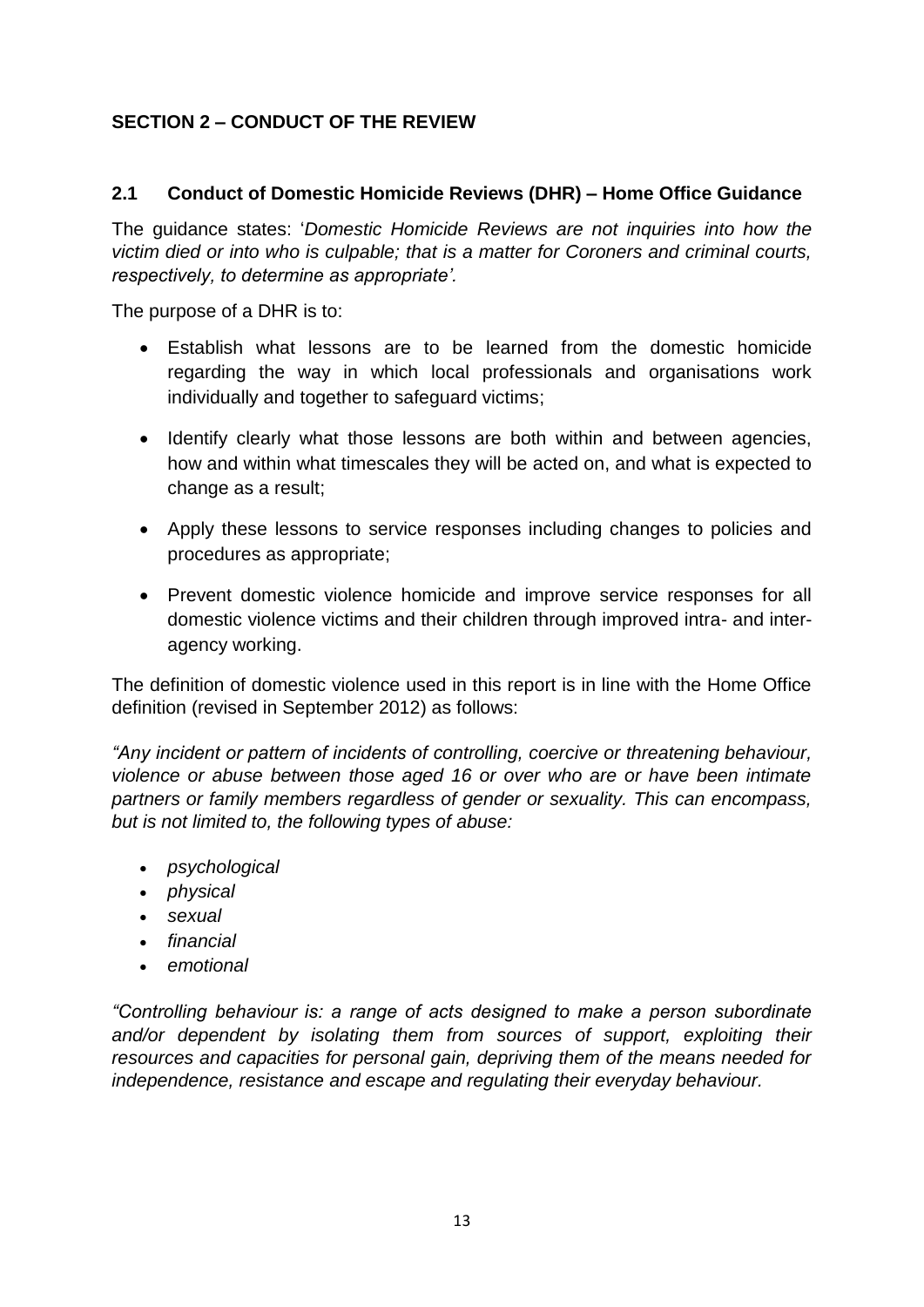*"Coercive behaviour is: an act or a pattern of acts of assault, threats, humiliation and intimidation or other abuse that is used to harm, punish, or frighten their victim."*

*\* This definition, which is not a legal definition, includes so called 'honour'-based violence, female genital mutilation (FGM) and forced marriage, and is clear that victims are not confined to one gender or ethnic group.*

# **2.2 The DHR Panel**

A multi-agency Panel of senior officers from the relevant agencies was established. An Independent Chair and Author were appointed in line with Home Office guidance.

The Independent Chair of the Panel is a family solicitor qualified for 15 years specialising in domestic abuse cases, and has been a leading solicitor in this area of law, having represented the majority of domestic violence agencies in Greater Manchester. The Chair sat on the project management team for Domestic Violence Prevention Notices (DVPNs) and Domestic Violence Prevention Orders (DVPOs) and was involved in the initial stages of Clare's Law. She is a member of the Domestic Violence in Greater Manchester Family Justice Forum. This forum implemented a new procedure for bridging the gap between civil and criminal courts relating to Non-Molestation Injunctions and Occupation Orders. The Chair completed the on-line learning module for DHR Chairs prior to commencing the Review.

The Independent Author works as an independent consultant and has considerable experience of domestic homicide and other serious case reviews, both as an author, Chair and lead reviewer. The Independent Author previously worked for a large metropolitan council in the north west of England at executive level, with lead responsibilities for public protection and community safety, including strategic leadership for domestic abuse. The author is also a member of a national working group on domestic abuse.

The Panel held six meetings between 4<sup>th</sup> August 2013 and 28<sup>th</sup> April 2014. Further meetings were held with individual Panel members and IMR authors between May and August 2014. Two meetings were held with officers of the Independent Police Complaints Commission, who also attended one DHR Panel meeting.

The Assistant Director for Community Safety left the authority before the Review was completed and the Independent Author completed all final work in relation to the review.

| <b>Agency</b>                                  | <b>Title</b>                           |
|------------------------------------------------|----------------------------------------|
| Independent Chair                              |                                        |
| <b>Salford Community Safety Partnership</b>    | <b>Assistant Director</b>              |
| <b>Salford Community Safety Partnership</b>    | <b>Senior Community Safety Officer</b> |
| <b>Greater Manchester Police</b>               | Detective Inspector - PPIU             |
| <b>Salford Royal Hospital Foundation Trust</b> | <b>Assistant Director of Nursing</b>   |
| Salford Clinical Commissioning Group           | Deputy Designated Nurse -              |
| (GPs)                                          | Safeguarding                           |
| <b>Greater Manchester West Mental Health</b>   | <b>Interim Assistant Director</b>      |
|                                                |                                        |

#### **Panel Membership**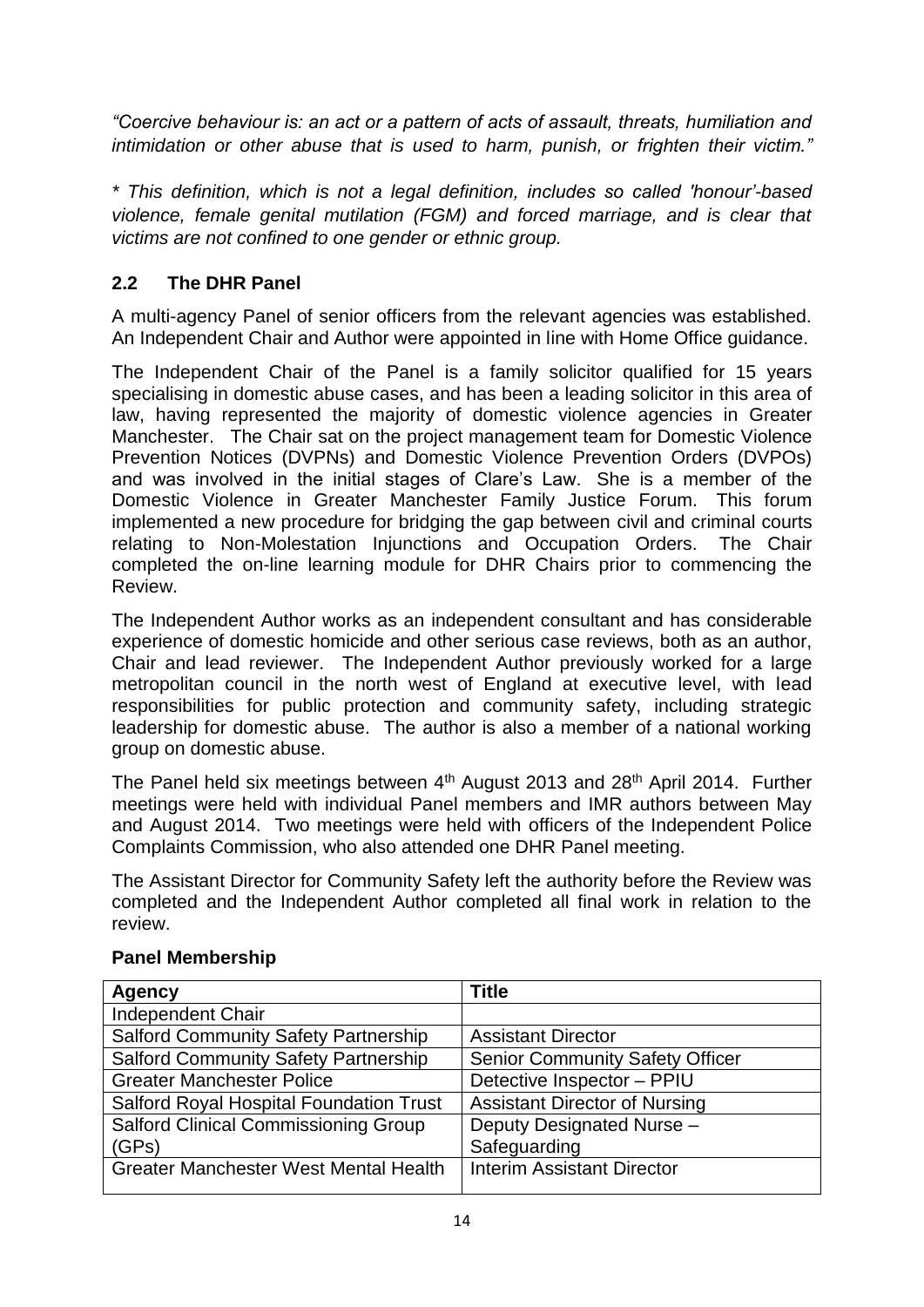| Trust                                       |                           |
|---------------------------------------------|---------------------------|
| Salford City Council - Adult Services       | <b>Assistant Director</b> |
| Salford City Council - Children's           | <b>Assistant Director</b> |
| <b>Services</b>                             |                           |
| <b>SIDAAS (Salford Independent Domestic</b> | Service Manager           |
| Abuse Advocacy Service)                     |                           |
| <b>IN ATTENDANCE</b>                        |                           |
| <b>Independent Author</b>                   |                           |
| <b>Business Support Officer</b>             |                           |

#### **2.3 Sources of Information Used in the Review**

Individual Management Reports (IMRs) and Short Reports were received from the following agencies:

| <b>Agency</b>                         | <b>Format</b>                      |
|---------------------------------------|------------------------------------|
| Children's Social Care - Salford City | Short Report Followed by IMR       |
| Council                               |                                    |
| <b>Greater Manchester Police</b>      | <b>IMR</b>                         |
| <b>Greater Manchester West NHS</b>    | <b>Short Report</b>                |
| <b>Foundation Trust</b>               |                                    |
| GP for Denise, Child A and Child B    | <b>Short Report</b>                |
| Salford Royal Foundation Trust (SRFT) | <b>IMR</b>                         |
| <b>GP</b> for Roland                  | <b>Short Report</b>                |
| <b>Sanctuary Service</b>              | <b>Short Report</b>                |
| <b>SIDAAS</b>                         | <b>Short Report</b>                |
| <b>MARAC</b>                          | Audio Record of MARAC Meeting held |
|                                       | on 11 <sup>th</sup> June 2013.     |

#### **2.4 Record of MARAC Meeting**

The Independent Author heard an audio record of a MARAC meeting that took place on 11<sup>th</sup> June 2013 in the presence of the author of the police IMR. The recording was of a poor quality, therefore only a partial transcript could be made.

#### **2.5 Family Involvement**

The Review Panel identified members of the victim's family and friends who may wish to participate in the Review. The Panel wrote to Denise's family in August 2013 to inform them that a Domestic Homicide Review was taking place. The letter invited family members to participate in the Review. In addition, the family's Victim Support Officers and Family Liaison Officer were informed of the Review, and the Victim Support Officers attended interviews with family members.

Two family members were visited in October 2013. Neither of these family members had been identified as a material witness in the case for the prosecution.

A further family member and Denise F were also contacted as potential participants in the Review. Both were identified as material witnesses in the case for the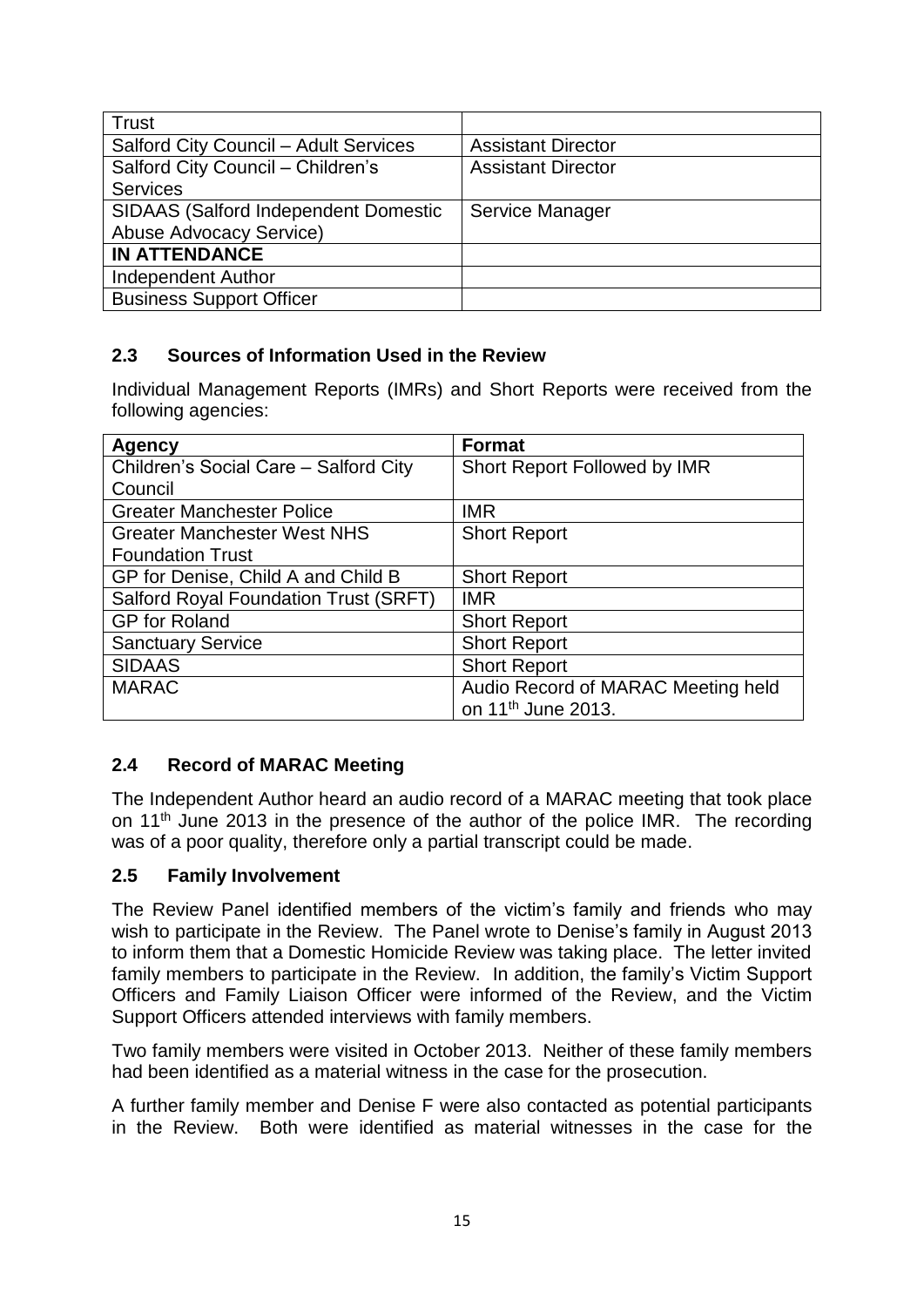prosecution and could not be interviewed before trial<sup>3</sup>. Following sentence of Roland, both were again invited to participate but neither responded.

The Independent Author met with family members in May 2016 to discuss the final report with them. The family was disappointed at the delay in the Home Office response to the report and at the findings of the IPCC investigation. They were keen to stress that they believed that aspects of the management of incidents during the period under review by police and social care were inadequate to protect Denise. They were also of the view that CSC's approach to Denise made her feel that she was at risk of having her children removed rather than being a supportive approach.

The Panel is indebted to family members for their contribution to the Review and a summary of their accounts of events is summarised in section four of this report.

## **2.6 Quality Assurance**

All IMRs were submitted within the agreed timeframe. The DHR Panel asked for amendments and clarifications to reports after consideration and discussion with authors at the third Panel meeting.

The GMP report was updated in September 2014 to enable the completion of this overview report. Officers involved in the case have still not been interviewed (see 1.7).

The independent author met with IMR authors from Children's Social Care and SRFT to discuss key findings and recommendations. All final reports were quality assured and signed off by senior officers in each of the reporting agencies.

#### **2.7** I**ntegrated chronology**

An integrated chronology was prepared by the Chair providing information on contacts with all agencies across the period under review.

#### **2.8 Executive summary**

An Executive Summary has been prepared and will be available alongside the final report.

# **2.9 Delay in submitting the overview report**

As described at 1.7, the DHR Panel took an initial decision to await the conclusion of the IPCC review due to not receiving a full IMR from GMP. This decision was reviewed in August 2014 when it became apparent that the IPCC investigation would not be concluded for a further period of time.

The joint Chairs of the Community Safety Partnership requested that GMP submit an updated report and that all agencies review their inputs and subsequent actions to enable a comprehensive and up-to-date overview report to be submitted.

# **2.9.1 Actions undertaken during the Review period**

Due to the delays referred to above, agencies have already completed or begun to undertake actions in relation to the findings and recommendations emerging from this Review. These are highlighted in the attached action plan.

**<sup>.</sup>** <sup>3</sup> NB No trial took place as Roland entered a plea of guilty to murder.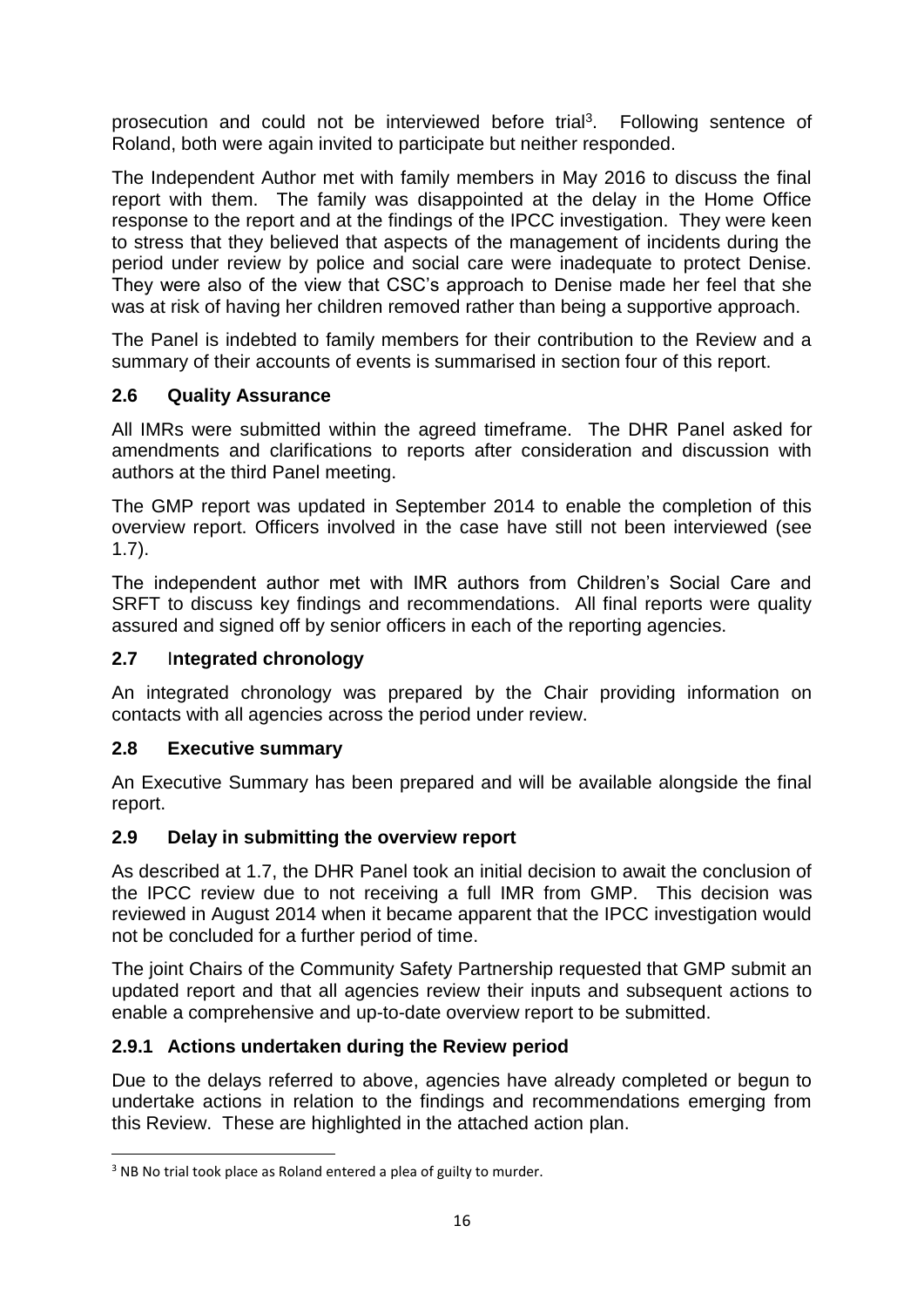## **3. KEY LINES OF ENQUIRY**

The over-arching purpose of a Domestic Homicide Review (DHR) is to:

- Establish what lessons are to be learned from a domestic homicide, particularly regarding the way in which professionals and organisations work individually and together to safeguard victims:
- Identify clearly what those lessons are, both within and between agencies, how and within what timescales they will be acted on, and what is expected to change as a result;
- Apply these lessons to service responses including changes to policies and procedures as appropriate; and
- Prevent domestic violence, abuse and homicide and improve service responses for all domestic violence and abuse victims and their children through improved intra and inter-agency working.

The rationale for the review process is to ensure agencies are responding appropriately to victims of domestic violence and abuse by offering and putting in place appropriate support mechanisms, procedures, resources and interventions with an aim to avoid future incidents of domestic homicide and violence.

The Home Office definition of domestic abuse and homicide is employed in this case<sup>4</sup> .

Ten key lines of enquiry were agreed by the Panel; these are set out below.

All agencies providing reports were asked to answer each of these key lines, and to provide a critical analysis of their responses in the form of a narrative.

Each agency provided satisfactory responses to the key lines of enquiry. Due to the concurrent IPCC investigation, the IMR submitted by Greater Manchester Police was compiled from police records and without the benefit of interviews with officers involved in the case (see 1.7).

A summary of key lines of enquiry and agency responses is set out below. The responses are further analysed in the relevant agency sections of this report.

#### **3.1 - Were the risk indicators of domestic abuse present in this case recognised appropriately, assessed and responded to in providing services to Denise and Roland and, where applicable Child A and Child B?**

Prior to the report made to Greater Manchester Police by Denise F on 29<sup>th</sup> April 2013, none of the agencies involved in this Review were aware of domestic abuse upon Denise by Roland.

**<sup>.</sup>** 4 https://www.gov.uk/government/collections/domestic-homicide-review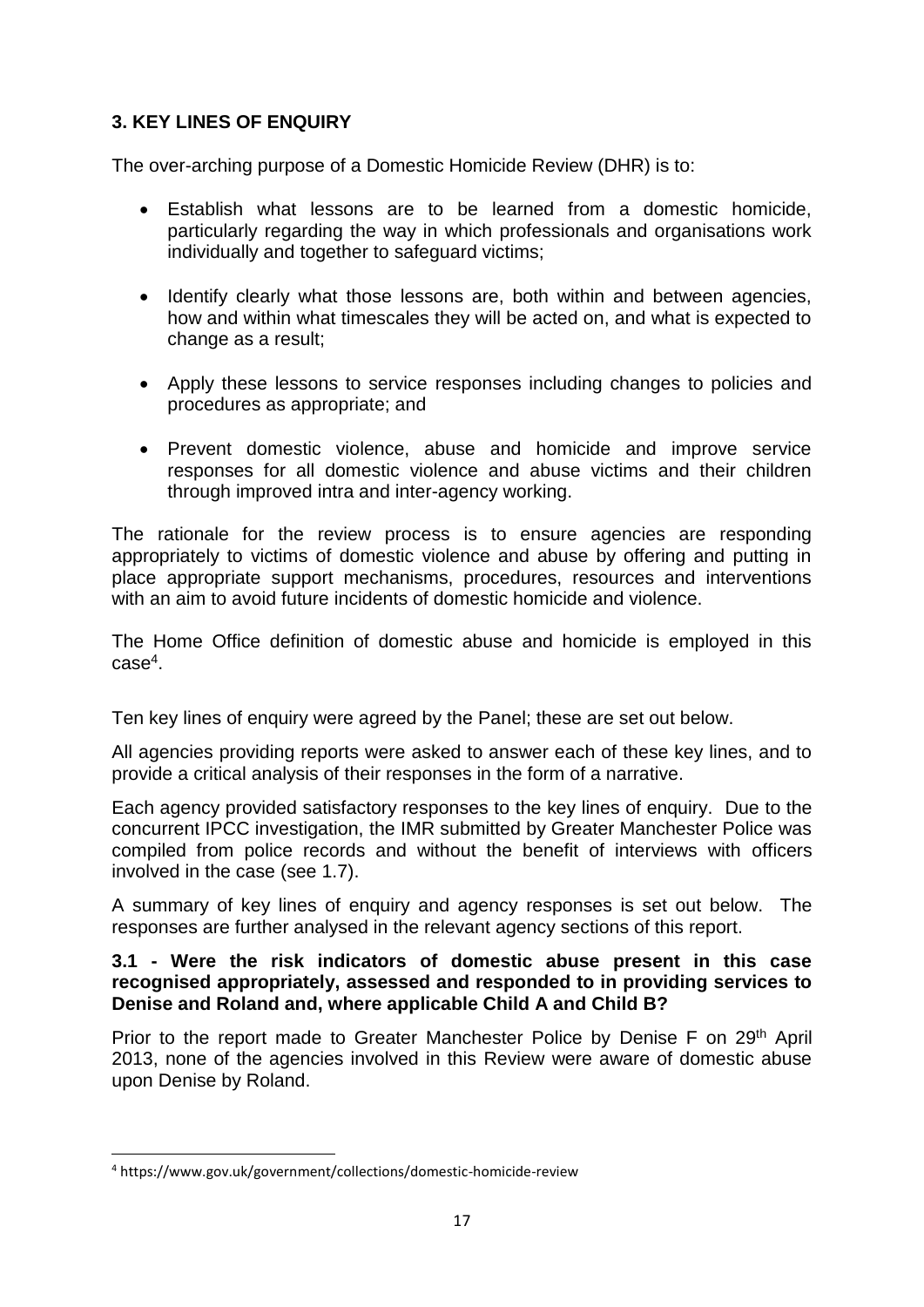Roland received referrals to psychological services and alcohol treatment services; neither of those services conducted domestic abuse risk assessments. Psychological services do not routinely ask questions regarding domestic abuse and, in the case of the alcohol service, Roland only received an initial assessment and failed to engage with a second stage triage assessment, which would have included questions about domestic abuse.

Denise and Roland did not live at the same address at any point during the period under review or at any other time. Denise and Roland had separate GPs and were not known by any agency to be in a relationship prior to the report made to police on 29th April 2013.

After 29<sup>th</sup> April 2013, Greater Manchester Police had several further contacts with Denise in relation to domestic abuse.

The SIDAAS received information from GMP following an incident that took place on 18<sup>th</sup> May, and made contact with Denise. Denise declined the service. Following this, SIDAAS had no further involvement with Denise. SIDAAS was involved in the MARAC meeting that took place on 11<sup>th</sup> June 2013 and clarified that Denise had declined involvement with the service.

Children's Social Care was notified by Denise's friend of the alleged incident that took place on 29<sup>th</sup> April. This was discussed appropriately with Greater Manchester Police and a joint visit was undertaken to assess the safeguarding needs of Child A and Child B. Children's Services also contacted Health Visiting Services to request further information regarding the safeguarding needs of Child B. Children's Services attended the MARAC meeting held on 11<sup>th</sup> June 2013.

The MARAC meeting held on 11<sup>th</sup> June 2013 was attended by all agencies that had recent contact with Denise and her children. There were numerous cases discussed at the meeting and the time afforded to each case was short. Denise's case was discussed for four minutes, with the primary emphasis being upon the search for Roland and actions to safeguard Denise and her children. There was some confusion at the meeting about Denise's involvement with the independent domestic abuse advocacy service (SIDAAS) and whether or not Child A and Child B were subject to child protection planning. In line with usual procedures, Denise's GP was notified of the MARAC meeting and a note was made by the GP that Denise was a high-risk victim of domestic abuse. Following this notification, Denise's GP had no further contact with her.

**3.2 - Were the services provided to Denise and Roland timely, proportionate and fit for purpose in relation to the levels of risk and need that were identified? Was there sufficient focus on reducing the impact of Roland's abusive behaviours towards Denise and were the reasons for Roland's abusive behaviour properly understood and addressed?**

The services provided were timely and fit for purpose and to an expected standard, although there are lessons to be learnt in relation to specific areas of policy and practice, which are set out below.

GMP provided numerous responses to Denise, most of which were timely, proportionate and fit for purpose, although there are two clear exceptions to this. Firstly, the initial response to the report of alleged rape that took place on 29<sup>th</sup> April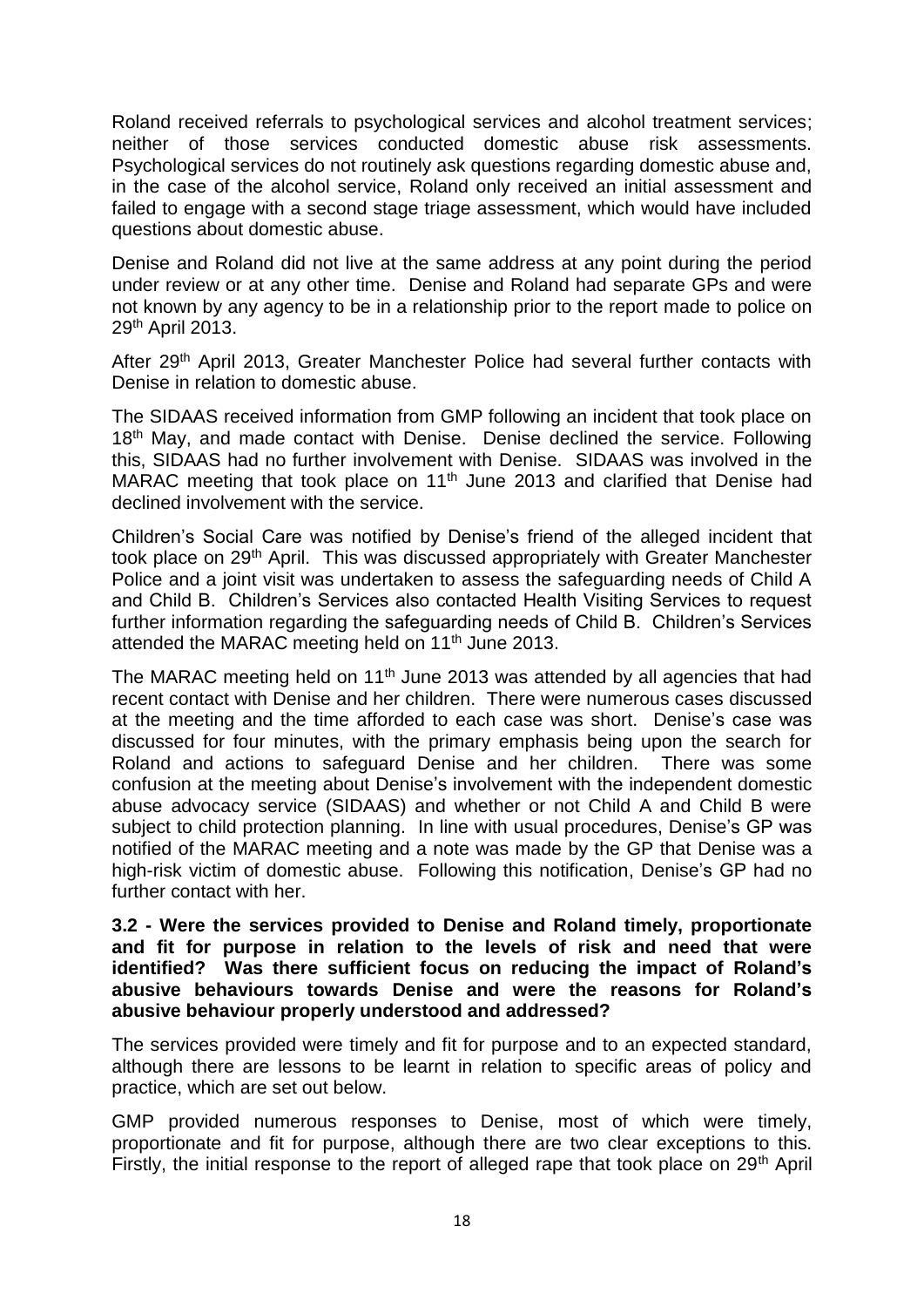was not followed up until  $9<sup>th</sup>$  of May 2013. Secondly, the decision not to interview Roland with his solicitor on 25<sup>th</sup> June 2014 was considered by the Panel to be an error of judgement and a missed opportunity to question Roland.

The risk assessment for Denise moved from high to medium. The medium rating was based on Denise's account to police officers that she had stopped seeing Roland. Denise was referred to SIDAAS but declined a service from them. There appears to be confusion about Denise's involvement with SIDAAS in the MARAC recording. CSC said that Denise was involved with the service whilst the service manager of SIDAAS reports that Denise did not have any further contact.

Home safety services were provided at Address 1 on 20<sup>th</sup> May, following a security survey having been undertaken with Denise. On 21<sup>st</sup> May, security equipment was fitted with Denise's permission. The service was informed that Denise was staying with family members until Roland had been arrested.

Roland did not disclose that he was a perpetrator of domestic abuse to any of the services with whom he was involved. There was no information on any of Roland's medical records that would link him with Denise, therefore the relationship between Denise and Roland was unknown by any agency prior to 29<sup>th</sup> April 2013.

Roland was not involved in any programmes or services to address his behaviour as a perpetrator of domestic abuse during the period under review.

#### **3.3 - Were arrangements made to determine the wishes and feelings of Denise about her circumstances and were these taken into account in the provision of services and support?**

There is evidence in the information received by the Review Panel that arrangements were made to determine the wishes and feelings of Denise about her circumstances.

Police kept in frequent contact with Denise following the second allegation of assault. Denise said that she wished to withdraw her statement in relation to the assaults made upon her by Roland.

GMP remained in contact with Denise and encouraged her not to withdraw her statement. Whilst this may have been contrary to her wishes, it is deemed that this action by police was proportionate to the nature of the assaults committed and in the best interests of Denise. There is also evidence that police took into account that Denise may have felt intimated and in fear of Roland.

Children's Social Care acted in line with local and national procedures to safeguard Child A and Child B. Denise's wishes in relation to the children were taken into account in relation to safeguarding, and Denise was asked to sign a written agreement to safeguard her children.

SIDAAS offered a service to Denise which she declined. Denise also declined a referral to the Sexual Assault Resource Centre (SARC). In line with the service policy, Denise's wishes not to engage in the service were respected, which resulted in no follow up being made.

#### **3.4 - Was the impact of drug, alcohol and mental health issues appropriately recognised and addressed?**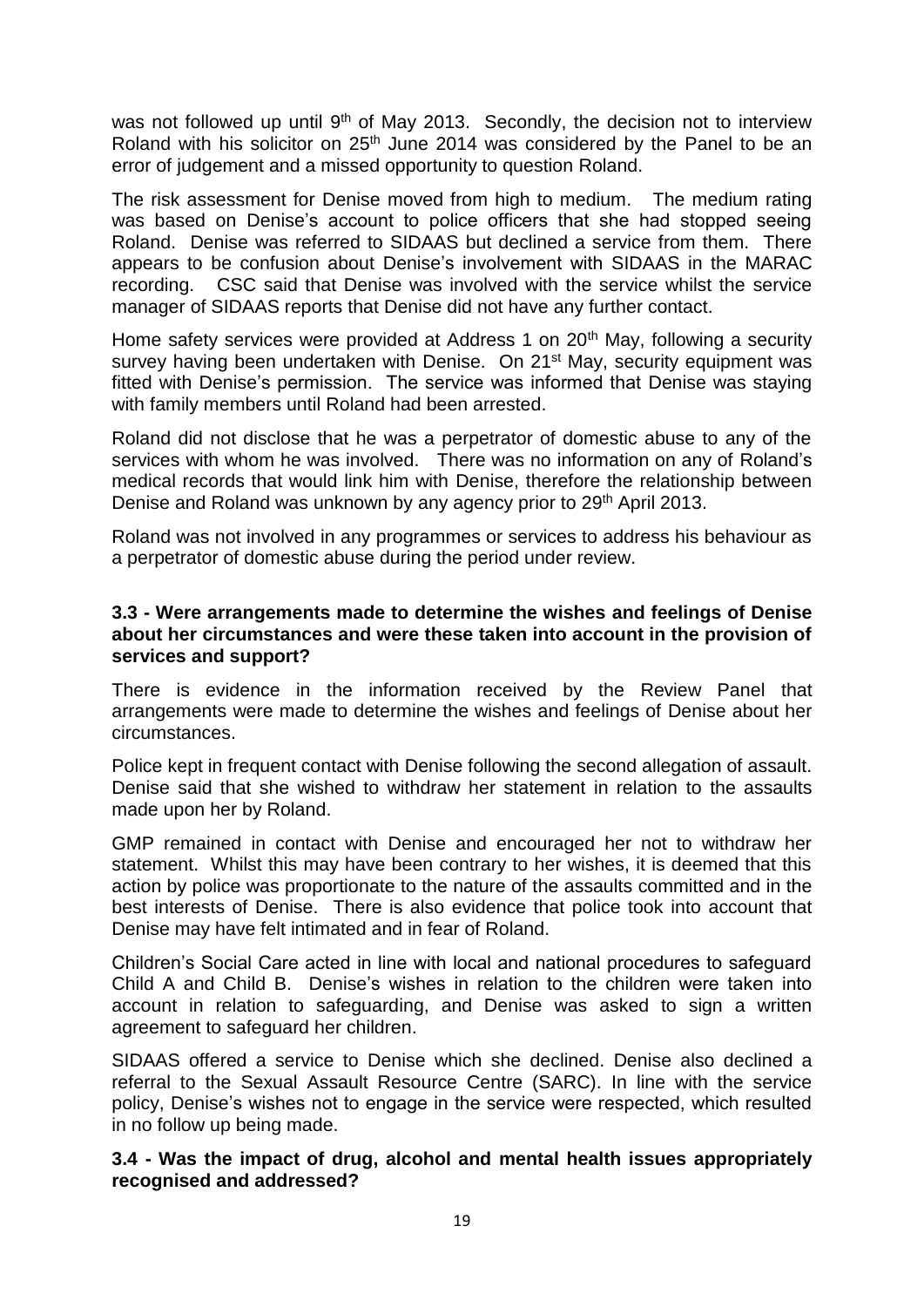Denise did not have any known drug, alcohol or mental health needs and had not presented to any agency in this regard.

Roland's mental health was assessed in both primary and secondary care services and responded to appropriately. Roland was assessed in secondary care and was not deemed to have a mental illness. Roland received behavioural therapies and interventions and from the information available to the Review Panel, appeared to comply with these services.

Roland was appropriately referred to Community Alcohol Services. An initial triage assessment was undertaken and Roland was assessed as being a dependent drinker requiring interventions. The initial triage assessment completed did not include questions regarding safeguarding children or adults (this is standard practice and safeguarding would only be considered as part of a full assessment).

An appointment was made for Roland to attend a full assessment. He did not attend and therefore this assessment was not completed, and no follow up was arranged.

#### **3.5 - Was the impact of Child A and Child B's exposure to domestic abuse properly recognised and were their safeguarding and welfare needs adequately protected and promoted? If not what was the reason for this?**

Safeguarding arrangements for Child A and Child B were made that protected them from Roland's violent and abusive behaviour toward Denise.

A written agreement was made with Denise regarding the children temporarily residing with Child A's father. A S47<sup>5</sup> strategy meeting was held to discuss the risks to Child A and Child B. This did not result in child protection proceedings.

Liaison between police and CSC was timely and effective in relation to safeguarding Child A and Child B, although health services were not invited to the initial strategy meeting.

In addition to the actions to safeguard Child A and Child B, actions were undertaken to ensure the safety of Roland PP and Child C. A police visit to Roland PP was undertaken to gauge her response to any threat posed by Roland. An offer of safeguarding measures, including a personal alarm, high profile police visits, and target hardening (home security) at her home address was provided. Police also sought to raise the profile of Roland PP's home address to local officers via electronic bulletin board briefings.

More generally, GMP launched a major operation to locate and arrest Roland following the death of Denise. This involved identifying and contacting several people whom the police perceived were potentially at risk from Roland, and these individuals were offered safeguarding measures. Roland PP was one of these individuals. On 2nd July 2013, police issued a 'threat to life notice' to Roland PP. This is a formal notice advising the recipient that the police acknowledge a potential threat to that person's life. (Article 2 European Convention on Human Rights)

By this time, Roland PP had already moved out of her home address to live with her sister and family. Additional security was offered to Roland PP (and her extended

 $\overline{a}$ 

<sup>5</sup> http://www.scie.org.uk/publications/introductionto/childrenssocialcare/childprotection.asp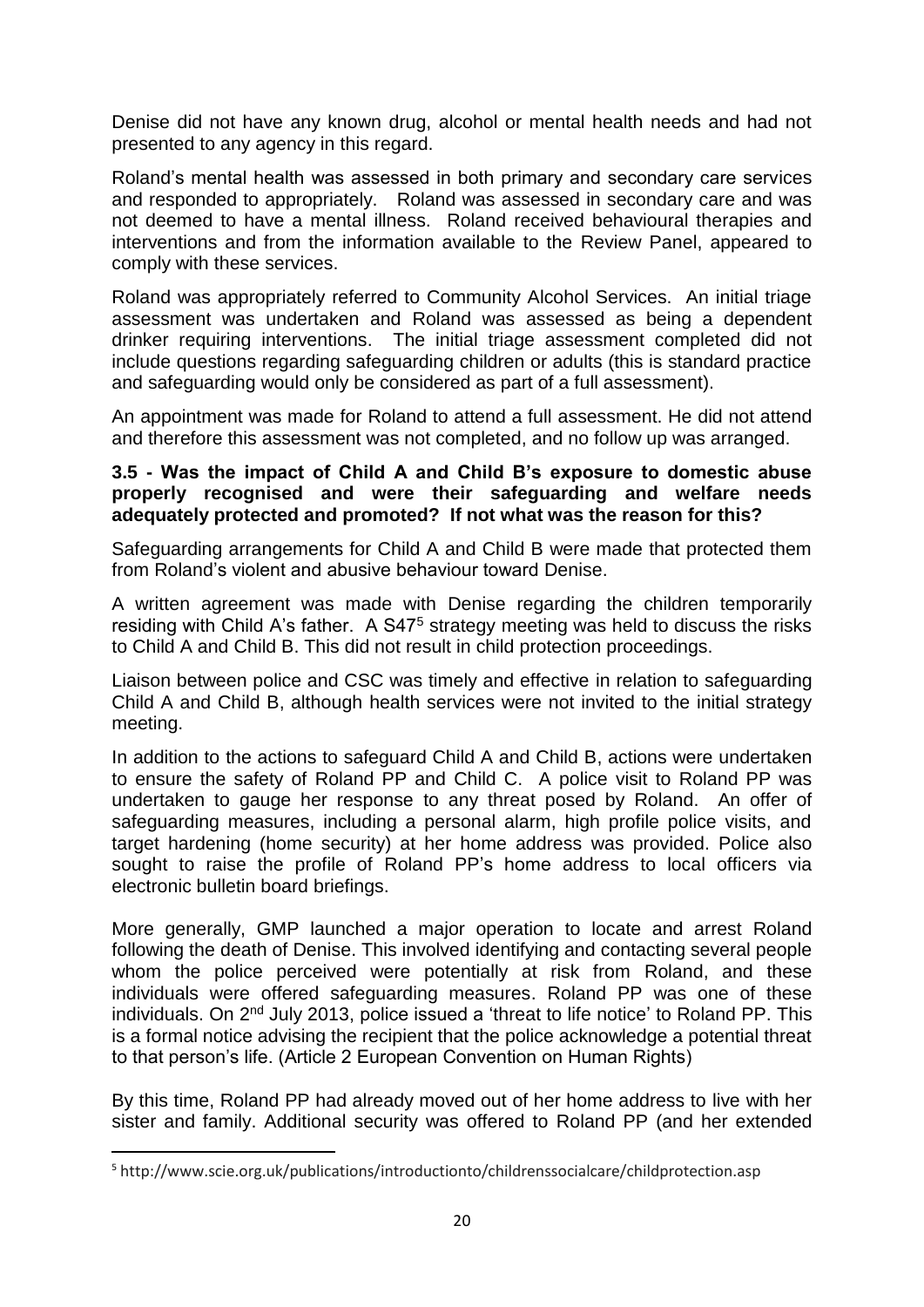family at the address) including a rapid deployment alarm and the inclusion of an immediate response marker on the address on the police system.

#### **3.6 - Were single and multi-agency policies and procedures adhered to in the management of this case? Are single-agency policies and procedures fit for purpose in safeguarding and promoting the welfare of victims of domestic abuse, and is there evidence that they are embedded in practice?**

All agencies involved in the Review provided evidence of adherence to multi-agency policies and procedures. The question of whether the multi-agency system is fit for purpose in relation to domestic abuse is the subject of further analysis in the overview report. A multi-agency recommendation is made in relation to strengthening multi-agency information systems and specific responses to domestic abuse.

#### **3.7 - Was information sharing and communication with other agencies regarding Denise, Roland and Child A and B effective? Is there evidence of inter-agency co-operation and joint working in the management of this case?**

There is evidence of inter-agency co-operation and joint working in the management of the case, although the strength and impact of this is questionable. See 3.6 above.

Once police had received information regarding the relationship between Denise and Roland, and the risks he posed to her and her children, information was quickly and effectively shared with CSC. In turn, CSC shared information appropriately and quickly with Health Visiting Services. However, 'Health' more broadly was not included in the telephone strategy meeting that took place regarding Child A and Child B. Communication between CSC and Health Visiting Services continued, although health visitors did not make face-to-face contact with Denise, despite trying to contact her on several occasions. If Denise had taken up their offer of contact, this may have provided additional support.

There is no evidence that GMP shared information under the Domestic Violence Disclosure Scheme with Denise regarding Roland's offending history, or that he was a known perpetrator of domestic abuse.

Information from the MARAC meeting appears to have been shared appropriately with the relevant agencies, however, the timeliness and effectiveness of multiagency systems, including MARAC, is the subject of further analysis in this report and of a multi-agency recommendation.

#### **3.8 - Did practitioners working with Denise, Roland and Child A and Child B receive appropriate supervision and support? Was there adequate management oversight and control in this case?**

All agencies involved in the case reported that appropriate supervision and support arrangements were in place. There is no evidence of inadequate management oversight and control in this case.

**3.9 - Were there any racial, cultural, linguistic, faith or disability issues that needed to be taken into account in the assessment and provision of services to Denise, Roland, and Child A and Child B? How were these issues managed within your agency?**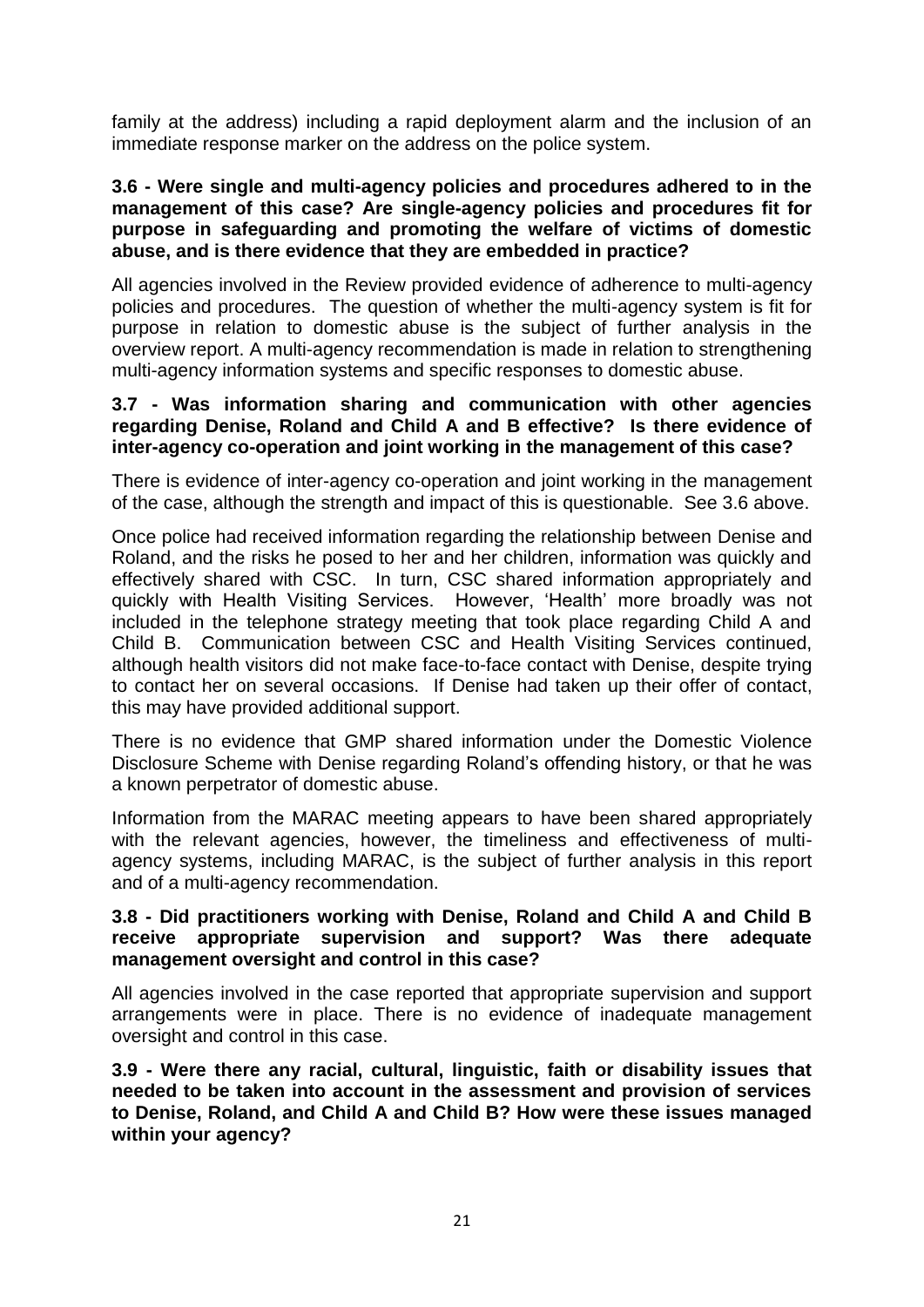There were no racial, cultural, linguistic, faith or disability issues that needed to be taken account of in the case.

#### **3.10 - Were there any issues in relation to capacity or resources within your agency that affected your ability to provide services to Denise, Roland or the children, or to work with other agencies?**

None of the agencies participating in the Review identified any issues in relation to capacity or resources that directly affected its ability to provide services.

The Drug and Alcohol Service made reference to reductions in funding that have impacted on services at local level, though this did not appear to affect the service provided in this case.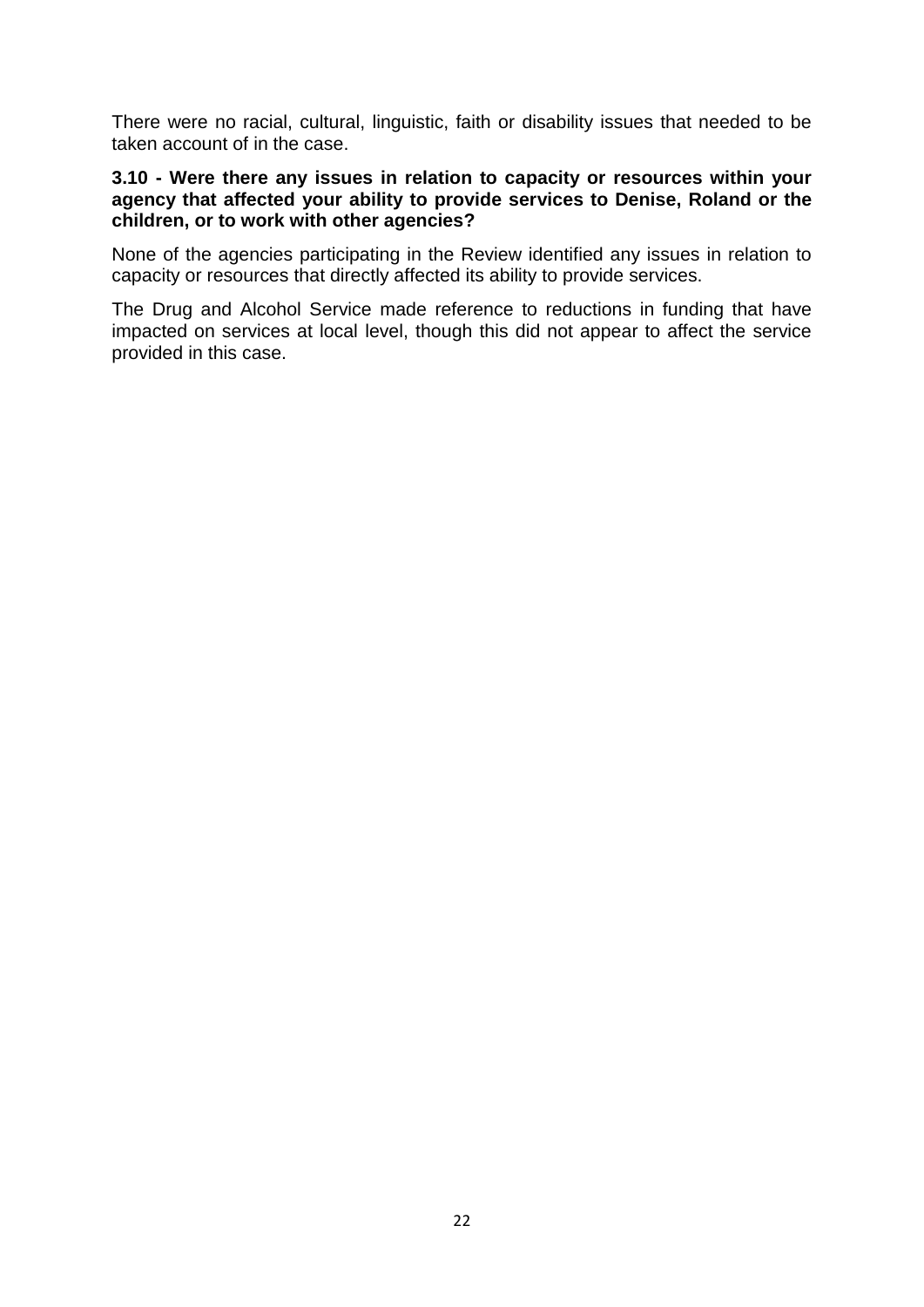#### **SECTION 4 – AGENCY INVOLVEMENT, ANALYSIS AND THE VIEWS OF THE FAMILY**

#### **4.1 Children's Social Care**

CSC initially provided a short report covering their involvement. Following questions from family members regarding the role of CSC in responding to the needs of Child A and Child B, the Panel requested that a full IMR be submitted to the Review. The IMR was submitted on 21st December 2013. This further report did not provide sufficient information and further clarification was sought.

CSC received a referral on 3rd May 2013 regarding Roland's abusive behaviour towards Denise. The report said that Roland had strangled Denise twice during the past week. CSC was informed that neither Child A nor Child B had been present at these incidents. There was no significant history held by CSC: all the necessary checks were made with relevant professionals which revealed no concerns for the children's care or wellbeing. Denise had spoken to the police and had also informed them that the relationship had ended. It was decided in line with the Early Help Protocol that no further action was required and the case be referred to Early Intervention services. No contact was made with Denise.

On 19th May 2013, the Emergency Duty Team (EDT) received information from GMP that Roland had attacked Denise in a public place. A telephone strategy meeting took place between the Practice Manager and police as police were unable to attend a meeting (it is not unusual to hold telephone strategy meetings in these circumstances), however, no other agencies were involved.

On the basis of the information available and actions already taken to ensure the safety of the children, it was decided jointly that the referral did not meet the criteria for S47 risk assessment.

The children were not seen immediately by a social worker, although the case was allocated to a social worker for assessment, and the children were seen on 21<sup>st</sup> May. This was within timescales of Working Together to Safeguard Children guidance.

It was established that both Child A and Child B were staying at Address 2 with Child A's father, through an informal family arrangement. On 19<sup>th</sup> May, a joint visit was undertaken with police, and following this, both children remained with Child A's father. CSC began an initial assessment on  $20<sup>th</sup>$  May. A telephone call was made to Denise to arrange a home visit on 21<sup>st</sup> May. The initial assessment was completed with information gathered during three visits, one of which involved Child A and Child B who were seen and spoken to alone by a social worker. The home of Child A's father (where the children were staying), was seen as the home of the paternal grandmother of Child A.

A further visit took place on 28<sup>th</sup> May. At this visit, which was conducted under Section 17 of the Children Act, Denise was asked to sign a written agreement about safeguarding the children, which she did. Denise had demonstrated that she was willing to work with the police and CSC in order to safeguard her children. Written agreements are not a legal requirement, but are used on a regular basis for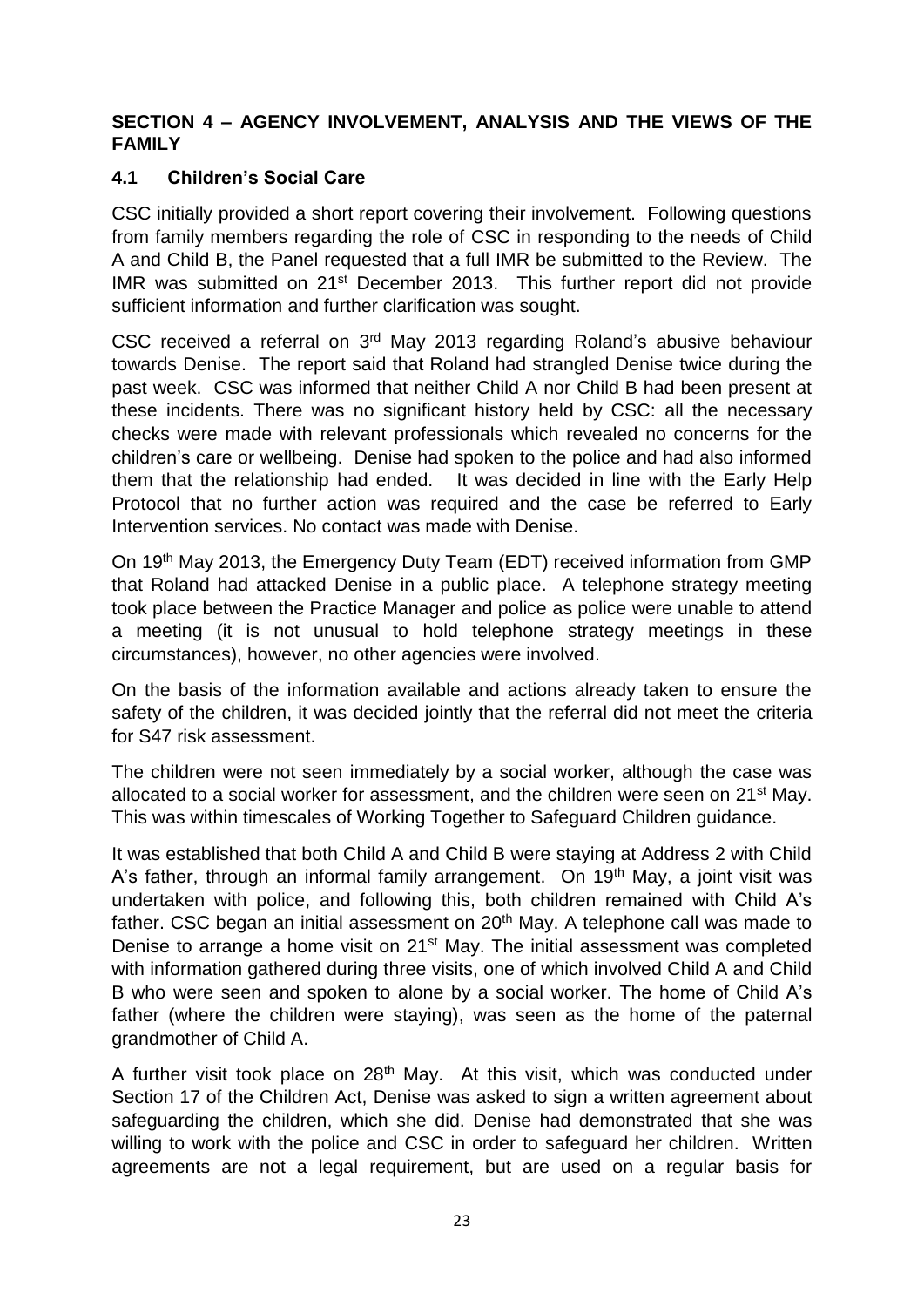partnership working with parents in order to be clear about expectations from both them and CSC. In the written agreement, Denise agreed: not to allow the children contact with Roland; to inform the police and CSC if Roland made contact with her; to work openly and honestly with CSC, and; to engage in any assessments.

A third home visit took place on 29<sup>th</sup> May, and an initial assessment was completed on 3rd June. The outcome of this initial assessment was that no further action was necessary to safeguard the children. Child A remained with her father and Child B was returned to the care of Denise on 3<sup>rd</sup> June. On 10<sup>th</sup> June, a social worker telephoned Denise but received no reply and left a message. The case was closed by CSC on 10<sup>th</sup> June and Child in Need (CIN) status ended at that point.

On 11<sup>th</sup> June 2013, CSC attended a MARAC meeting regarding Denise. There was an action for CSC to investigate whether the children were still subject to CIN status. There are no further records from CSC within the timescale of the Review.

## **4.1.1. Analysis of Agency Involvement**

CSC acted in line with local and national procedures and requirements to safeguard Child A and Child B. They shared information appropriately with other agencies and called and initiated relevant meetings. It is questionable whether the nature of the abuse reported on 3<sup>rd</sup> May was fully taken into consideration in safeguarding the whole family. The Panel would expect that reports of strangulation would be robustly investigated and may warrant the immediate initiation of S47 enquiries.

The strategy meeting that took place by telephone did not include other agencies. At the very least, health representatives should have been invited to this strategy meeting.

A written agreement was put in place to safeguard Child A and Child B from Roland. Although it is common and accepted practice to use written agreements, the Panel has made a recommendation in regard to the appropriateness of written agreements in high-risk domestic abuse cases.

The case was closed on 10<sup>th</sup> June by CSC. CSC was of the understanding that Denise had ended her relationship with Roland and was no longer at risk of domestic abuse. Child B was, at this time, residing with Denise. A social worker tried to contact Denise to inform her that the case was closed but could not do so. Following attendance at the MARAC meeting on  $11<sup>th</sup>$  June, there was no further contact with Denise.

It would have been good practice for CSC to ensure that they had spoken to Denise before closing the case and after the MARAC meeting due to information shared at that meeting about the risk that Roland continued to pose to Denise.

# **4.1.2. Single-Agency Recommendations**

Children's Social Care has submitted single-agency recommendations to the Review Panel, which are shown in Appendix 1.

# **4.2. Greater Manchester Police**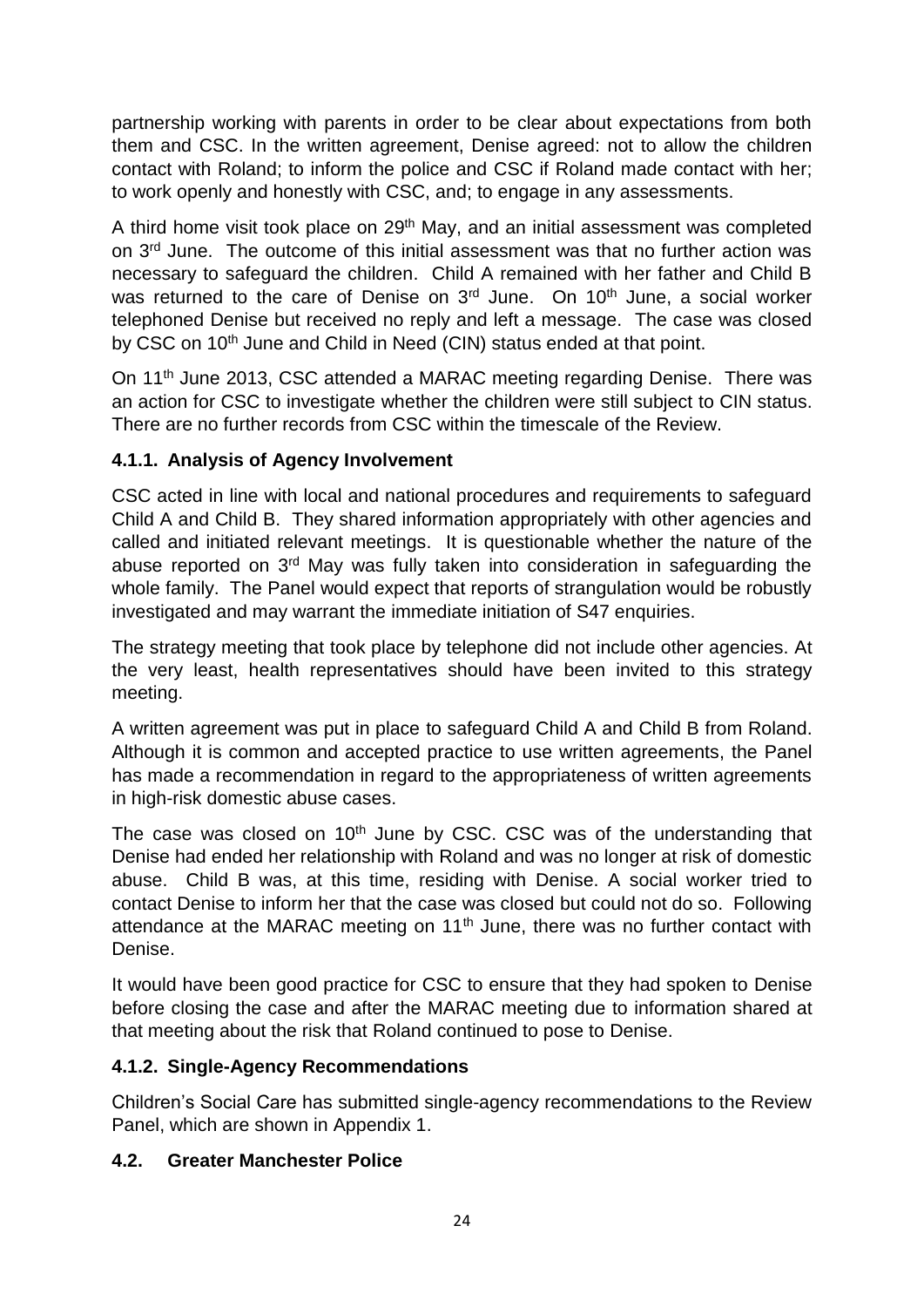#### **Contacts in April 2013**

At 09.52 on 29<sup>th</sup> April, Denise F contacted the police to report that Denise had been raped the previous evening by her partner Roland.

It was reported that Roland had also strangled her until she had slipped into unconsciousness and lost control of her bladder. Denise's friend said to police that Denise was afraid to speak to the police because of what Roland might do to her.

At 10.07 on the same day, Denise's friend was telephoned by an officer from the local Public Protection Investigation Unit (PPIU). She provided information which was recorded as follows:

The PPIU officer commenced a PPIU investigation log, took responsibility for the investigation and resolved to contact Denise for an account with the risk level assessed as medium. The police log contained the following guidance to the allocated officer:

"*Key aspect of this report is to speak to and safeguard the victim. She should be encouraged to report any offence, whether it be violent or sexual, but primarily we need to ensure that she is safe from any future attack. The implications of delay have been discussed with Serious Sexual Offences*  Unit. The delay could have an impact on potential forensic evidence but this is *outweighed by the necessity to treat the situation sensitively and ensure that the victim is safe. Forensic evidence would be negated, or at least argued, due to them being sexual partners and living in the same address."*

The log also shows that the guidance referred to securing evidence and a conviction. The officer was guided to speak with the informant, obtain a witness statement that should refer to any concerns about the children. It indicated that the matter should be referred to Children's Services and enquiries made with the family GP (this does not appear to have happened). It also indicates that the crime should be referred to the Serious Sexual Offences Unit.

At 10.44 on 9<sup>th</sup> May, the following entry was placed on the PPIU log by Detective Constable 1 (DC1):

*"I have made contact with this victim. She told me that she had now separated from the perpetrator and that she no longer wanted to be in a relationship with him. I have explained the allegation that had been made. She told me that she had spoken to Denise F so she was aware what Denise F had told me. I asked the victim if she would like to meet me somewhere so we could discuss the allegation and her relationship with the perp*. *However, she did not want to. She kept saying "I'll be alright".*

*I explained that if the allegations made were correct then this was a very serious incident and that she would be fully supported with any statement she made. Denise was thankful for my call but refused to meet me. She would not*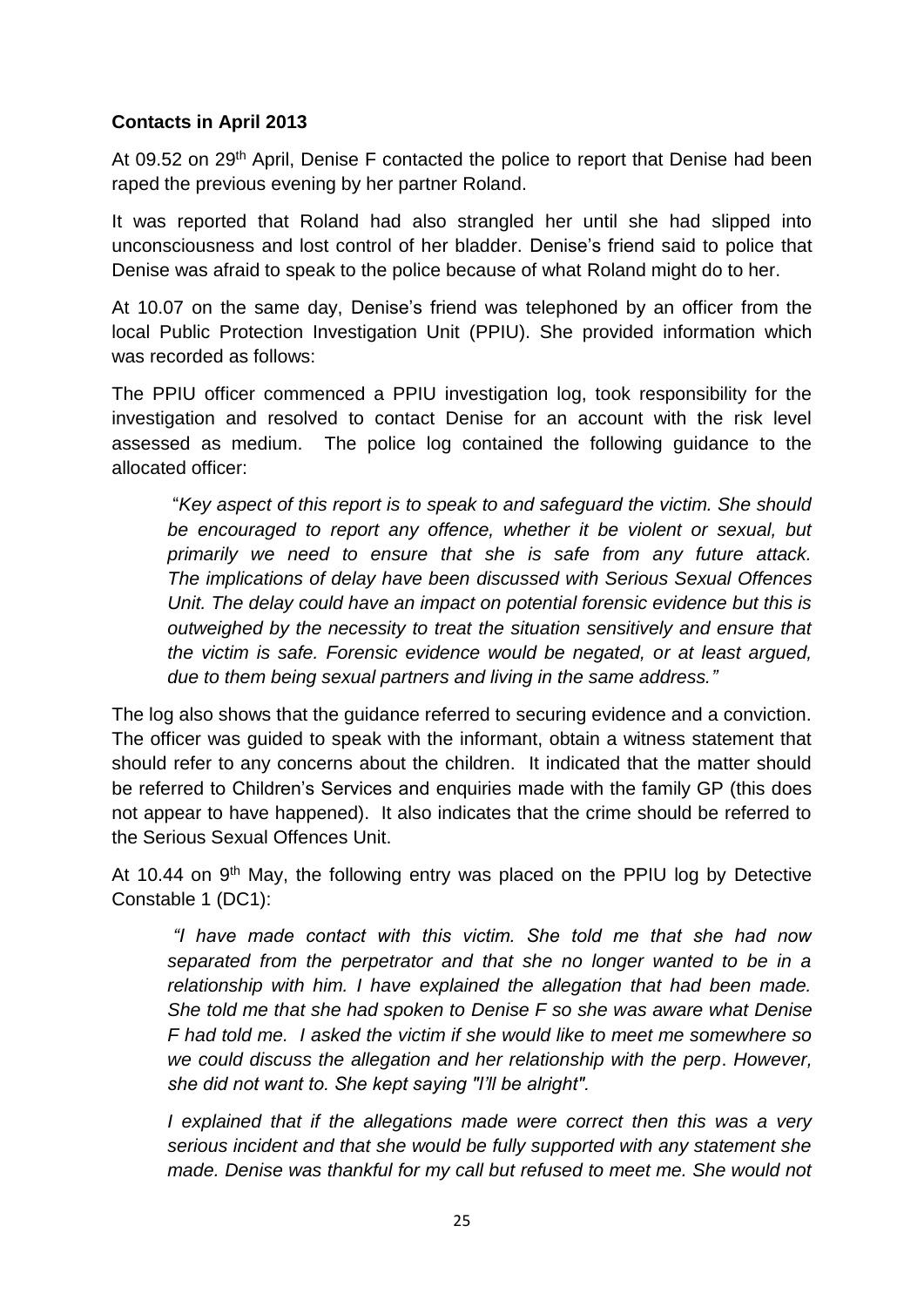*confirm that any offences had taken place. She would also not complete the DASH report.*

*I explained the role of Salford Independent Domestic Abuse Support Services (SIDAAS) and told her that she could speak with them in confidence and I told her about the counselling services with St Mary's but the victim has refused for either referral to be completed.*

*I have placed a DV marker on the victim's address. Referral made. Letter sent to victim should she want to change her mind in the future."*

The officer also records that Denise's friend was invited to attend the police station to make a statement. She did not attend and, following telephone contact, said she was unsure whether she wanted to make a statement as she had fallen out with Denise. The officer recorded that this would be followed up again on return from leave.

At 16.25 on 18<sup>th</sup> May, Denise's friend again telephoned GMP to report that Denise had been assaulted by Roland the previous evening. She reported that Roland had head butted Denise, causing a nosebleed and a cut on the bridge of her nose.

Denise was spoken to in person at 17:38 by a police officer. She was at the home of her sister and indicated that she was too tired to be interviewed.

The officer submitted a crime report for the assault on Denise which had been reported by Denise's friend in her telephone call to the police at 16.25. The officer also completed a DASH risk assessment relating to Denise and Roland assessing the risk to Denise as 'high'. A further PPIU investigation log was created to facilitate the required further investigation into the assault allegation.

The risk level was confirmed as 'high' by the police supervisor due to the nature of the relationship between Denise and Roland.

The PPIU investigation log directed the officer in charge to refer the matter to MARAC and offer support and safeguarding to Denise, ensuring that the appropriate domestic violence alert markers were on the relevant addresses.

The log also records that Denise was not engaging and had refused to provide a statement of complaint in relation to the alleged rape, although she acknowledged that her friend had reported the matter and did not contradict the account given. At that time, police were attempting to safeguard Denise by offering her access to support services.

On 19<sup>th</sup> May, police conducted a joint visit with CSC. Arrangements were made not to return Child A and Child B to Denise until the investigation had progressed and until Roland had been arrested. It was judged that Address 1 was no longer a place of safety for Child A and Child B, and that Denise was at risk of being unable to protect her children.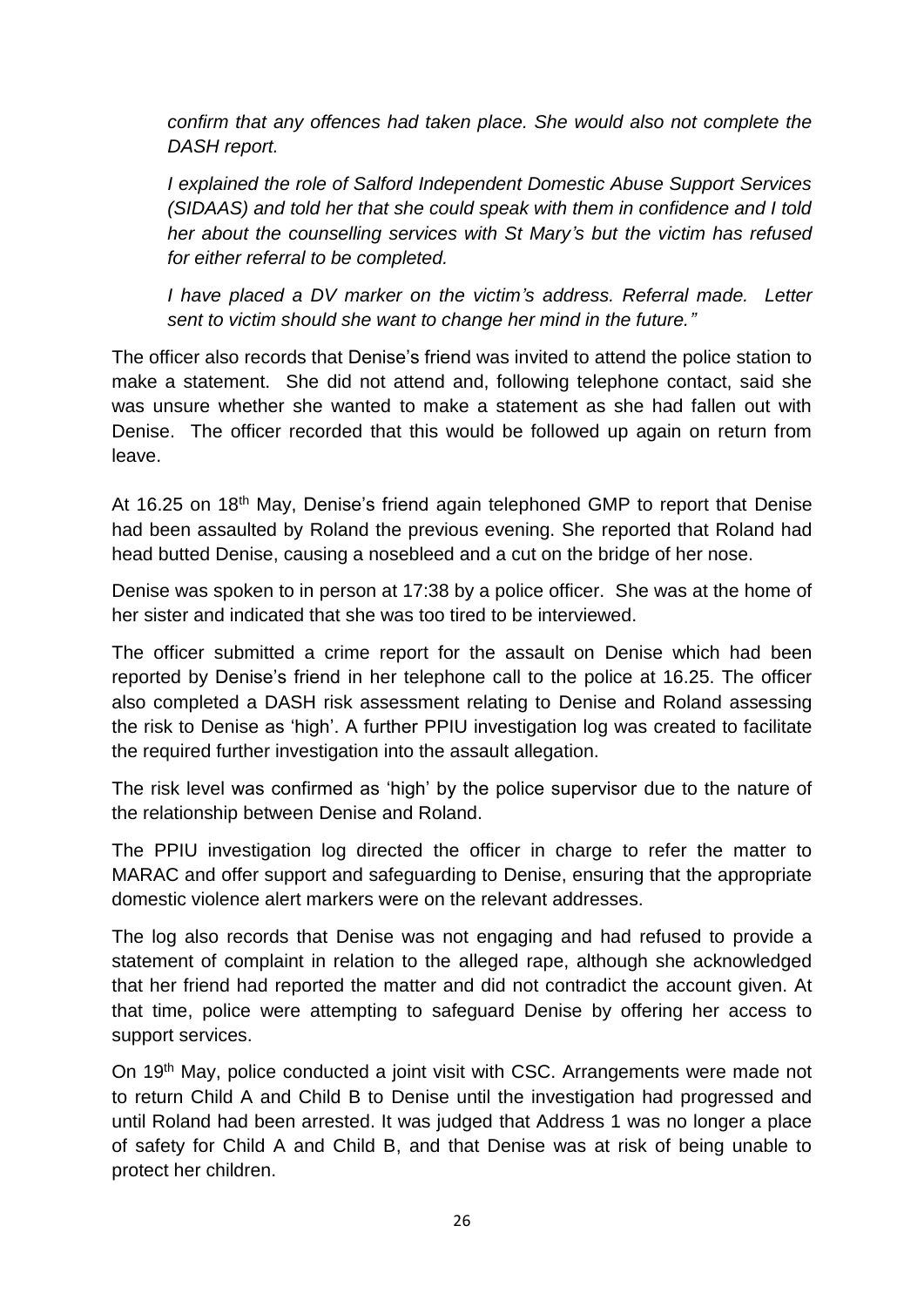At 14:06 on 19<sup>th</sup> May, the PPIU log was updated with guidance to include details of the conversation with the victim, to update on the whereabouts of the children and to refer to CSC (a note was included saying that Child A and Child B were to stay with their respective fathers – although only Child A's father was involved as Child B's father was serving a custodial sentence). There was also a note that the case had been discussed with the Serious Sexual Offences Unit (SSOU) of Greater Manchester Police. Child Protection Referral forms were generated in respect of both Child A and Child B.

At 16:05 on 19<sup>th</sup> May, the police received information from Roland PP that Roland had Child C with him and was due to drop her off at Address 3 that day at 18:00. The Divisional Hub was informed and undertook to deploy staff to effect the arrest of Roland.

At 16:18, a further call was received from Roland PP informing police that Roland sometimes drops the child off near her house. However, she undertook to get him to bring the child directly to the house on this occasion.

An operation to arrest Roland was mounted based on the intelligence provided by Roland PP. Nine officers were deployed but by 18:21 Roland had not appeared and police declared that the arrest attempt was negative, and that the officers should stand down with the exception of one officer who remained at the address.

At 19:21, the officer reported that Roland had returned to the address but had become aware of the police presence when he arrived at the address with the child in a taxi, abandoning the child in the taxi before making off and successfully avoiding capture. Child C was unharmed and returned to the care of Roland PP.

Following the failed arrest, a police log was created on  $20<sup>th</sup>$  May noting a conversation with Roland PP where she confirmed that Roland had seen the police and absconded, leaving Child C in the taxi. The log records that the officer had spoken to CSC and that a strategy meeting was required. Actions to safeguard Roland PP and Child C were put in place.

On the afternoon of 20<sup>th</sup> May, Denise attended at the local police station and was subject of an achieving best evidence (ABE) video interview providing evidence regarding the alleged rape and assaults. A crime report was submitted and liaison took place with SSOU who agreed to take the investigation forward. Roland was recorded as 'wanted' and details were circulated via the Police National Computer.

The PPIU investigation log was updated to record that Denise had consented to MARAC and that the case was to be heard on 11<sup>th</sup> June. It was also recorded that Denise had consented to referrals to Salford Sanctuary Scheme for additional security to her home. There was also a referral to Greater Manchester Fire and Rescue Service (GMFRS) for upgrading security and fire prevention measures at her home. The log records that at this time, Denise was staying between her sister's and her father's addresses.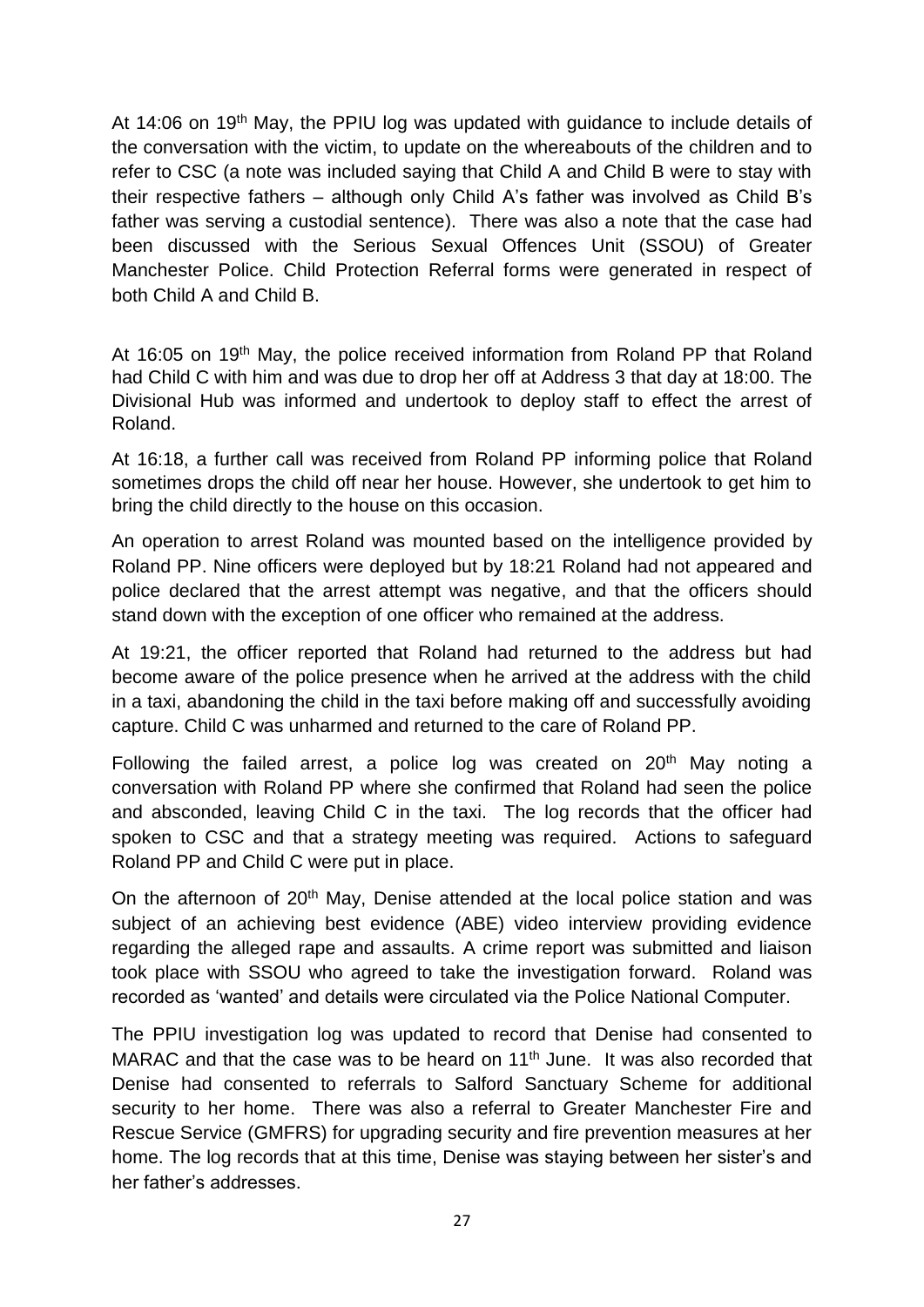On 22nd May, responsibility for the investigation into the complaint of rape was allocated to a police officer. At 09:15 on 22<sup>nd</sup> May, the officer spoke to Denise and updated her that Roland had not yet been arrested. Denise stated that Roland had texted her the previous day asking why she had made lies up about him and that it was not too late and that it would stop him from seeing his kids. She did not respond. Denise indicated that she intended to return to her home address that evening with her children as all the security measures and fire alarms were in place and she now felt more secure.

On the 27th May, the officer recorded within the PPIU log that they would continue efforts to safeguard Denise while the investigations to locate and arrest Roland continued.

At 12:15 on 27<sup>th</sup> May, Denise contacted GMP to report that Roland was continuing to harass her by text, telephone and letter, reporting that Roland had telephoned Denise and quizzed her about what she had told the police about him and asking her who she was with. She said that she had refused to answer his questions and hung up.

The PPIU at Salford created a PPIU investigation log in respect of the incident and the risk was assessed at medium. The investigation was assigned to an officer, who made a referral to CSC.

At 16:38 on  $27<sup>th</sup>$  May, a police officer endorsed the crime report in relation to the complaint of rape, noting that Roland remains on the 'Priority Arrest Board' and that the local police division was not aware of the complaint of rape. The record also notes that Denise was staying with her sister who was concerned for her safety.

At 16:51 on 31<sup>st</sup> May, police endorsed the crime report, stating that satisfactory progress had been made. The report noted that Roland should be arrested and that the local division was progressing this aspect. It was noted that Roland was persistently texting the victim and making threats to her. There was a note confirming that Denise was currently safe and well.

On 9<sup>th</sup> June, the lead officer commenced a period of annual leave and another officer was allocated the ongoing responsibility for safeguarding Denise. On the 11<sup>th</sup> June, this officer contacted Denise by telephone and established she was safe and well and still supportive of the investigation, stating that she was willing to attend court.

Denise also stated that Roland was still harassing her by text; the last occasion being on Saturday 8<sup>th</sup> June, and she believed he had attended at her house one night the previous week at 01:30 and kicked the door. Her brother, who was staying with her at the time, saw Roland out of the window. Denise did not report this to the police.

On the 11<sup>th</sup> June, a MARAC meeting was held. The police were the referring agency and presented the case.

The following actions arose from the MARAC meeting: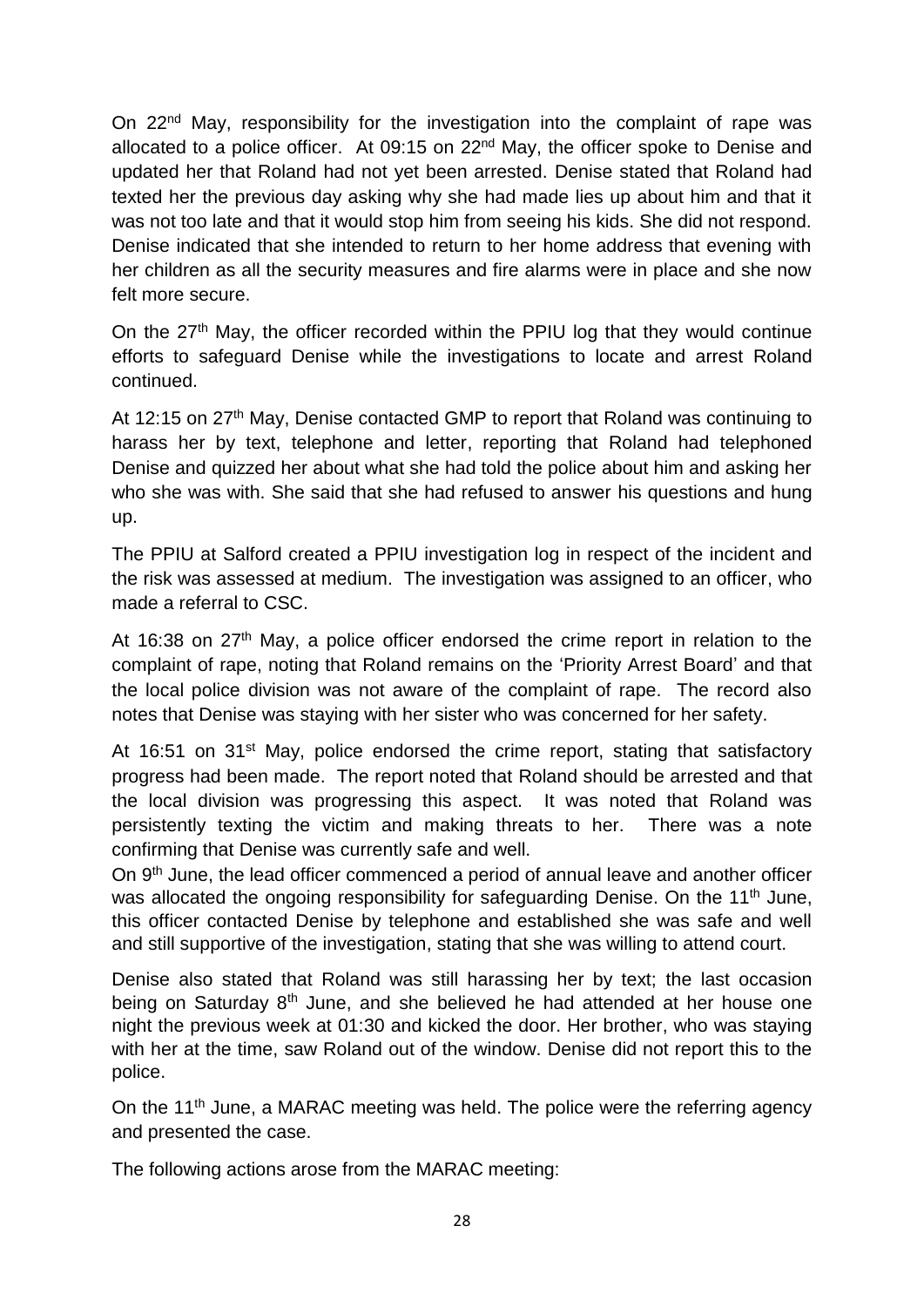1. The officer in charge to maintain contact with Denise and encourage her to continue to engage. Discuss safety measures with Denise;

2. Establish if Denise has spoken to St Mary's Sexual Assault Referral (SARC) centre - would she like to talk to them if has not already done so - if so, refer or provide her with details;

3. CSC to establish whether an initial assessment had been conducted and whether the children were subject to child protection arrangements.

It was acknowledged by the MARAC that these actions might have already been discussed with Denise as there had been regular contact with her.

At 08:39 on 15<sup>th</sup> June, a police officer recorded a contact with Denise F by telephone as she had seen Denise the previous night. This contact prompted further enquiries. Two police officers attended at Address 1 on the morning of 15<sup>th</sup> June and spoke to a male (who was not identified) at Address 1. Denise was also present and spoke to the officers at the door, although she did not allow them into the property.

Denise said that she would make her way to the local police station and speak to the officers there. She was provided with the names and contact details of the officers.

A short time later, Denise called the police office and stated that she wanted to withdraw her statement of complaint. Denise was informed that the offences would still be investigated and that Roland would still be arrested in respect of the allegations. Denise was advised that an officer would contact her on Monday 17<sup>th</sup> June for this to be arranged.

On 17<sup>th</sup> June, police completed an enhanced risk assessment and the risk was assessed as 'medium'. On the same day, it was recorded that Roland was still being traced by the Division and that safeguarding was in place for Denise. It also records that Denise wanted to withdraw her statement. An instruction was issued that Denise should be contacted to clarify whether she was withdrawing her statement, why this was, and whether there was any flexibility in her decision, specifically to clarify whether any intimidation or threats were involved in her change of mind.

On 19th June, police contacted Denise and discussed the investigation and future prosecution with her. The record states that Denise was very clear that she did not want to go ahead with her complaint against Roland. A withdrawal statement was not taken at that time.

On 25<sup>th</sup> June, Roland's solicitors made contact with the police. They indicated that he was now willing to attend at a police station to be interviewed.

On 26th June, an officer spoke with Denise, who reiterated her wish to retract her complaint. The officer tried to talk her out of this course of action but Denise was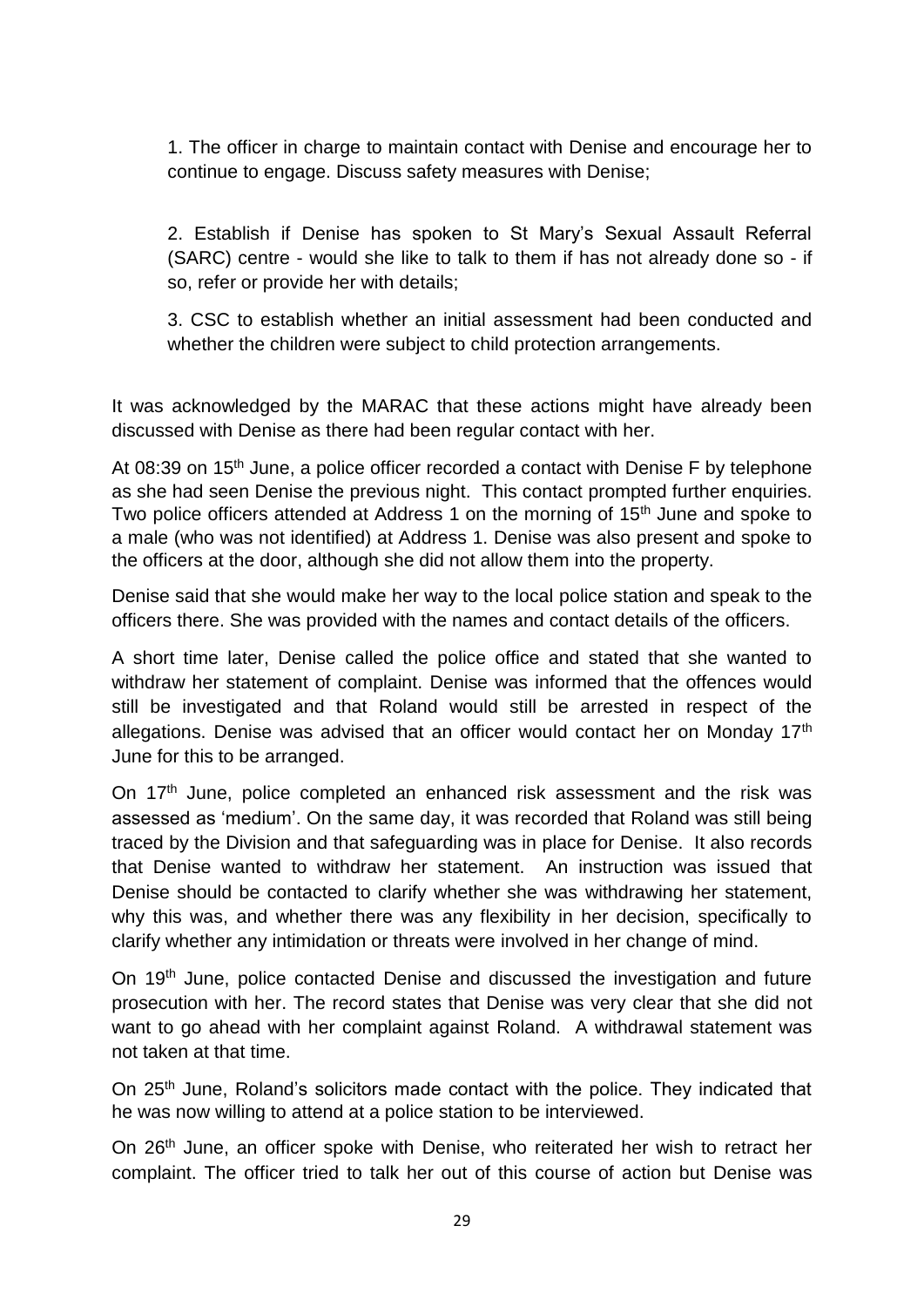adamant that was what she wanted to do. Denise was offered further support but said that she did not need it. The conversation concluded with the police officer saying that they would contact Denise the following week to check on her welfare and establish whether she still felt the same.

One of the officers working on the case reported not wanting to arrest and interview the suspect if the victim had provided false information, and wanting to speak to the victim before arranging an interview with Roland. It is also recorded that contact would be made with the solicitors to advise them that police were not ready to proceed, and if any further enquiries were made, they should be directed to this officer.

At 17:55 on 29<sup>th</sup> June, the police were called to Address 1 where the deceased body of Denise had been discovered by Denise BIL and Denise S.

## **4.2.1 Analysis of Agency Involvement**

**NB: The following section sets out expected and good practice within GMP, but it does not critically address missed opportunities and any weaknesses in practice: this should be noted. Without interviewing individual officers, it is not possible to critically analyse information in relation to key events, particularly the failed attempt at arrest and any follow-up actions to the solicitors offer to interview Roland.**

As the GMP IMR was written without the benefit of speaking to the officers concerned, the IMR author was unable to expand on why each decision was made in relation to the risk to Denise being assessed at various points in time, and as developments occurred.

It is apparent from the police IMR that the potential danger to both Denise and her children was recognised and acted upon by police, following the initial report by Denise F on 29<sup>th</sup> April 2013.

The attempts to safeguard Denise and her children which followed the initial report and were documented within the IMR provide evidence that the recognition, assessment and response to the identified risks were appropriate.

The safeguarding services provided for Denise commenced as soon as the police received the report of assault and rape from Denise F on 29<sup>th</sup> April were appropriate.

There was continual and repeated contact with Denise. The needs of Denise were constantly under review throughout this contact, as can be seen from the various safeguarding measures which were offered.

While it can be seen that Denise was encouraged to distance herself and separate from Roland, without speaking to the officers involved, the author of the police IMR was unable to comment further on this area.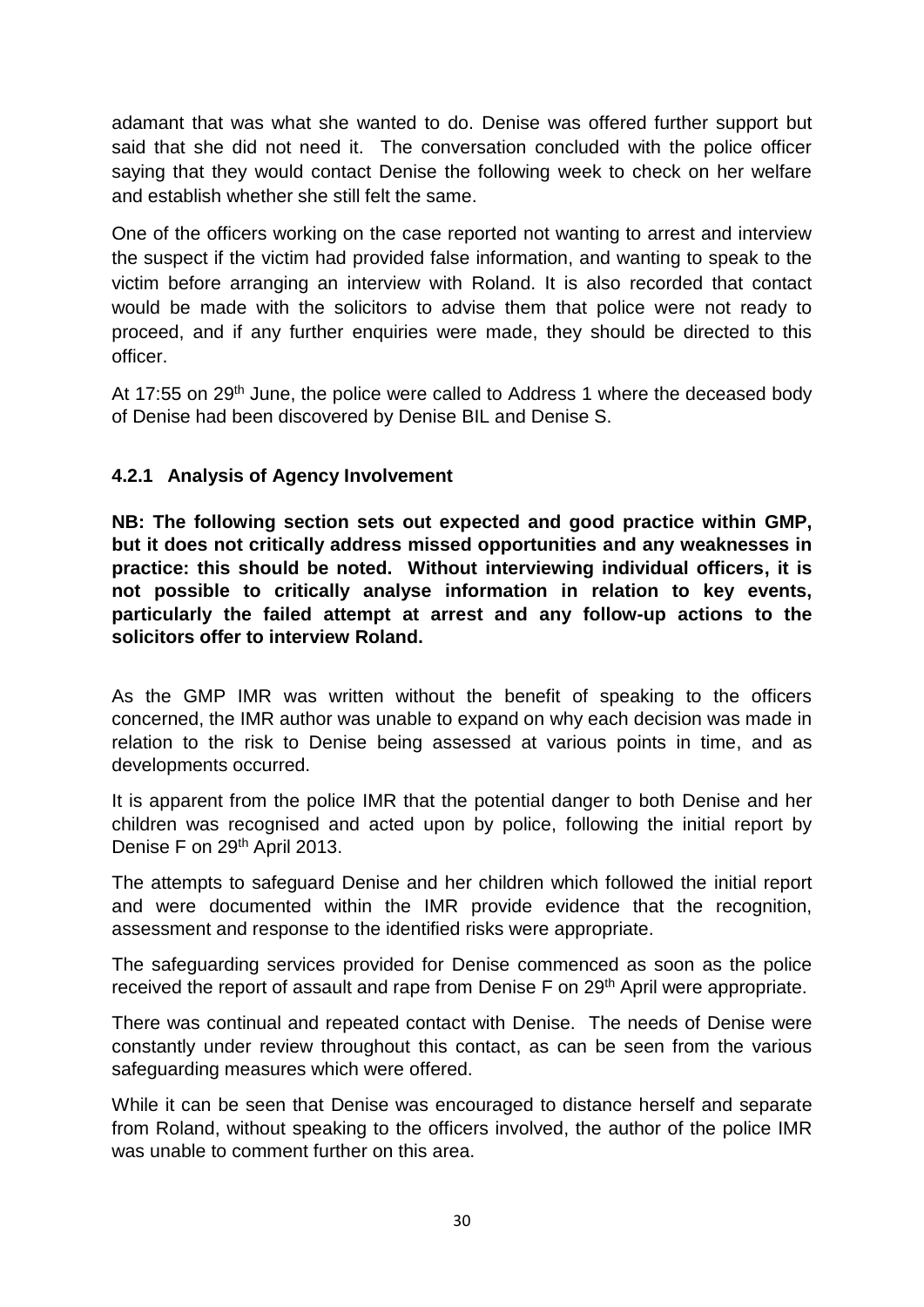Between 29<sup>th</sup> April 2013 and 29<sup>th</sup> June 2013, there were substantial attempts to arrest Roland in an attempt to prevent any further abuse by him towards Denise. Between the 29<sup>th</sup> April and the death of Denise, the police had no contact with Roland.

There are numerous references - within the crime report and PPIU investigation logs - to the complaints of rape and assault which noted that Denise was spoken to regularly by various police officers and that her wishes were frequently discussed.

Without detailed analysis of individual officer's daybooks and notes, the author of the IMR was unable to establish exactly how often Denise was contacted between 29<sup>th</sup> April and 29<sup>th</sup> June, but the evidence available within the documents referred to above suggests that there were many points of contact.

In the events detailed in the IMR, there is no evidence that either Child A or Child B was present when Denise was assaulted or allegedly raped by Roland. However, there was clear concern for both children given the nature of the risks identified, and these risks and the welfare of both children were addressed as a result. There are references to contact and referrals to Children's Social Care. There is a reference to ensuring that both Child A and Child B stayed with their respective fathers following a joint-agency visit between the police and Children's Social Care (although Child B's father was in fact serving a custodial sentence).

Denise was clearly very visible to all the different organisations that were potentially able to assist her, and there are examples of resultant positive action such as the installation of new fire alarms and safety equipment within her home.

The officers and staff working with Denise received close supervision and support throughout; this is evident in the police records.

Furthermore, there is evidence that the progress of the investigation and safeguarding work in relation to Denise and Roland was being supervised by the Detective Inspector within the Serious Sexual Offences Unit.

There was a substantial delay following the initial report of assault made by Denise F on 29<sup>th</sup> April, which was not followed up until 9<sup>th</sup> May. This is an unacceptable delay due to the seriousness of the allegation.

There is no evidence to suggest that police gave consideration to putting a Domestic Violence Prevention Order in place, nor is there evidence that police considered providing information to Denise under the Domestic Violence Disclosure Scheme. *(GMP was one of four forces trialling what later became known as the Domestic Violence Disclosure Scheme (Clare's Law)<sup>6</sup> . The GMP pilot scheme commenced on 6 th September 2012. The scheme was introduced nationally on 8th March 2014).*

**<sup>.</sup>** 6

http://www.gmp.police.uk/content/WebAttachments/88A190F67550078780257A71002E5DC8/\$File/claire's% 20law%20other%20people%20booklet.pdf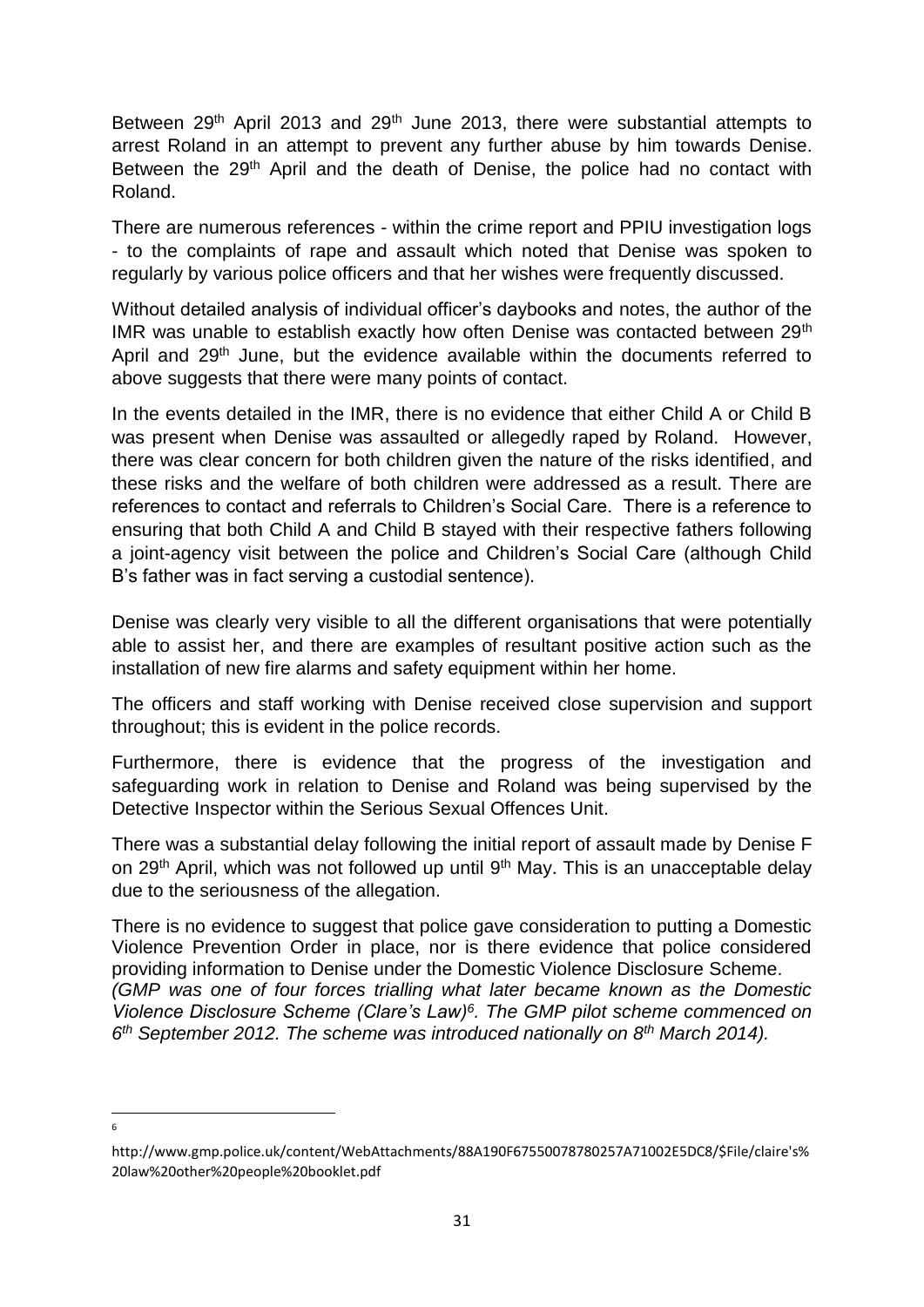The decision not to interview Roland with his solicitor on 25<sup>th</sup> June 2013 is questionable. This decision was based on what was deemed by the officer to be inconclusive evidence of offences, as a result of Denise's unwillingness to confirm her statement and requests to withdraw her statement. Given the seriousness of the alleged offences and the vulnerability of Denise, it is the view of the Panel that the opportunity to speak to Roland should have been taken.

These matters were subject to investigation by the IPCC.

# **4.2.2. Single-Agency Recommendations**

GMP has submitted a single-agency action plan which is attached at Appendix 1.

#### **4.3 Greater Manchester Probation Trust**

GMPT holds the statutory responsibility for the management and supervision of offenders.

#### **Denise**

Denise had no contact with this service.

#### **Roland**

Roland's last contact with the service was in April 2012 and is therefore outside of the Review Period. The IMR from GMPT contains a detailed record of Roland's offending history and contact with the service. The report refers to Roland having been a perpetrator of domestic abuse in previous relationships, and of his use of drugs and alcohol.

#### **4.3.1. Analysis of Agency Involvement**

As contact with Roland was outside of the period under review, the Panel has not included detail in this report. However, the service provided a comprehensive account of its involvement with Roland which satisfied the Panel that they had at all times operated within policy and procedural guidance. This also indicated the level of risk that Roland presented as a perpetrator or domestic violence and has strengthened these recommendations and GMP's response to high-risk perpetrators.

#### **4.3.2. Single-Agency Recommendations**

No single-agency actions are required due to contact outside the period. A multiagency recommendation is made in regard to all agencies reviewing their assessment and information-sharing protocols around high-risk violent offenders in relation to domestic abuse.

#### **4.4. Greater Manchester West (Secondary Mental Health Service)**

Provides secondary mental health care to individuals experiencing symptoms of mental ill health that cannot be met within Primary Care.

#### **Denise**

Denise had no contact with this service.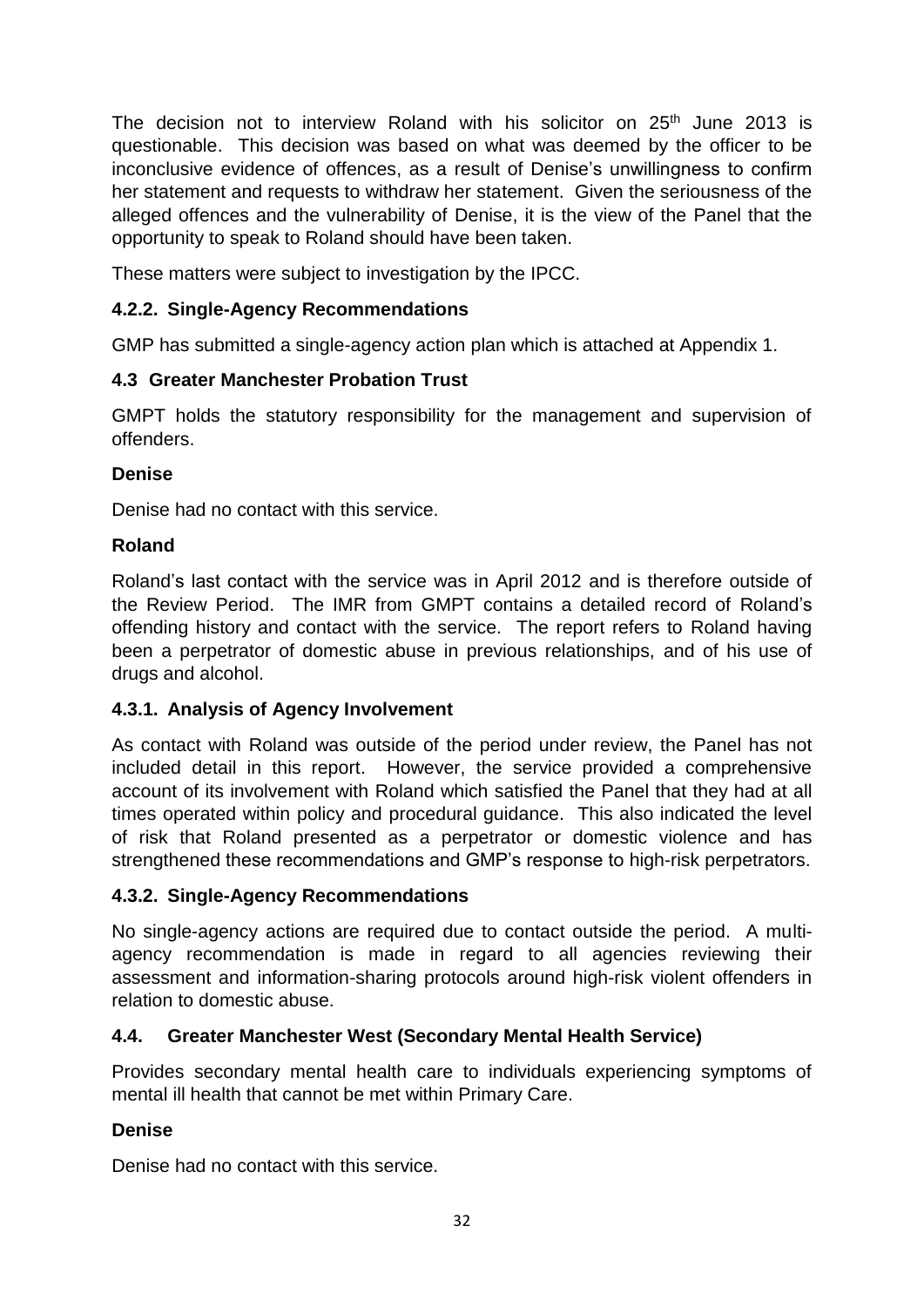# **Roland**

Roland was referred from the Primary Care Psychology Service on 8th October 2012 as a non-urgent referral. An appointment was arranged for  $5<sup>th</sup>$  November, 4 weeks later, which was within the agreed timeframe for non-urgent assessments. When Roland attended for the assessment appointment on 5<sup>th</sup> November, he was late and could not be seen immediately. He refused to stay for a later appointment. A subsequent appointment was arranged for 20<sup>th</sup> December, which Roland attended.

Following this initial assessment, the attending doctor concluded that, whilst Roland had some paranoid ideas, this was in the context of his previous violent behaviour. The doctor concluded that there was no mental illness indicated at that stage and planned to review the case with the consultant psychiatrist and offer a further outpatient appointment four weeks later, following which Roland would be discharged back to primary care.

Roland was seen again on 31<sup>st</sup> January 2013, and he disclosed that he had been admitted to hospital (SRFT) with possible hallucinations. He said he had taken his own discharge against medical advice. Given the change in clinical presentation, the attending doctor made the decision not to discharge Roland back to primary care, but planned to review his hospital medical notes and to see him again in two months' time, at which point, he would be discharged back to primary care unless his mental state indicated otherwise.

The attending doctor reviewed the hospital notes on 1<sup>st</sup> February and was able to conclude that the hallucinations Roland had experienced were of an organic origin, and not the consequence of any underlying mental illness. This indicated that Roland could be discharged from the community mental health team back to primary care. An appointment was made with Roland for 28<sup>th</sup> March for this to be carried out. Roland attended this appointment but would not wait to be seen. Subsequent appointments were made for  $4<sup>th</sup>$  April and  $13<sup>th</sup>$  June, neither of which Roland attended.

#### **4.4.1. Analysis of Agency Involvement**

The service provided a timely, proportionate and fit-for-purpose response to Roland. Roland was assessed on 20<sup>th</sup> December and the attending doctor could find no mental illness, and followed good practice by offering a further outpatient appointment to Roland prior to his discharge to primary care. Roland did not disclose domestic abuse on the two occasions that he was seen (20<sup>th</sup> December 2012 and  $31^{st}$  January 2013), nor was he asked about domestic abuse.

The attending doctor correctly sought supervision from the consultant psychiatrist in relation to the decision following the initial assessment on 20<sup>th</sup> December 2012.

It was clinically indicated that Roland did not require input from Secondary Mental Health Services and the decision had been made to discharge him at the next outpatient appointment.

It would have been good practice to write to Roland and his GP following his nonattendance at the Outpatient appointments on  $4<sup>th</sup>$  April and 13<sup>th</sup> June 2013 to advise that he was being discharged from the service, though this did not happen.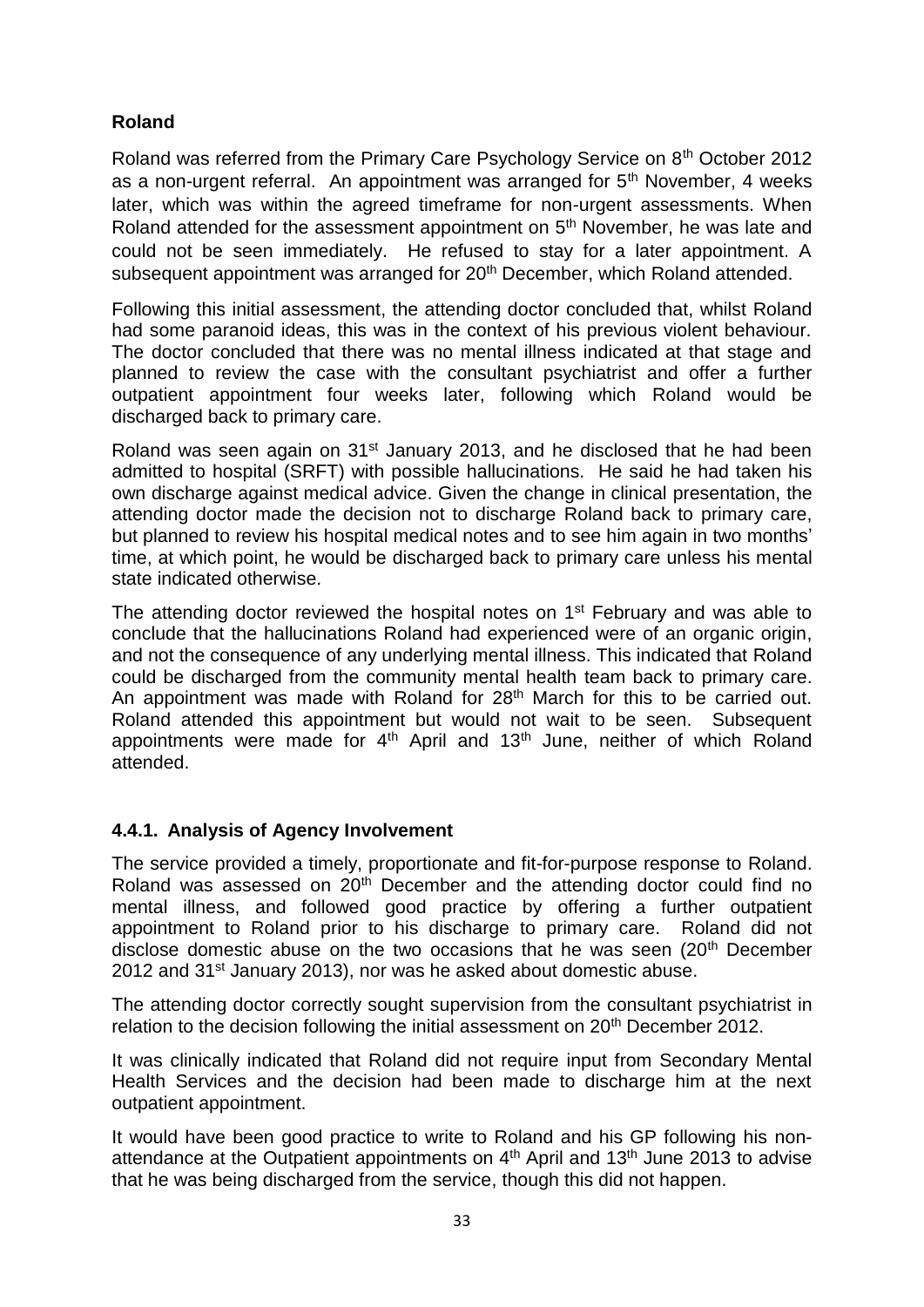## **4.4.2. Single-Agency Recommendations**

A single-agency action plan is attached at Appendix 1.

## **4.5 Greater Manchester West NHS Foundation Trust (GMW)**

SDAS provide community based alcohol services across the area.

#### **Denise**

Denise had no contact with this service.

#### **Roland**

Roland was referred to the Community Drug and Alcohol service by the Primary Care Psychology Service on 28th September 2012 for an assessment of his alcohol use. At this time, Roland was not in a relationship with Denise.

A face-to-face triage assessment was undertaken on the 15<sup>th</sup> October 2012. The results of the triage assessment indicated that Roland was a 'dependant drinker', requiring a comprehensive assessment to be undertaken with the likelihood of subsequent structured interventions (Tier 3 treatment). The triage assessment does not contain questions about domestic abuse.

It was agreed and arranged with the Community Mental Health Team (CMHT) that a joint-assessment of Roland's mental health and alcohol use would be undertaken by the Community Mental Health Team and SDAS professionals on the 5<sup>th</sup> November 2012.

Roland attended 20 minutes late for the appointment on 5<sup>th</sup> November 2012. There are no records relating to this appointment and no evidence of further contact made with Roland by the service. Roland had no further contact with the service.

#### **4.5.1. Analysis of Agency Involvement**

There is evidence that the triage was undertaken and completed in line with the policies and procedures in place at the time. The gathering of information through the triage assessment identified that Tier 3 treatment was required, and known current risks were taken into account by arranging a joint mental health and substance misuse assessment.

There is no record that domestic abuse was disclosed or identified in the initial assessment as this was a brief triage assessment, which is an initial screen of alcohol use.

Roland was appropriately assessed as requiring a more detailed assessment due to his levels of alcohol consumption. It was also noted that Roland had a long history of violent offending and convictions. A further appointment was made for Roland to attend a detailed assessment (Tier 3) and it was good practice to arrange for this to be undertaken jointly with the CMHT.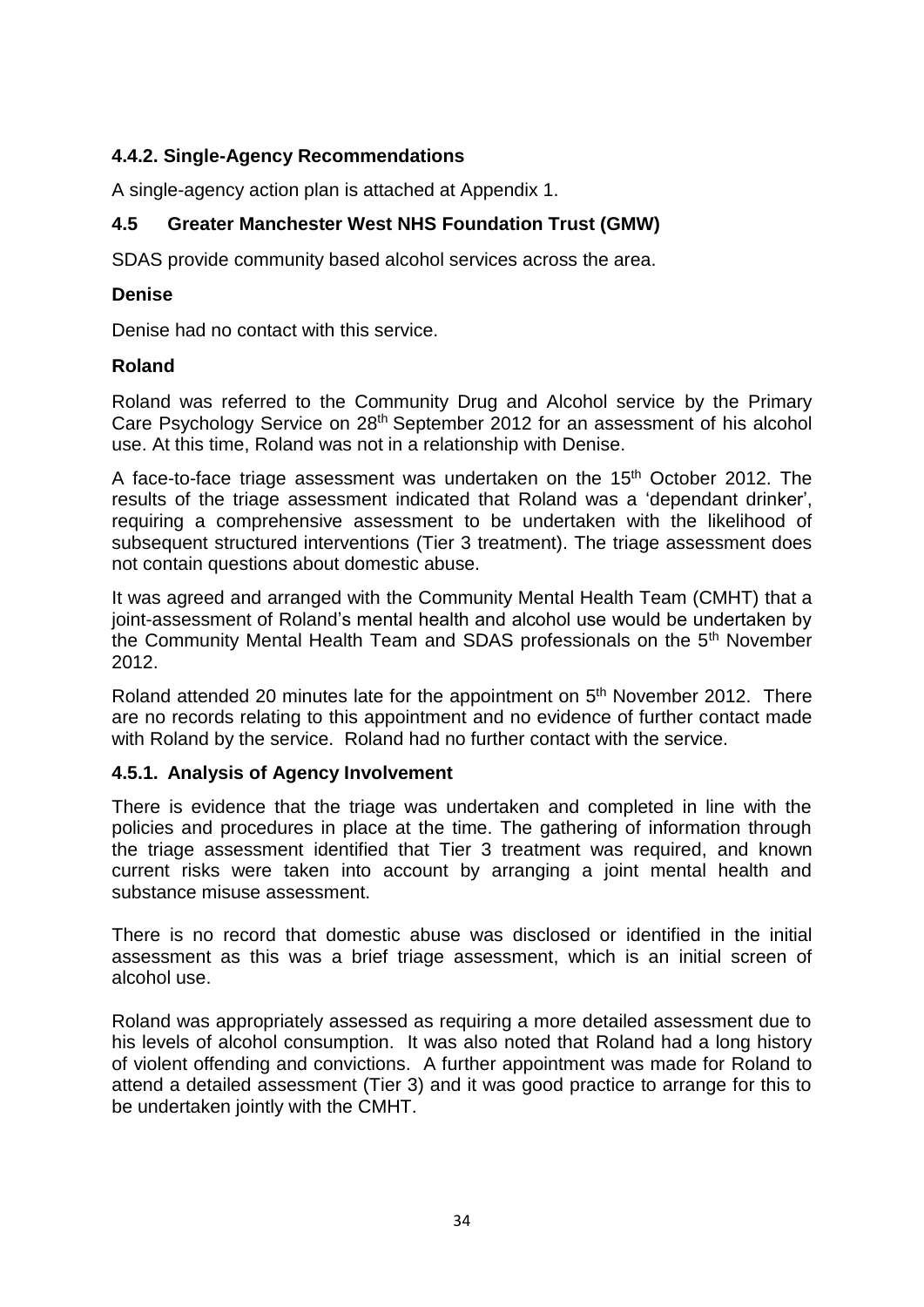Roland attended late for this appointment and was therefore not seen. This assessment would have included a more detailed risk assessment, including risk factors for domestic abuse.

It appears that there was no follow up to the missed appointment as there are no records relating to any follow up or multi-agency communications and the case was closed.

#### **4.5.2. Single-Agency Recommendations**

A single-agency action plan is attached at Appendix 1.

## **4.6 General Practitioner Denise, Child A and Child B**

Denise, Child A and Child B were registered with the same general practitioner (GP1) throughout the period under review. The Review Panel did not request access to the medical records of Child A and Child B as part of this Review.

A short report was prepared by the Designated Nurse for Safeguarding Children from the local Clinical Commissioning Group (CCG) and a CCG clinical lead who is a practising GP and Safeguarding Adults Lead for the Board. The report was of a good standard and appropriately addressed the key lines of enquiry.

Denise and Child A had limited contact with their GP during the period under review. No contacts were made with the GP practice in respect of Child B. From the GP report, it is noted that the general medical services provided to Denise in relation to presenting conditions were appropriate and timely.

Denise did not disclose domestic abuse to her GP, nor did she present with any indicators of domestic abuse that may have alerted the GP to make an enquiry into possible domestic abuse.

Denise attended the GP surgery to see GP1 on 3<sup>rd</sup> September and 28<sup>th</sup> September 2012. These appointments were for medical reasons that are unrelated to this Review. These consultations resulted in referral by the GP to specialist services at Salford Royal Hospital Foundation Trust (SRFT). Denise did not attend her appointment on the first occasion, but did present at a later date and received a surgical procedure. Denise did not attend an appointment that had been made for her to receive routine screening tests on 11th February 2013, but did later attend a subsequent appointment on 27<sup>th</sup> February 2013, following which she was referred to a specialist clinic which she attended on  $10<sup>th</sup>$  April 2013. None of these contacts relate to this review.

Child A was seen on one occasion during the Review period. This was on 11<sup>th</sup> December 2012 when Child A was presented due to being unwell and was seen by GP1, and appropriate advice was given. There were no other contacts in relation to Child A.

On 17<sup>th</sup> June 2013, GP1 received notification of a MARAC meeting that had taken place on 11<sup>th</sup> June. Until that time, the GP practice was not aware that Denise was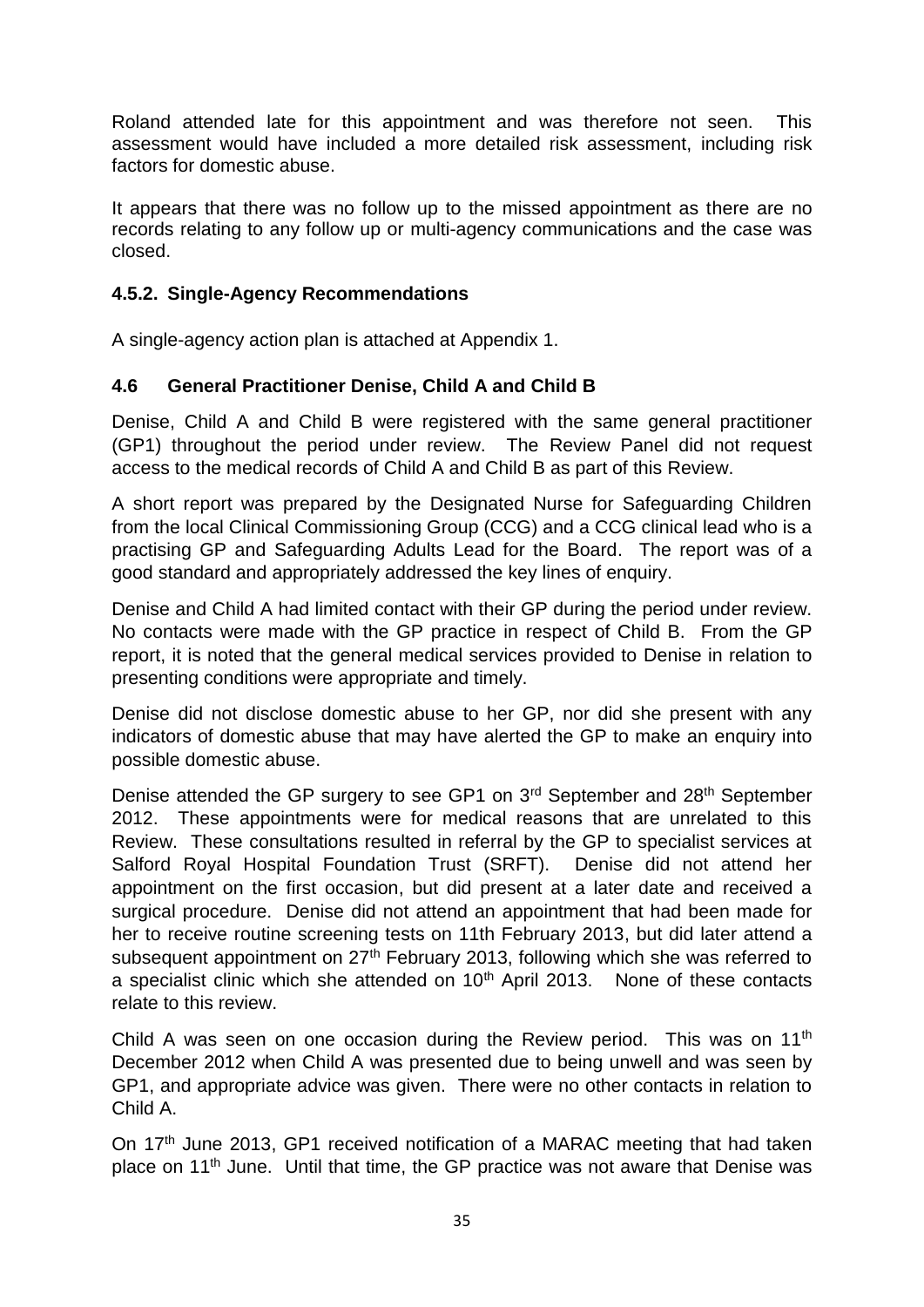in a relationship with Roland. Roland was registered with a different GP practice and was not linked to Denise through a shared address. The GP had no further contact with Denise following this notification.

# **4.6.1. Analysis of Agency Involvement**

The general medical care provided to Denise and to Child A was appropriate and timely. The GP appropriately referred Denise to specialist services and followed up her non-attendance at this service.

The GP was unaware of Denise's relationship with Roland until the MARAC notification, and Denise did not disclose domestic abuse to the GP in any consultation. Denise did not present with any indicators of domestic abuse, therefore the GP did not make any form of screening or enquiry into domestic abuse.

Following the notification of Denise being classed as a high-risk victim of domestic abuse at the MARAC meeting on 11<sup>th</sup> June, the GP practice noted this. There was no further contact with Denise after this notification and no further opportunity for the GP to offer any screening or domestic abuse interventions.

## **4.6.2. Single-Agency Action Plan**

No single-agency actions have been identified.

## **4.7 General Practitioner Roland**

# **4.7.1. Contact Prior to the Period under Review**

Two episodes of engagement with services are included in this report as, although they fall outside of the period under review. However, the Review Panel believes that they offer insight into Roland's behaviour which is relevant to this Review.

Roland discussed his criminal history and concerns about his mental health with his GP. The GP noted that this was a "long chat" and that Roland reported having no thoughts of harming himself or others, as he believed he would get better. GP2 also recorded that Roland reported that he was not carrying weapons. The GP liaised with GMW Mental Health Foundation Trust who requested that the GP practice make a referral to the Primary Care Psychology Service for cognitive behavioural therapy (CBT). This referral was made by the GP and Roland attended for CBT.

On 22<sup>nd</sup> June 2012, Roland saw his GP following an earlier telephone conversation. At this appointment, Roland reported feeling paranoid and anxious about risks to himself from others. Roland advised GP4 that he had not received the forms to enable a referral to be made to the Primary Care Psychology Service. Roland agreed to a further referral to the Primary Care Psychology Service and the GP action was to contact the service, re-referring Roland if necessary. This action was undertaken with a referral being made on 27<sup>th</sup> June 2012. This referral included a copy of the previous referral made on 26<sup>th</sup> April 2012.

#### **4.7.2. Contact during the Period under Review**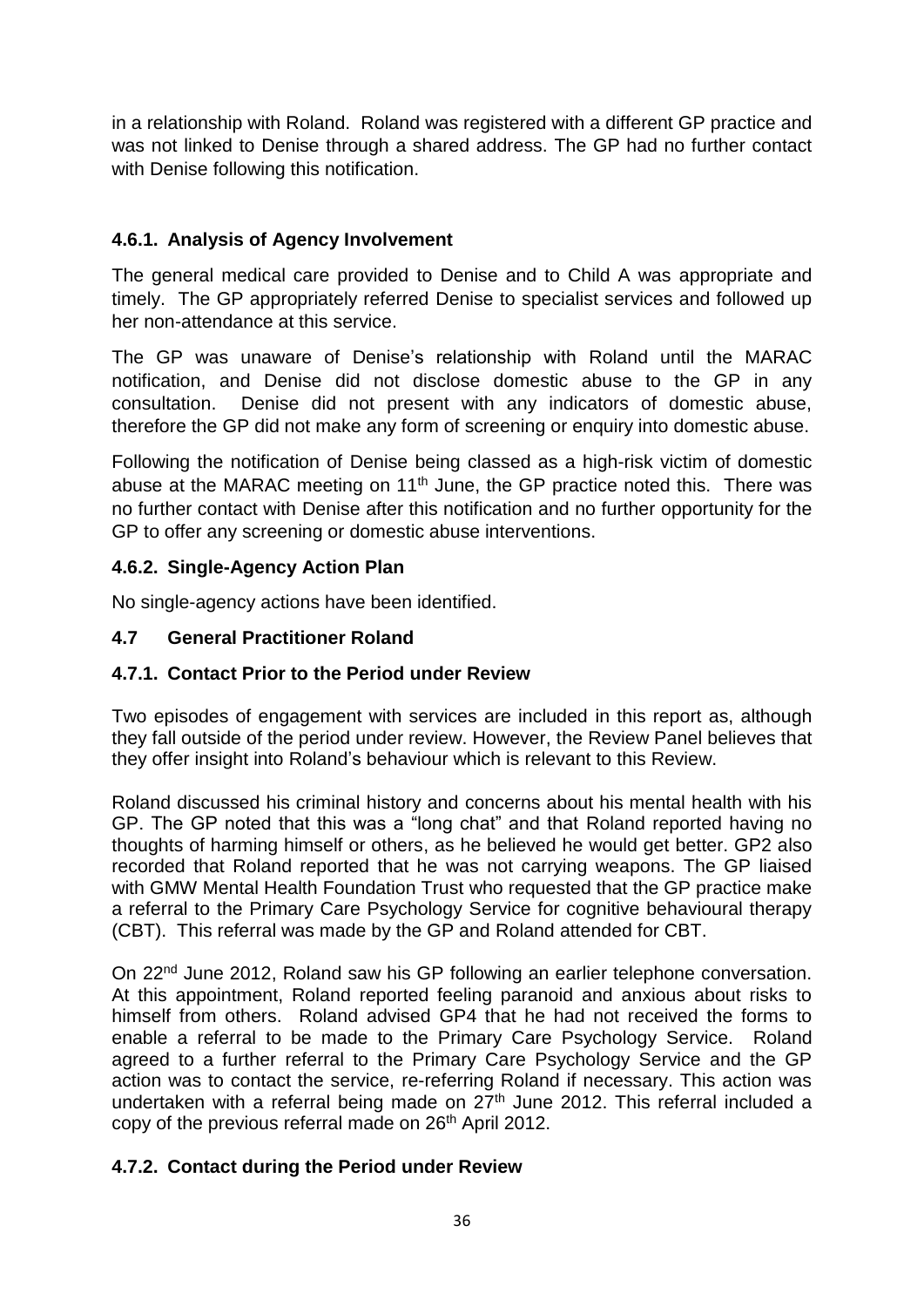Although Roland did not immediately engage with the Psychology Service, he eventually attended four sessions of CBT between 7<sup>th</sup> September 2012 and 28<sup>th</sup> September 2012. The action plan detailed in the final letter was for the Cognitive Behavioural Therapist to contact Probation, to refer Roland to the Community Drug and Alcohol Team (CDAT) and to the Community Mental Health Team (CMHT) as Cognitive Behavioural Therapy was not considered appropriate for Roland.

The GP practice received an A&E notification on 29<sup>th</sup> January 2013, advising that Roland had presented there on 24<sup>th</sup> January. The presenting complaint was that Roland was behaving strangely and he was admitted to the Medical High Dependency Unit. The GP practice received a discharge summary from Salford Royal Foundation Trust following Roland's self-discharge from the Medical High Dependency Unit on 28<sup>th</sup> January which requested that the GP practice monitor Roland as necessary, given the self-discharge against medical advice. 'Unsafe levels of alcohol' was recorded as a risk factor on the discharge summary.

Roland's next contact with his GP was on  $7<sup>th</sup>$  February 2013 where he telephoned to discuss concerns about the after-effects of hospital treatment. Roland attended the surgery that same day but made a decision to leave without being seen.

The GP practice subsequently received a letter on 11<sup>th</sup> February 2013 from Greater Manchester West Mental Health Trust; the letter was dated 6<sup>th</sup> February 2013 and advised that a psychiatrist had seen Roland on 20<sup>th</sup> December 2012. A further letter from Greater Manchester West Mental Health Trust was received on 12<sup>th</sup> February 2013 which was dated  $8<sup>th</sup>$  February 2013 and advised that Roland had been seen by a psychiatrist on 31<sup>st</sup> January 2013.

Roland advised a member of the practice staff by telephone on 21st January that he wanted a prescription for medication to assist him in staying off alcohol. Roland then saw a GP later the same day who recorded that a referral was to be made to the alcohol team. On 22<sup>nd</sup> January, GP1 noted that Roland had asked not to be referred to the local CDAT, and the GP advised that the referral had to be made to this team but a different worker could be requested, or Roland could refer himself to Alcoholics Anonymous or similar. The GP spoke to Roland about this by telephone on this date and Roland advised that he did not want to go to the local service because he had had problems there in the past, knew too many people and that there were a lot of people there who used drugs. The GP advised Roland to try Alcoholics Anonymous (AA).

#### **4.7.3. Analysis of Agency Involvement**

Roland presented with complex needs given his previous offences and current mental health and alcohol issues. Information available to the GP practice from their own assessments of Roland and from information provided by Greater Manchester West Mental Health NHS Foundation Trust did not identify that Roland reported thoughts of harming himself or others. However, it is not evident that the practice specifically considered whether Roland posed a risk to children or young people in accordance with the GMC guidance entitled Protecting Children and Young People: The responsibilities of all doctors (GMC, 2012).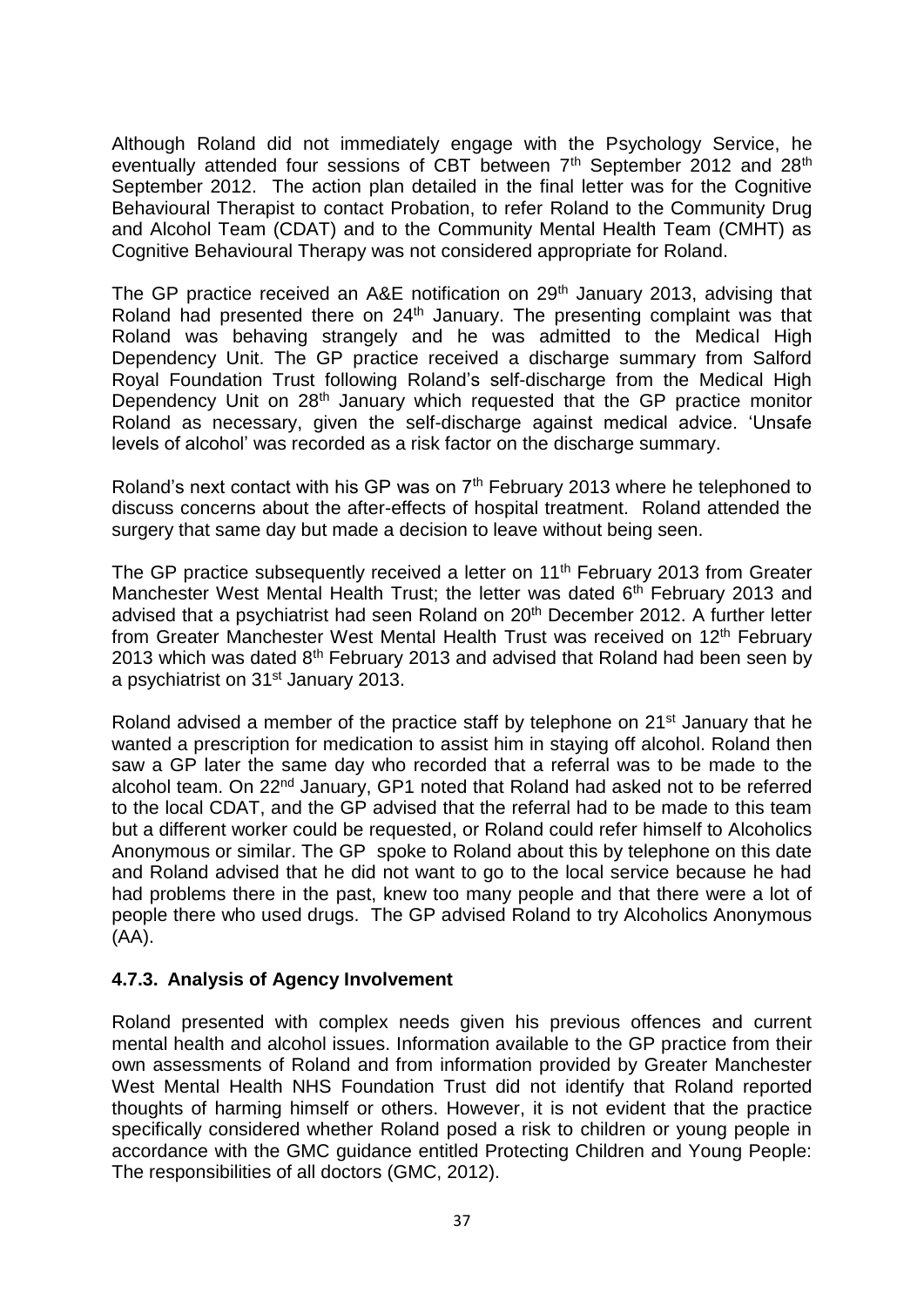Page 11 of this guidance states that *"When you care for an adult patient, that patient must be your first concern, but you must also consider whether your patient poses a risk to children or young people".* 

The guidance state that *"you must" is used for an overriding duty or principle.*

*Additional guidance in relation to such GP responsibilities is included within the Framework for Assessment of Children in Need and their Families (Department of Health, Department for Education and Employment & Home Office, 2000).*

Section 5.23 of this guidance states that *"The GP and the primary health care team are also well placed to recognise when a parent or other adult has problems which may affect their capacity as a parent or carer or which may mean that they pose a risk of harm to a child".* 

The safeguarding policy developed by Salford Clinical Commissioning Group for GP practices includes advice in respect of managing domestic abuse concerns. However, as stated previously, the GP practice was not aware that Roland was a perpetrator of domestic abuse. Where GP practice staff members are aware of safeguarding concerns, there are processes in place to receive advice and support through the Practice Safeguarding Lead or by contacting the Salford CCG Safeguarding Team.

The GP practice responded appropriately to Roland's needs, undertaking assessments of his mental health issues and making required referrals. Good practice was evidenced by the GP practice in providing appointments for Roland on the same day after initially having telephone consultations with him on  $26<sup>th</sup>$  June 2012 and  $7<sup>th</sup>$  February and 21<sup>st</sup> March 2013.

The GP responded appropriately in relation to mental health by referring Roland for specialist assessment, and following up with Roland regarding his engagement with the psychology service. Further good practice was noted in terms of record keeping with detailed records being made of the consultations in relation to Roland's mental health.

The GP practice intended to refer Roland to a specialist alcohol service in order to enable him to obtain support for his alcohol misuse after he requested this support on 21st March 2013. This referral was not made because Roland was unwilling to attend the local service available through GP referral and he was therefore advised to contact AA. This advice was given to Roland by a member of the Practice Staff Administrative Team after having a discussion with him on 25<sup>th</sup> March 2013.

The practice did not subsequently make contact with Roland to ascertain whether or not he had obtained support to address this issue, and he did not contact the practice again within the review period. It is therefore not known whether Roland contacted AA to obtain support.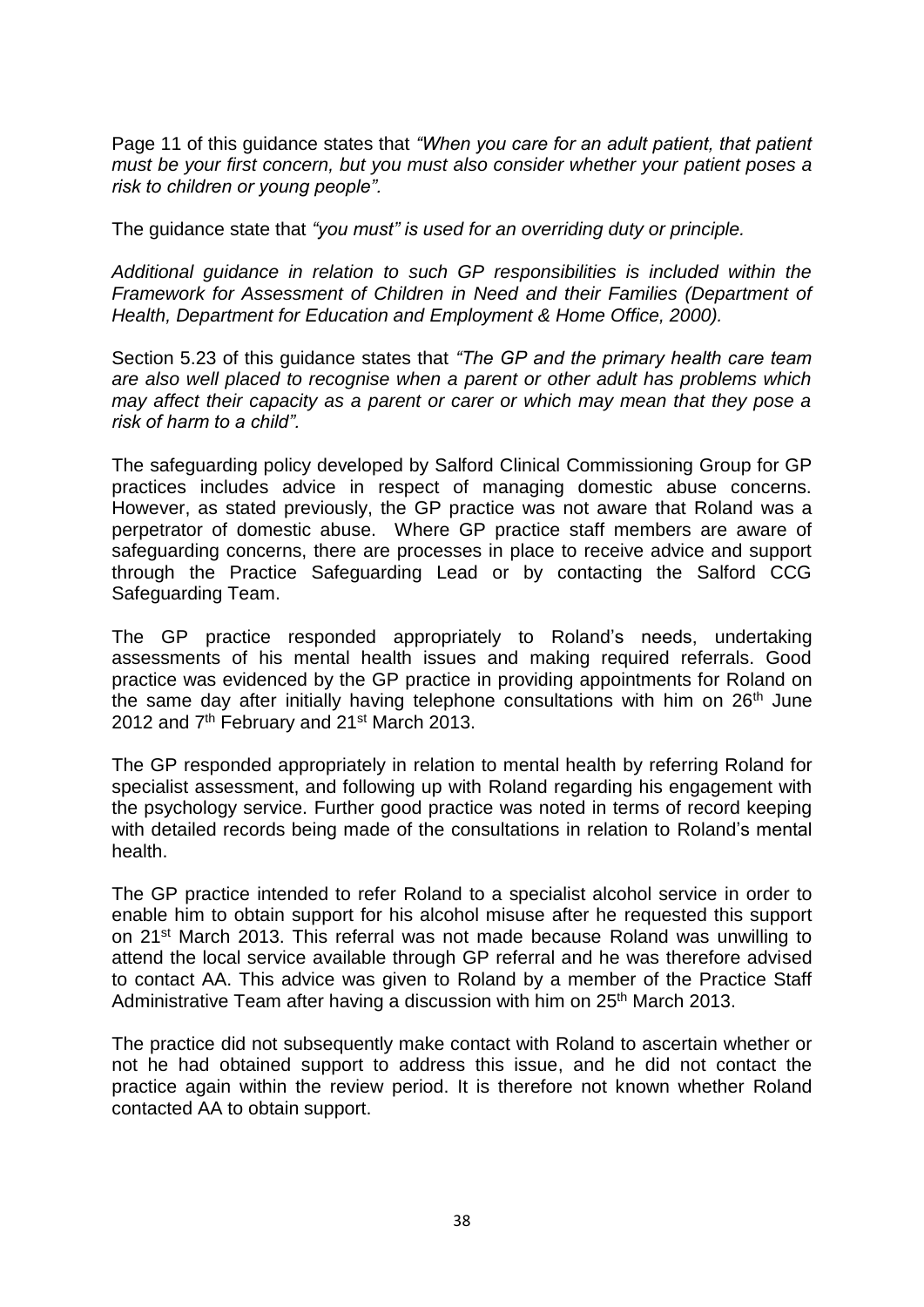There was some delay in the GP practice making the first referral to the Primary Care Psychology Service with the letter requesting the referral received on 11<sup>th</sup> April 2012 and the referral being made on 26<sup>th</sup> April 2012.

Whilst letters received by the GP practice on 11<sup>th</sup> April, 8th October 2012 and 12<sup>th</sup> February 2013 provided the practice with timely feedback in respect of Roland's attendance at mental health service appointments with psychiatrists, it is a concern that the letter from GMW to advise the GP practice of Roland's attendance on 20<sup>th</sup> December 2012 to see a psychiatrist was not received by the GP until 11<sup>th</sup> February 2013.

It is also of concern that, following the two GP referrals to the Primary Care Psychology Service 26<sup>th</sup> April 2012 and then on 27<sup>th</sup> June 2012, a letter was not received by the GP from that service until 12<sup>th</sup> July 2012.

# **4.7.4. Single-Agency Action Plan**

No single-agency actions have been identified. Sharing of information between services is highlighted in the multi-agency recommendations set out in section six.

## **4.8 Salford Royal NHS Foundation Trust (SRFT)**

## **4.8.1. Contact Prior to the Period under Review**

Outside of the period of this Review, SRFT provided maternity services to Denise in relation to Child B. During the new birth assessment for Child B, domestic abuse was discussed.

#### **4.8.2. Contact during the Period under Review – Denise**

Denise, in addition to her contact with SRFT Community Health Services also accessed services within the acute hospital setting on 9<sup>th</sup> October 2012 and 10th April 2013. These attendances were for investigations and necessary procedures. A computer-generated letter from SRFT provided the family GP and Denise with information relating to these attendances.

The attendance in April 2013 was to exclude a possible serious condition and this we can assume would have caused Denise some anxiety. Notification of a satisfactory result was sent by SRFT on 25th May. This was in the timeframe of the relationship with Roland and should therefore be considered as an additional stress factor for Denise. As aforementioned, the health visiting services were unaware of the health interventions from SRFT.

HV services are not routinely informed of adults' attendances at acute services unless there are safeguarding issues identified. There is no evidence of any safeguarding issues documented. Patient Confidentiality (Caldicott<sup>7</sup> Guardian Principles) would protect sensitive information being shared unless there were concerns relating to a safeguarding issue.

**<sup>.</sup>** <sup>7</sup> http://systems.hscic.gov.uk/data/ods/searchtools/caldicott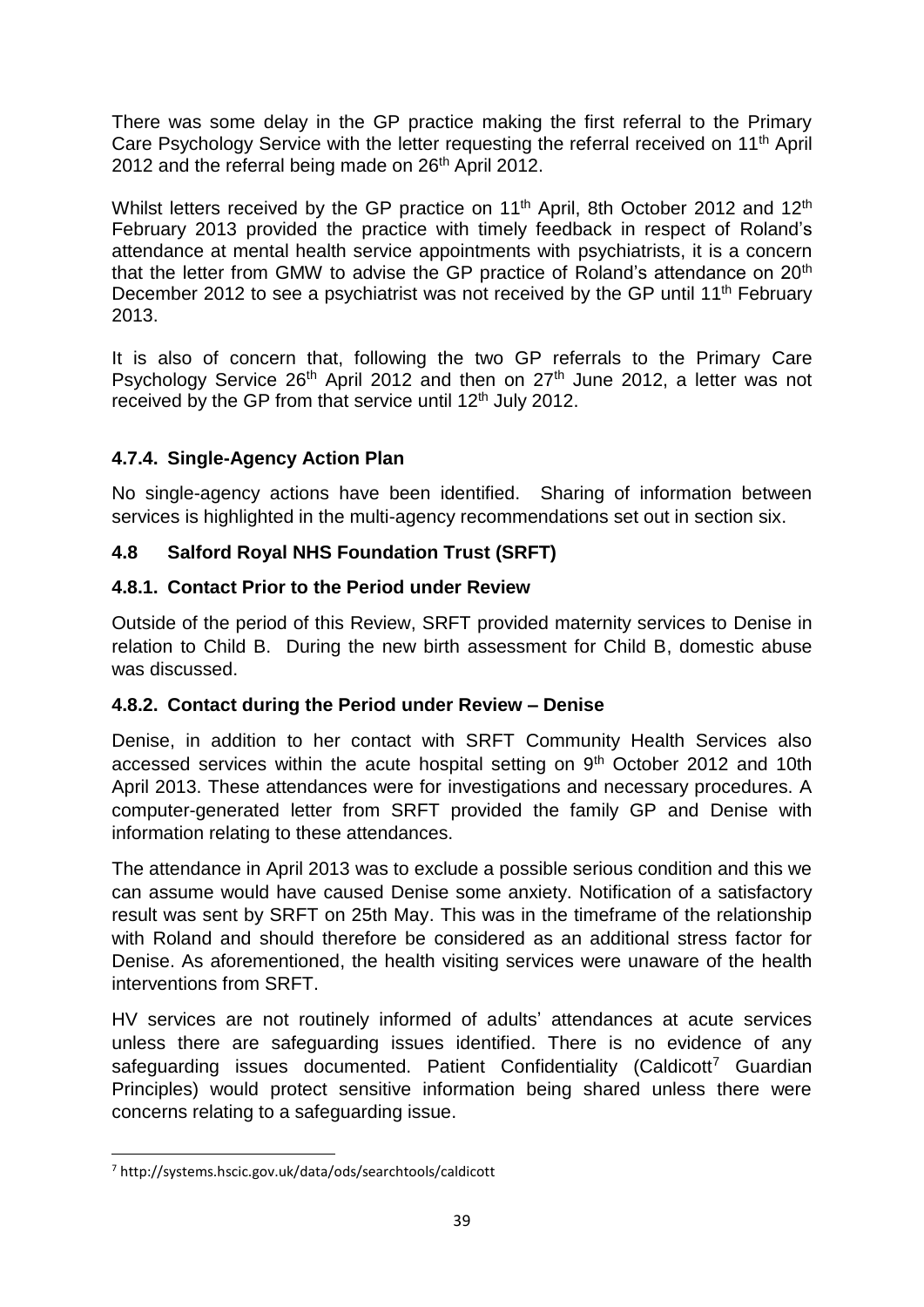#### **4.8.3. Health Visiting Service**

On the 7<sup>th</sup> May 2013, health information was requested by CSC, and it was noted that the information was requested due to concerns around the alleged assault to Denise. On the same day, the Health Visiting Team received a domestic abuse referral form (this related to the incident of abuse reported by Denise F). A letter was sent to Denise arranging a home visit for  $16<sup>th</sup>$  May 2013. On  $16<sup>th</sup>$  May, the Health Visitor (HV) attended a home visit. A family member informed the HV that Denise had moved address. A new address was provided by the family member and documented in health records. A letter was sent to the new address to arrange a visit on 24th May 2013 to discuss domestic abuse.

The social worker requested further information on 20<sup>th</sup> May due to concerns about violence to Denise from Roland. The school nurse informed the social worker of her concerns about previous domestic abuse in 2007; the social worker was unaware of this previous incident.

On the 22<sup>nd</sup> May, the HV left a message for the allocated social worker that it was the intention to visit Denise 'this week' to provide support.

On the 24th May, the HV visited Denise's new home address, however, she could not gain access. HV left a card to encourage Denise to contact the Health Visiting Service. The HV left a message for the social worker to say that access was unsuccessful and to update. On  $30<sup>th</sup>$  May, the HV received a domestic abuse referral form.

On 3<sup>rd</sup> June, the HV made an opportunistic home visit, however, there was no access. A contact card was left and the HV informed the social worker. A telephone message was also left with a friend of Denise (no name recorded) asking Denise to contact the health visitor.

On the 6<sup>th</sup> June, the HV provided information for the MARAC meeting, which would take place on 11<sup>th</sup> June. A summary of the MARAC meeting was disseminated on 13<sup>th</sup> June; there were no identified actions for SRFT.

The Health Visiting Service had no further contact with Denise.

These responses from SRFT health professionals appear to have been appropriate, timely and within agency guidelines.

#### **4.8.4. Analysis of Agency Involvement – Denise**

Decisions made by health professionals were in accordance with SRFT policies and procedures and HV service specifications within the timeframe of the Chronology.

Following the receipt of the DASH risk assessment, risks were then identified and attempts to offer more intensive support were made, despite repeated attempts to make contact, Denise did not engage.

It is acknowledged by the Trust that victims of domestic abuse often tend to underestimate their risk of harm from the perpetrators of domestic violence.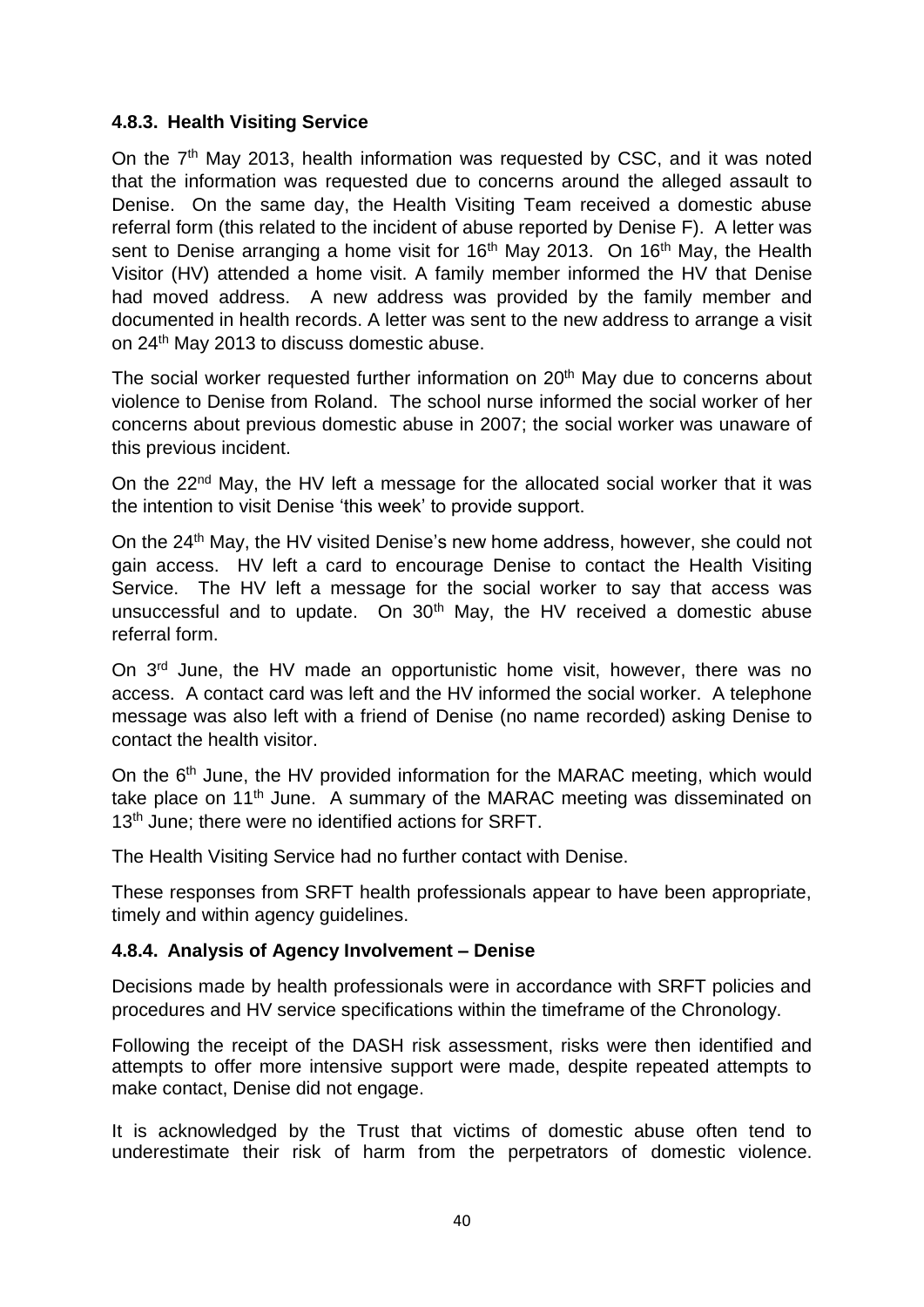However, the reason for the lack of engagement in relation to Denise's needs remains unknown.

The HV who undertook the assessments and attempted contacts established that the concerns were somewhat reduced following telephone contact with the social worker. This discussion established that the case involving Denise was closed by CSC following their initial assessment. The assessment indicated that there were no parenting concerns and that Denise was seeking legal advice. In addition to this information, the HV was aware that the MARAC process was ongoing and that she would be informed of any further actions required.

The wishes and feelings of Denise were assessed within the routine HV assessment. This was following the delivery of Child B, and pre-dated her involvement with Roland and the period under review.

The health services could be described as accessible to Denise from a professional's perspective, as the HV's contact details were made available on several occasions. However, the possible minimisation of domestic abuse or the lack of her own realisation that Denise was a victim may have thwarted her engagement.

There was no indication or evidence to suggest that Denise's mental capacity was in any way impaired, therefore an assessment was not required. There were no safeguarding plans applicable to this case. Health service practitioners appropriately recorded ethnicity on child assessments and on Denise.

# **4.8.5. Contact during the Period under Review – Roland**

Roland was a patient within SRFT acute services. Within the specified timeframe, he attended Salford Royal hospital on two occasions.

On 24th January 2013, Roland had been found wandering in the street. He appeared confused, dishevelled, and agitated. An emergency ambulance transported Roland to SRFT Emergency Department. He was admitted to a ward for investigations. On 28th January 2013, Roland self-discharged against medical advice.

Roland re-presented to the Emergency Department on 6<sup>th</sup> February 2012. At triage, he stated that he had self-discharged from Ward HR2 ten days ago and he was complaining of lumps and pain in canula sites. Medical staff were called to see Roland but upon their arrival he had left the department. A routine letter was generated to Roland's GP.

SRFT had no further contact with Roland.

#### **4.8.6. Analysis of Agency Involvement – Roland**

Due to the uncooperative and aggressive nature of Roland's presentation and admission to SRFT 24<sup>th</sup> January 2013, the safeguarding questions within the documentation were not completed. It was noted that his next of kin was present, with this individual documented as being his mother.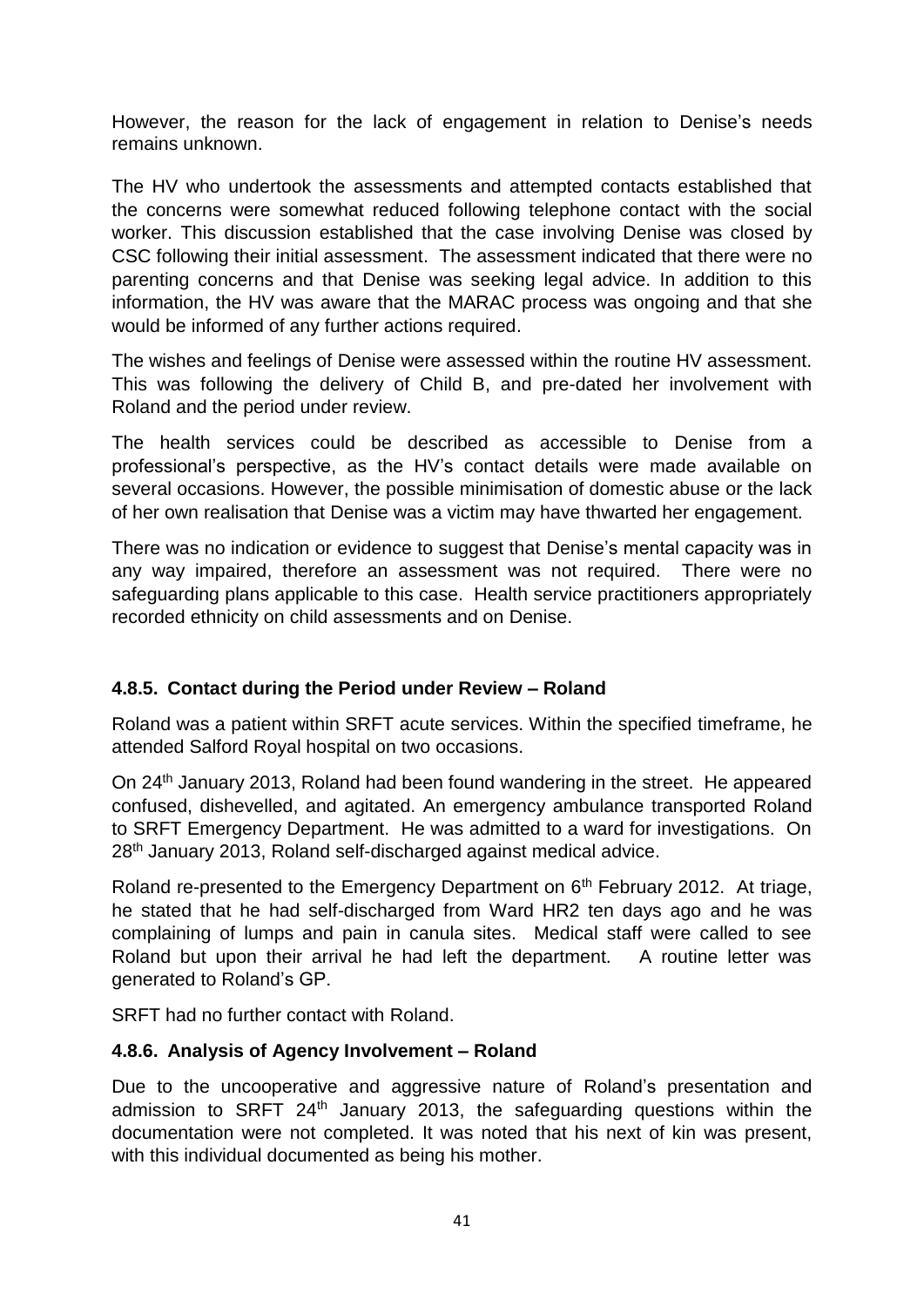The cause of Roland's presentation required further on-going investigation to establish whether this could be attributed to an organic reason or due to possible substance misuse, but his subsequent self-discharge prevented a definitive diagnosis. The documentation states that Roland remained uncooperative in some aspects of his care throughout the admission into SRFT. At no time did electronic documentation relating to Roland's nursing or medical care indicate any reference to Denise or dependent children.

Questions were not asked on Roland's second attendance within the ED as on this occasion Roland left the department without being seen by a clinician.

Throughout the MARAC process for all parties, it was considered that all Caldicott Principles were adhered to in accordance with <sup>8</sup>Department of Health guidance (2011).

The training that staff receive according to their roles and responsibilities includes identification of domestic abuse and its impact on the victim and children. This training is mandatory for all staff working within SRFT. Staff compliant with mandatory training are aware of their responsibilities to work in accordance with organisational protocols and procedures.

This case was not discussed within safeguarding supervision. Records indicate that the health practitioners involved accessed safeguarding supervision on at least three occasions throughout the chronology time period. However, this case was not brought to the attention of a safeguarding supervisor. The safeguarding supervision policy at this time recommends that cases of concern or threshold 2b of the Multiagency Threshold of Need and Response Document should be discussed. The practitioners' decisions not to raise this case at supervision may be attributed to information received from Children's Services. The child health records (Child A's health records) indicated the case was closed following initial assessment and there were no concerns regarding Denise parenting her children. This supports the previous assessment of case at universal service of the core programme.

SRFT operates a satisfactory recording system in accordance with NHS Local Authority standards (2012). The opportunity to complete the questions, which could indicate some safeguarding issues, is available only within the Emergency Department and Paediatric (PANDA) unit. This could potentially restrict identification of safeguarding concerns.

In this case, crucial information regarding the relationship between Roland and Denise was dependent on disclosure from either party to health professionals involved, and this disclosure was never made.<sup>9</sup>

#### **4.8.7. Single-Agency Action Plan**

<sup>1</sup> <sup>8</sup> http://systems.hscic.gov.uk/infogov/caldicott

<sup>9</sup> http://www.legislation.gov.uk/uksi/2012/3094/part/6/made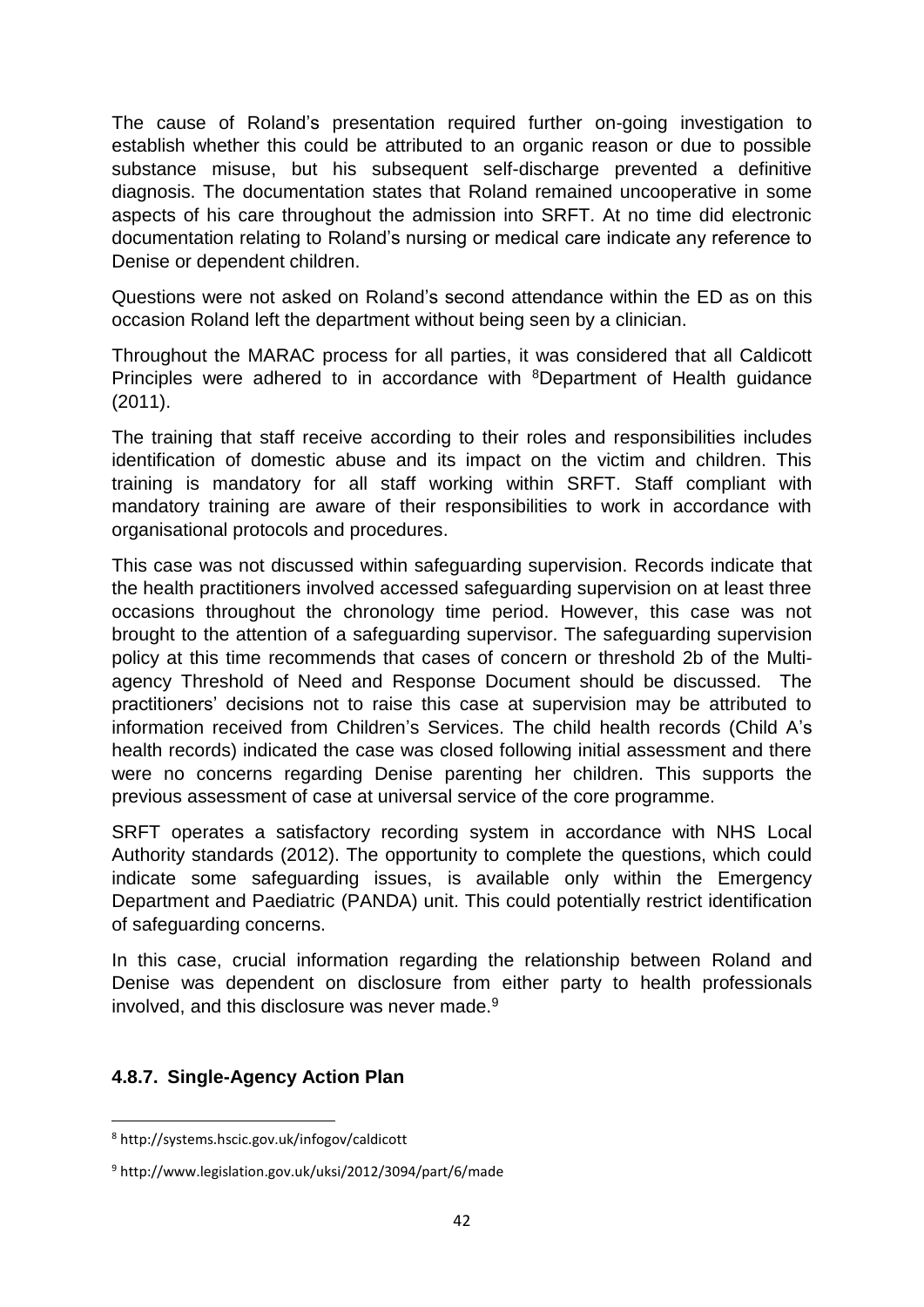A single-agency action plan is attached at Appendix 1.

#### **4.9. SIDASS (Salford Independent Domestic Abuse Support Service)**

SIDASS provide safety planning, risk assessment, sanctuary and fire safety referrals. SIDASS also provide access to legal services.

GMP referred Denise to SIDASS. The service made contact with Denise, but she declined a service from them. SIDASS attended the MARAC meeting on 11<sup>th</sup> June and confirmed that Denise had not engaged with the service.

They had no further contact with Denise.

#### **4.9.1. Analysis of Agency Involvement**

SIDASS followed their procedures in relation to engaging with victims. Denise did not wish to engage with the service and therefore there was no contact after the initial referral.

#### **4.9.2. Single-Agency Action Plan**

No single-agency actions have been identified.

#### **4.10 Salford Council Sanctuary Service**

Salford Council commissions the domestic abuse services across Salford, and at the time of this Review this includes; 14 units of refuge in two locations in the city. At present, Salford Women's Aid provide these two services for the Council. The Sanctuary Scheme is designed to enable victims of domestic abuse to remain in their own homes by providing a tailored package of home security measures. The Housing Crime Reduction Team takes referrals primarily from SIDAAS and GMP Domestic Violence Unit based in Salford.

Referrals are also made by the Homelessness and Housing Advice Team, housing providers e.g. City West, social services, health visitors, Sure Start services.

When a referral is received, it is immediately put onto the Housing Crime Reduction Team database and a phone call made to offer an appointment to carry out a security assessment on the property. If the call is not answered, a log is made on the application, detailing the time and date the call was made and, where possible, a message is left asking the client to make contact, and a text message sent if a mobile number is provided. The message does not detail the team calling or the purpose of the call.

Two further telephone calls will be made to try and make contact. If contact is not made, a letter is sent to the client. The referral agency is also contacted and made aware that contact has not been made.

The visits are arranged as soon as is convenient for the client. They are always offered same day or next day appointments. Information on the referral form and the information provided by the client at the visit is used to help determine what additional security products would be best suited to protect the client. All works are ordered as a priority, and the contractors used by the Housing Crime Reduction team will make contact with the clients within one or two days. Where an immediate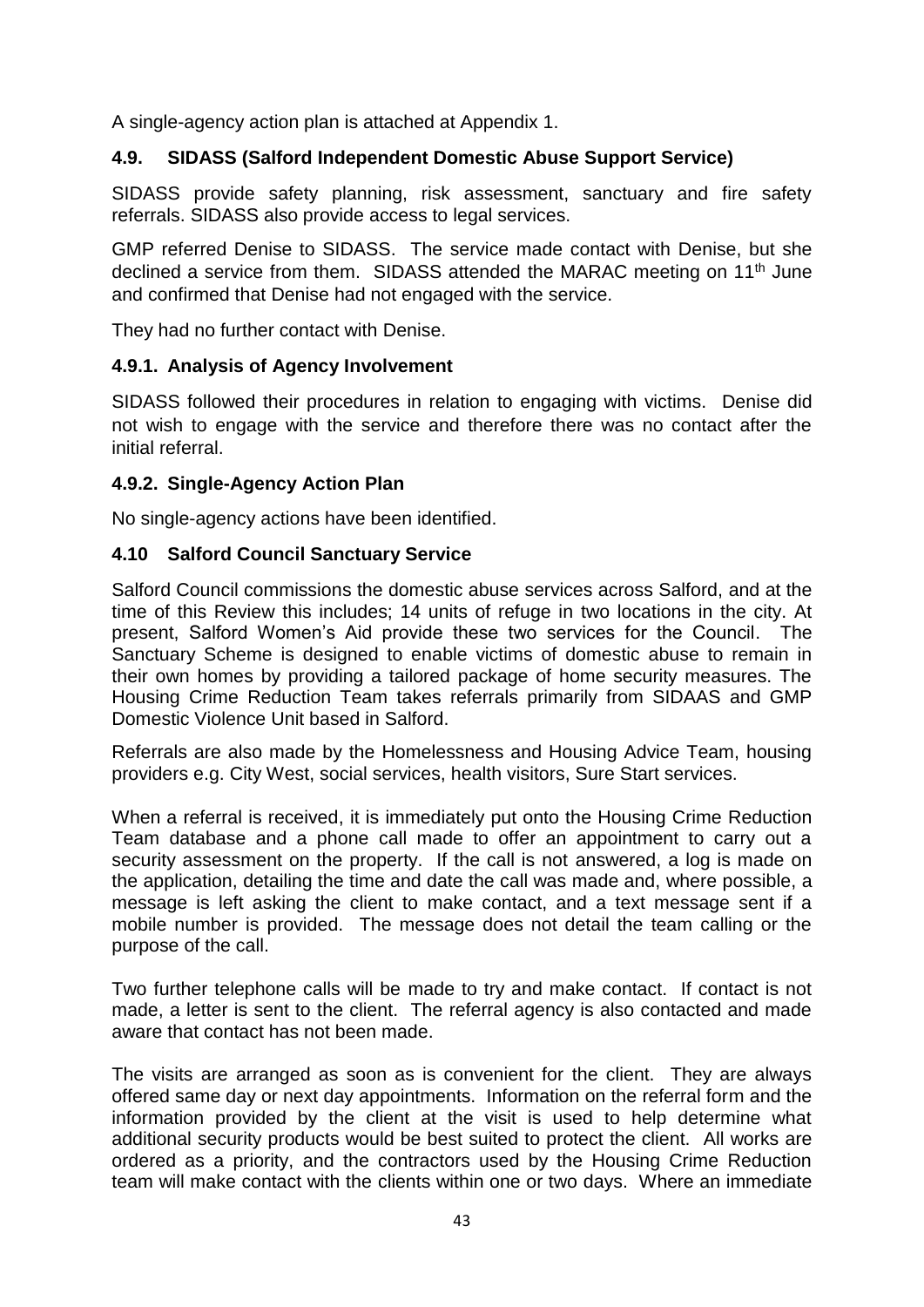lock change is required, a Housing Crime Reduction Officer will contact the client to check what type of door they have, and they will then contact the contractor and arrange for the locks to the changed the same day. A personal attack alarm is provided to every client and they are offered window vibrations alert alarms, which are fitted by the visiting officer. Door braces are also offered to clients with UPVC and wooden doors, and a demonstration is given on how to use the door brace.

On 20<sup>th</sup> May 2013, an officer at GMP referred Denise to the service by email. Denise had moved out of Address 1 to stay with her father until the Police had arrested the perpetrator. An officer contacted Denise shortly after the referral came through and made arrangements to carry out a home visit

The following day, two officers from the Housing Crime Reduction Team attended the property to carry out a security survey and spoke to Denise. The following works were ordered:

- Three new euro sash locks for the front, rear and patio doors (Roland had previously held a set of keys);
- Sash jammer was fitted to the children's bedroom at the rear because there was a large conifer near it and a window alert alarm fitted to the window;
- External mailbox the letter plate had already been blanked;
- Two bolts fitted to the loft hatch;
- $\bullet$  Dusk till dawn light rear;
- Window vibration alert alarms were fitted by the attending officers to the downstairs windows;
- A personal attack alarm was provided to Denise for use when she was away from the property.

The officer also telephoned the contractor for Address 1 and asked them to attend as soon as possible. Also in the property were Denise's mother and sister. Safe and Secure (the contractor) attended the same day and completed all of the work, except the outside light, which they installed the next day.

#### **4.10.1. Analysis of Practice**

The Sanctuary Scheme provided a good level of service within the designated timescales.

#### **4.10.2. Single-Agency Action Plan**

No single-agency actions have been identified by this agency.

# **4.11 Views of Denise's Family**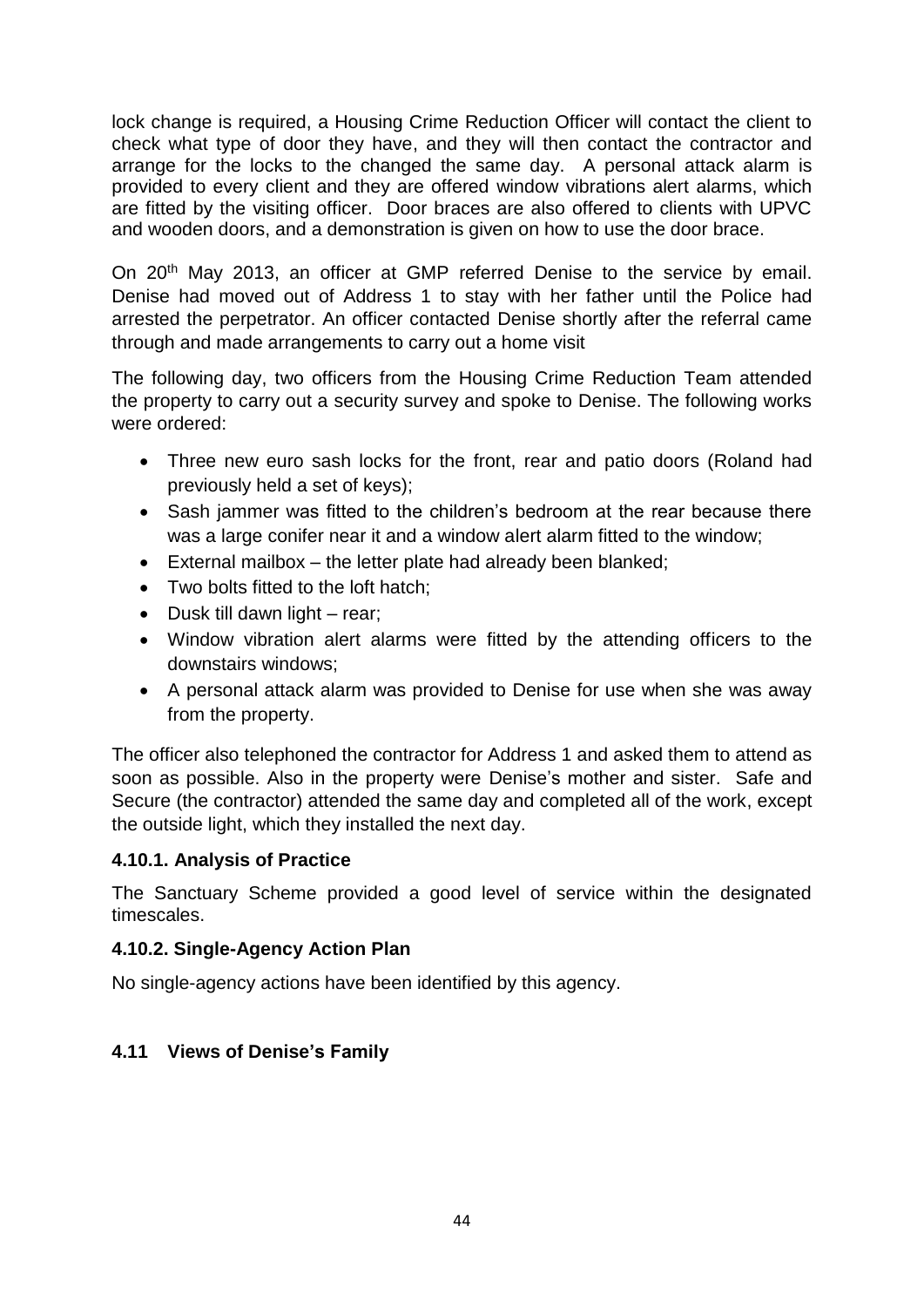Two members of Denise's family participated in the Review at the start of the process<sup>10</sup>. The Review Panel is indebted to family members for participating in the Review.

Denise was described as a bright, caring and fun-loving young woman who was devoted to her two children.

Prior to meeting Roland, she had been in a relationship with the father of Child B, which had become violent.

Denise had recently moved to a new address and was beginning to get her life back together after the relationship ended with Child B's father. She was enjoying making a new home for the children and seemed happy and content.

The family is close knit, and Denise was in daily contact with her mother and sisters: they all helped each other out and supported each other. The relationship between Denise and her sisters was close and she confided in one of them about issues and concerns.

When Denise met Roland, he had some contact at a social gathering with a member of Denise's family. He presented as a 'loner' and someone who was not comfortable in social situations. He did not attempt to engage with the family and remained on the outside of Denise's family circle. He was not perceived as a permanent feature in Denise's life.

A member of Denise's family began to pick up signals from Denise that the relationship with Roland was not without problems. In the early part of 2013, it was noticed that Denise had become more withdrawn and was less communicative with her family. She had stopped discussing her feelings and evaded questions about Roland.

Denise's family were not fully aware of the extent of the problems Denise was experiencing with Roland, although following the assaults in April and May 2013, Denise's family became involved in supporting her, offering her a safe place to stay and continuing to advise her to end the relationship with Roland and to report any contacts from him to the police.

The family's view regarding agency involvement with Denise was that the police had done what they could to support Denise and that, following Denise's death, the police had provided good support to the family.

They queried why Roland had not been arrested following the assaults on Denise and why he had not been detained following contact from his solicitor on 25<sup>th</sup> June 2013. They also had concerns about agency involvement with Child A and Child B. They reiterated that Denise was a devoted mother who put the safety of her children first. They were not aware of a written agreement with Children's Social Care and asked that this be explored and explained within the DHR Review process.

**.** 

<sup>&</sup>lt;sup>10</sup> Two further members of Denise's family, together with Denise's mother, spoke to the author again before publication of the report.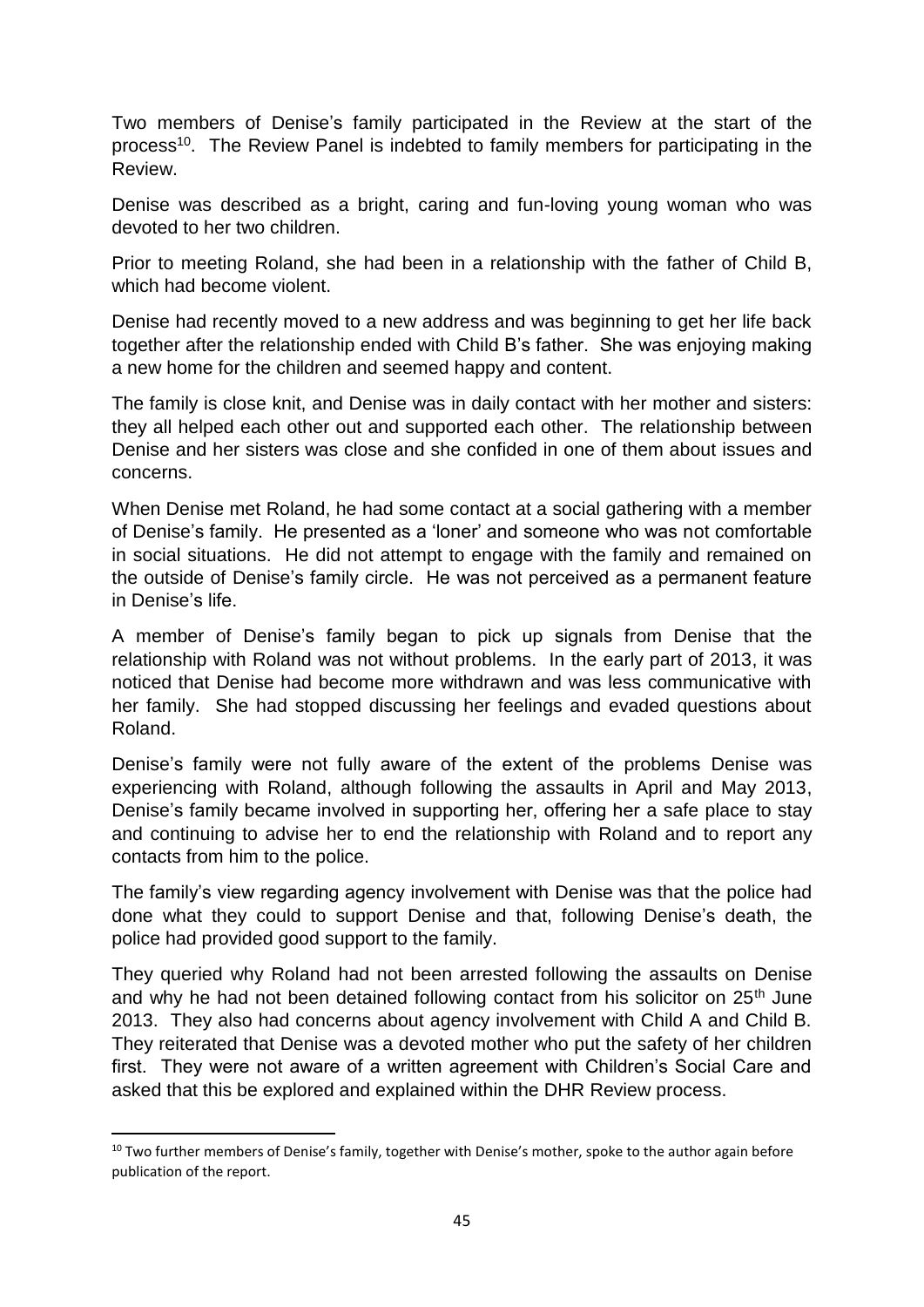The family asked to be kept informed about the DHR process and outcome. The Independent Author undertook to report back to the family once the DHR was nearing completion, taking into account that the trial of Roland and the IPCC investigation were likely to delay the completion of the process.

Following approval of the report by the Home Office in April 2016 the Independent Author met with members of Denise's family to share the report with them. They reiterated their views that CSC had not acted in Denise's best interests in their approach to safeguarding the children as they had witnessed a social worker saying that the children would be removed, which had frightened and worried Denise. They also reiterated their views about the missed opportunity to interview Roland with his solicitor.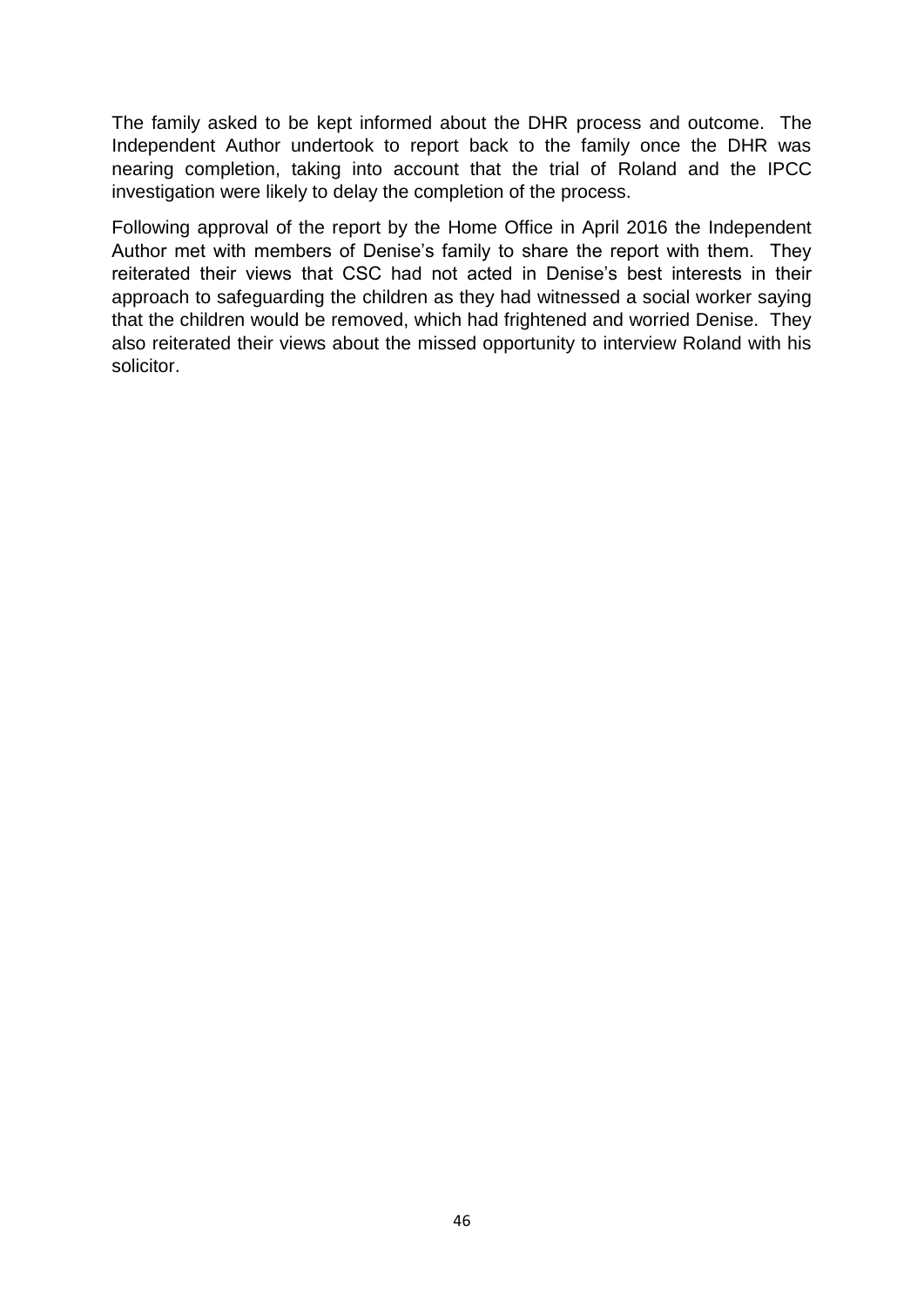#### **5 Conclusions and Lessons Learnt**

Denise was a young woman with two dependent children. She had begun a relationship with Roland, a violent offender, in November 2012. The extent of her knowledge about his history of domestic abuse is unknown, however, following an alleged violent sexual assault upon Denise in April 2013 and a further violent assault in May 2013, her relationship with Roland became known to agencies.

Denise's engagement with a range of services in relation to domestic abuse was inconsistent which is not unusual given the control, coercion and fear experienced by victims of domestic abuse.

Denise had confided to a friend that she was in fear of Roland, however, she appeared to minimise the abuse she was suffering at the hands of Roland when in contact with agencies. In hindsight, it is possible that an over-optimistic view of Denise's ability to disassociate and understand the risk that Roland posed was taken by the single and multi-agency professionals involved in this case.

Throughout the process of this Review, it has been evident that various multi-agency partners attempted to offer support and interventions to Denise. Denise commented to police that she felt 'harassed' by the number of agencies and contacts she received. There could be a suggestion that Denise was overwhelmed by professionals' attempts to engage her which had a paradoxical effect of discouraging Denise from engaging with services.

There was no single lead professional or advocate available to Denise who might have provided a more co-ordinated approach towards offering support and building a trusting relationship with her, and the Panel makes a recommendation in this regard.

Although both Denise and Roland had contact with a number of agencies prior to the reporting of the first alleged assault, they were not linked by agencies in any way as they did not live at the same address at any time.

Opportunities for the specialist domestic abuse service to intervene were limited by Denise's reluctance to engage with them. Whilst it is not possible to compel a victim to enter what is a voluntary engagement service, this Review poses questions about who (which agency) could have been an advocate for Denise, and whether family engagement in cases such as this, where the family is willing to support, may be more effectively sought and utilised.

Roland was a known violent offender with a significant history of domestic abuse and other violent offences. His relationship with Denise was unknown by any of the agencies involved in the Review prior to the incident that was reported to the police by Denise F on 29<sup>th</sup> April.

Following this incident, it was only possible for agencies to link Denise and Roland on self-reported information. However, there were opportunities to share information about the level of risk that Roland presented to Denise that were not acted upon. There is no indication that Denise was informed of Roland's history of domestic abuse under the Domestic Violence Disclosure Scheme.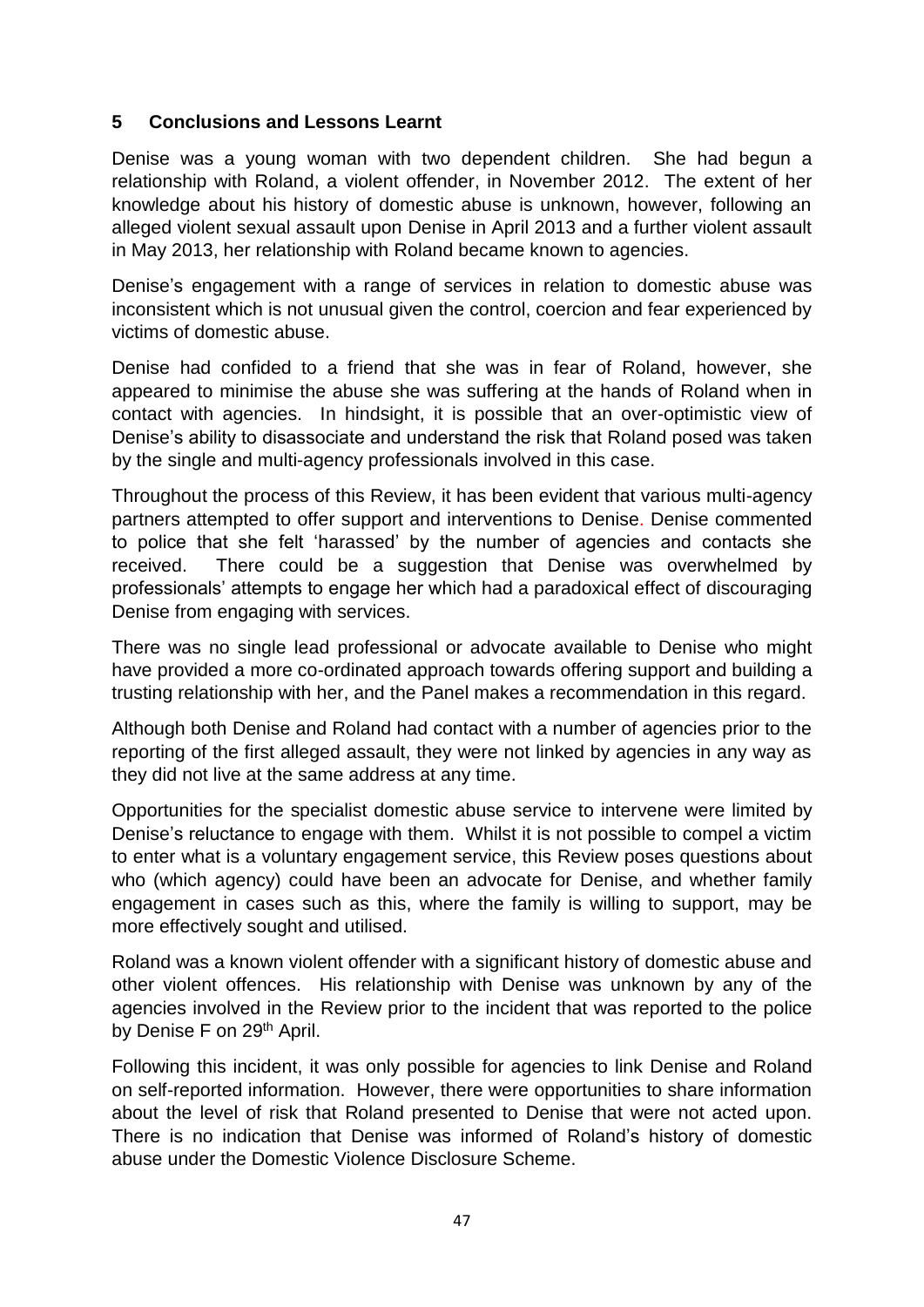Multi-agency information-sharing systems in relation to high-risk perpetrators, where they exist, do not address the dynamic aspects of risk management and there appears to be no 'whole system' approach for managing risk, other than the MARAC process which, whilst it is procedurally fit for purpose, receives a very high volume of cases and is held infrequently.

Children's Social Care took action to safeguard Child A and Child B, although a 'whole family' approach to reducing risk is not apparent. A stronger multi-agency focus on safeguarding the whole family that takes account of the victim's vulnerabilities is recommended by the Panel.

## **5.1 Findings**

#### **5.1.1. Finding 1 – Multi-Agency Information Sharing**

There is no multi-agency information sharing system that would have enabled agencies to link Denise and Roland prior to the first reported incident in April 2013. Therefore, self-reported disclosure of domestic abuse by Denise or Roland would have needed to take place to enable agencies to act.

Following the incident in April 2013, after which Denise disclosed domestic abuse to the police who discussed this with other agencies through the MARAC process, she did not directly disclose domestic abuse to any other agency involved in this Review.

When Denise was referred to MARAC, relevant information regarding risk was shared with Denise's GP and other agencies, however, Denise did not have contact with any service other than police between the MARAC meeting and her death.

The specialist alcohol service identified the need to ensure that their protocol in relation to domestic abuse is updated and that information-sharing is improved.

This raises learning in relation to the disclosure and sharing of information between agencies for high-risk victims and perpetrators of domestic abuse (see Recommendation 1).

#### **5.1.2. Finding 2 - Police Actions**

The serious sexual assault report by Denise F on 29<sup>th</sup> April 2013 was not followed up until  $9<sup>th</sup>$  May 2013. This is an unacceptably long period of time for an assault of such a serious nature.

Although Denise failed to attend a meeting with the police following the  $9<sup>th</sup>$  May contact, the next contact from GMP was 18<sup>th</sup> May. Again, given the seriousness of the allegations this appears to be an unacceptably long delay.

It is the Panel's view that the decision not to interview Roland on  $27<sup>th</sup>$  June with his solicitor was a missed opportunity.

Whilst it may not have impacted the police management of the case, the Panel was of the view that the risk rating applied to incidents should have remained at high, given the seriousness of the first reported incident and the known history of the offender.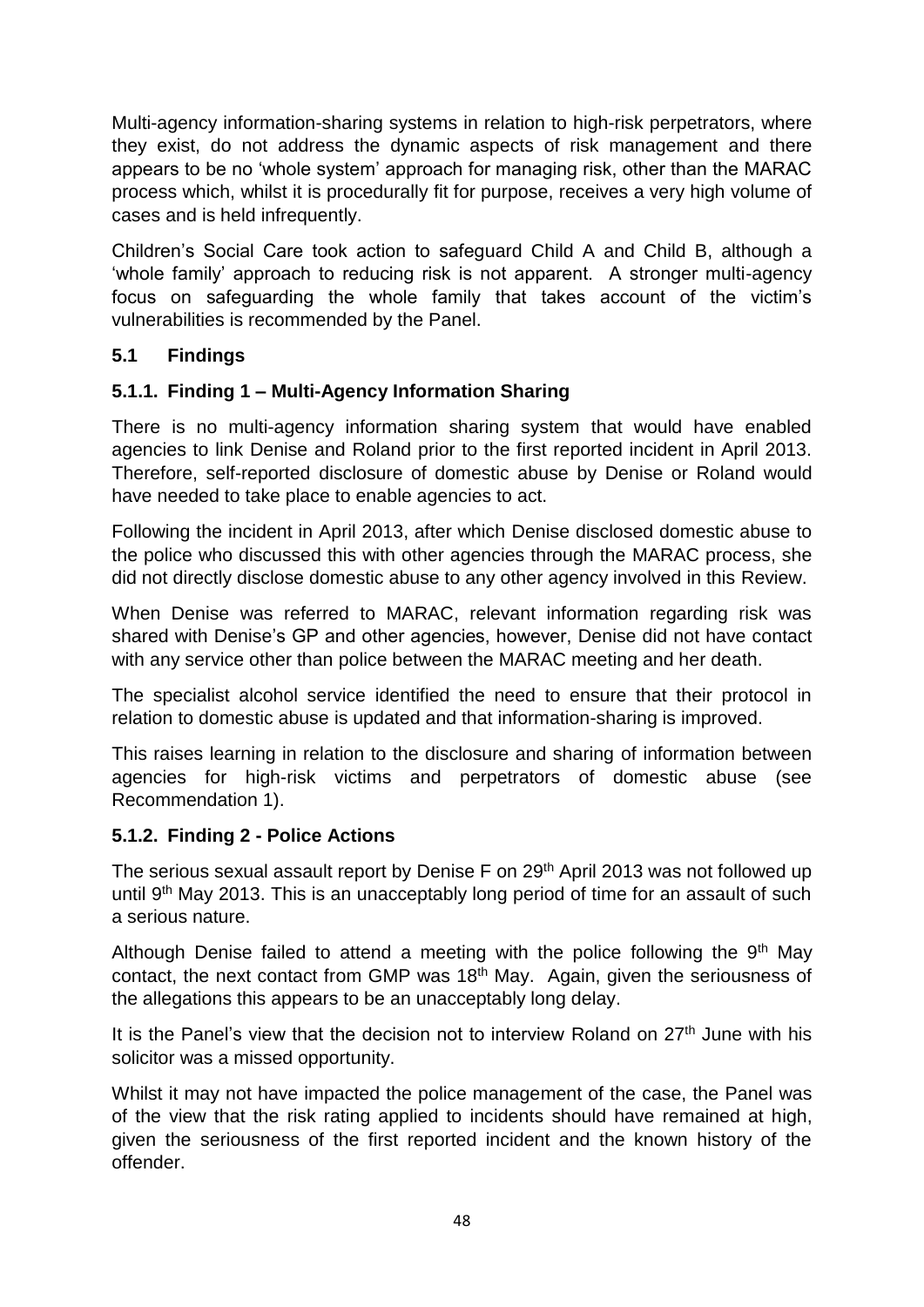# **5.1.3. Finding 3 – Safeguarding Children who witness/experience domestic abuse**

Children's Social Care entered into a written agreement with Denise regarding the safeguarding of her children. It is the view of the Panel that a high-risk case such as this should have been considered immediately under S47, with subsequent support and intervention. Although the children's safeguarding was assured, the impact on Denise was not given sufficient consideration. A multi-agency full strategy meeting could have been put in place to provide a more holistic approach to Denise and her children. As it was, Denise was also perceived as presenting a risk to her children.

There is learning in relation to the role of Children's Social Care in high-risk domestic abuse cases. Whilst it is right that the focus should be on safeguarding the children, there is more to be done to safeguard the whole family.

## **5.1.4. Finding 4 – MARAC Processes**

In this case the MARAC meeting that took place on  $11<sup>th</sup>$  June was not clear in relation to the required actions by the agencies present and how these would affect outcomes in the case.

Discussion of the case was brief and centred on attempts to arrest Roland. The audio recording of the case is of poor quality, however, it is apparent that there is a lack of clarity in the recording of actions from the meeting and mechanisms for follow up.

# **5.1.5. Finding 5 – Engagement with Support Services**

Denise had numerous contacts with police, so much so that she commented that she felt harassed by services. She was also offered support from Children's Social Care and from SIDAAS. She declined a service from SIDAAS and, in line with the agency's policies, no further attempts were made to engage Denise.

This Review raises the question as to whether there is a more effective means of engaging high-risk victims of domestic abuse in support services. The appointment of an advocate or lead professional, who could act as the single point of contact for the victim, has been discussed by the Panel and a multi-agency recommendation is made in this regard. The Panel also recommends that further work is done to maximise the engagement of supportive family members in protecting the victim and liaising with agencies (with the victim's consent).

# **5.1.6 Finding 6 – Communication and Liaison between Health Services**

There is no single information system that links what may be broadly termed as 'health services' together. However, the sharing of information between primary and secondary care services could have been stronger. A recommendation is included at section 6 proposing that there is a multi-agency focus on improving the sharing of information in relation to high-risk cases of domestic abuse.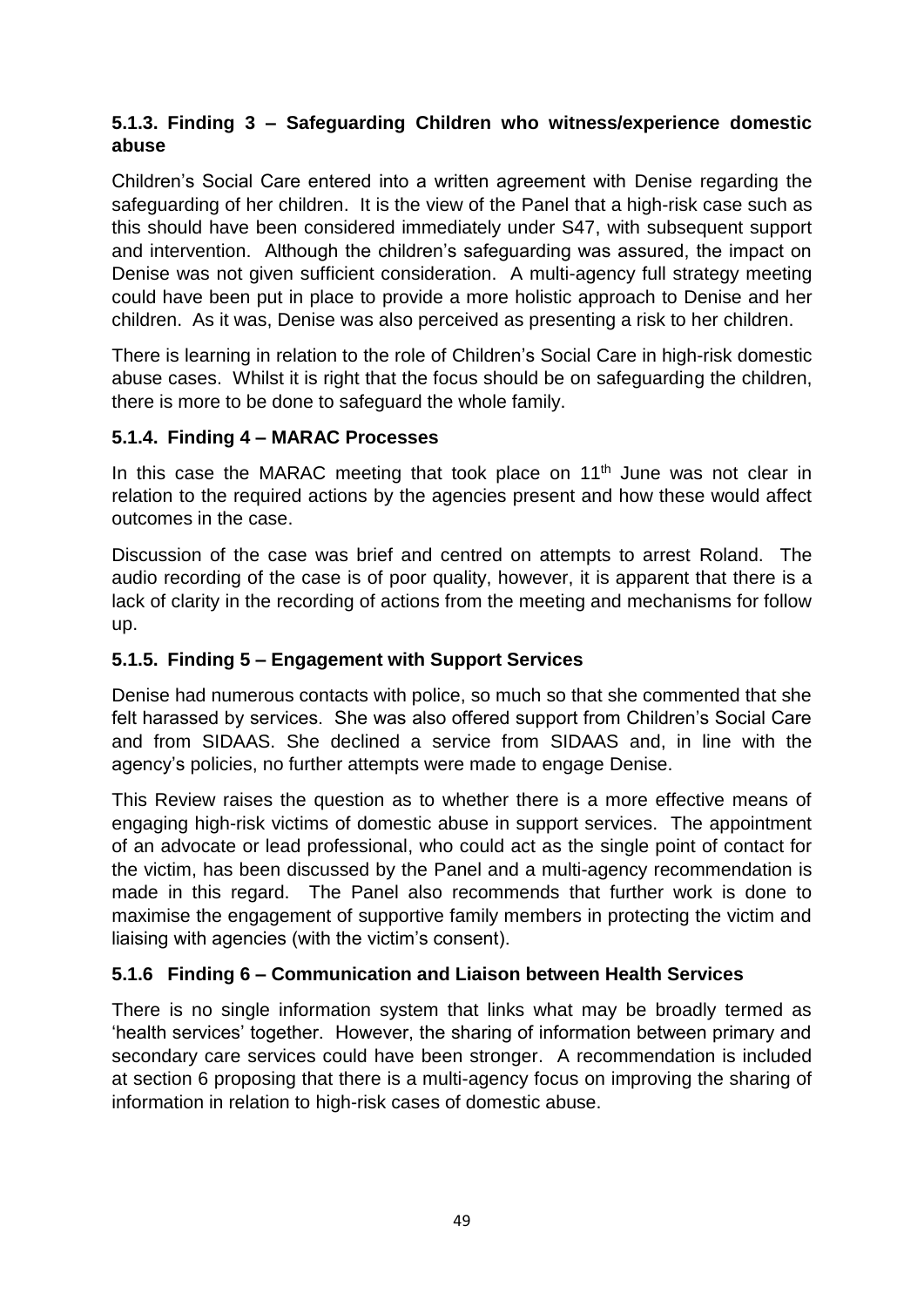#### **6 MULTI-AGENCY RECOMMENDATIONS**

Based on the information available to the Panel during this Review, and in response to the findings of the Review, the Panel has made six multi-agency recommendations. A multi-agency action plan is attached at Appendix 2.

#### **Recommendation One:**

6.1 Multi-agency systems for information sharing need to be strengthened, particularly where this relates to high-risk victims and perpetrators of domestic abuse. The dynamic nature of domestic abuse and the potential for rapid escalation of risk should be addressed within multi-agency information sharing protocols and processes.

#### **Recommendation Two:**

6.2 The recent local review of MARAC is welcomed by the Panel. The CSP should ensure that: MARAC meetings are given full support from all agencies; that they are effectively chaired; that sufficient time is afforded for a full discussion of each case; that agencies actions are clear, and; that actions are linked more strongly to positive outcomes for the victim. If audio recordings are to be used to record meetings, it should be ensured that these are of sufficient quality to evidence actions from meetings.

The CSP should give consideration to introducing a system to increase the frequency of MARAC meetings (see recommendation 6.3 below).

#### **Recommendation Three:**

6.3 Multi-agency management of high-risk domestic abuse cases should be undertaken with greater frequency. The creation of a multi-agency safeguarding hub (MASH) designed to specifically address learning from this Review should be considered by the local Community Safety Partnership with the support and active involvement of all relevant agencies.

#### **Recommendation Four:**

6.4 The CSP should review the domestic abuse policy in relation to supporting and engaging victims, particularly where they are reluctant to engage with services. Consideration should be given to the role of the local independent domestic abuse service alongside the identification of an advocate or lead professional to act as the single point of contact for high-risk victims.

#### **Recommendation Five:**

6.5 The role of families in supporting victims of domestic abuse should be further explored to ensure that opportunities for support, advocacy and safeguarding are maximised.